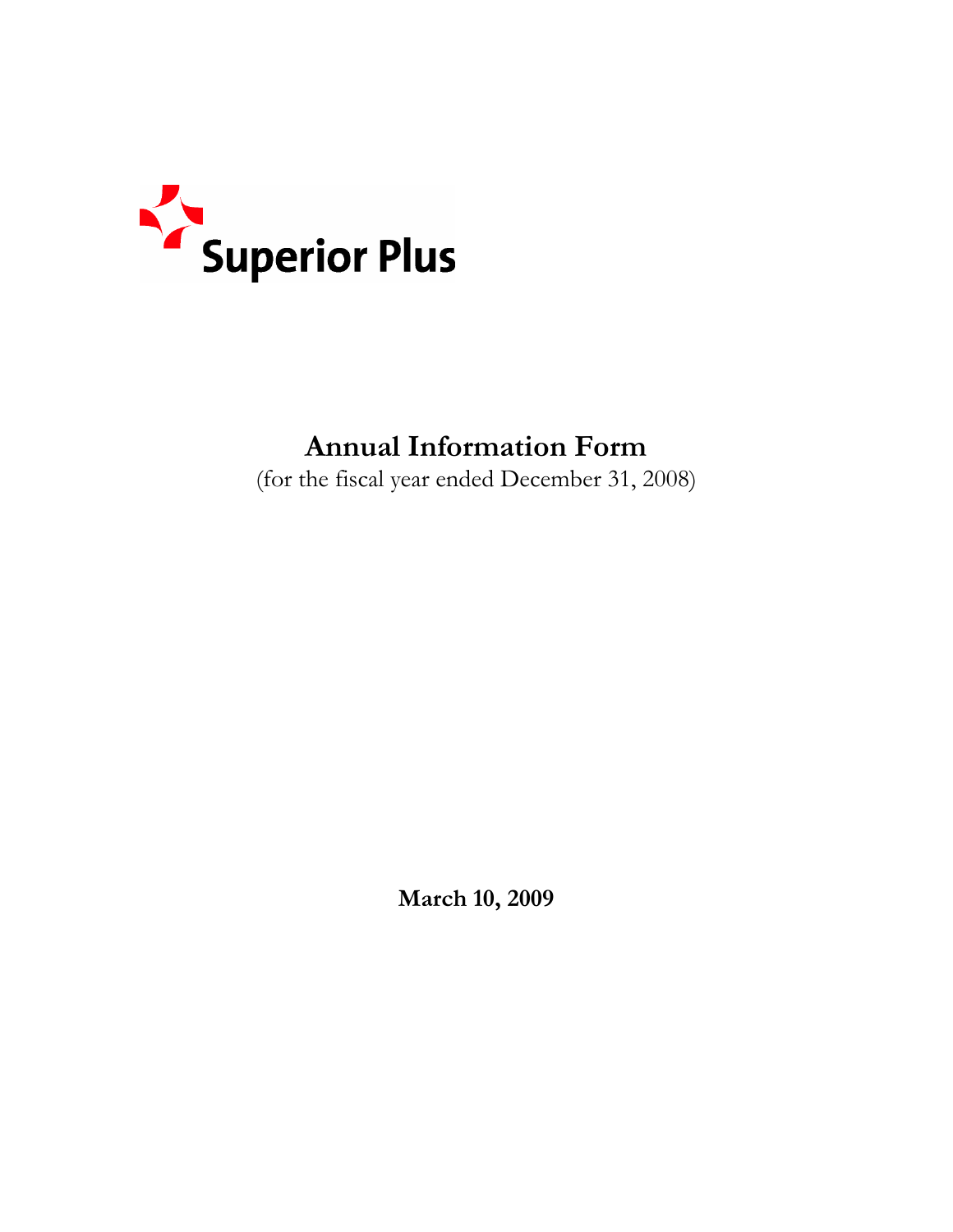## TABLE OF CONTENTS

| SUPERIOR PROPANE      |  |
|-----------------------|--|
|                       |  |
|                       |  |
|                       |  |
|                       |  |
|                       |  |
|                       |  |
|                       |  |
|                       |  |
|                       |  |
|                       |  |
|                       |  |
|                       |  |
|                       |  |
|                       |  |
|                       |  |
|                       |  |
| <b>ERCO WORLDWIDE</b> |  |
|                       |  |
|                       |  |
|                       |  |
|                       |  |
|                       |  |
|                       |  |
|                       |  |
|                       |  |
|                       |  |
|                       |  |
|                       |  |
|                       |  |
|                       |  |
|                       |  |
|                       |  |
|                       |  |
|                       |  |
|                       |  |
| <b>WINROC</b>         |  |
|                       |  |
|                       |  |
|                       |  |
|                       |  |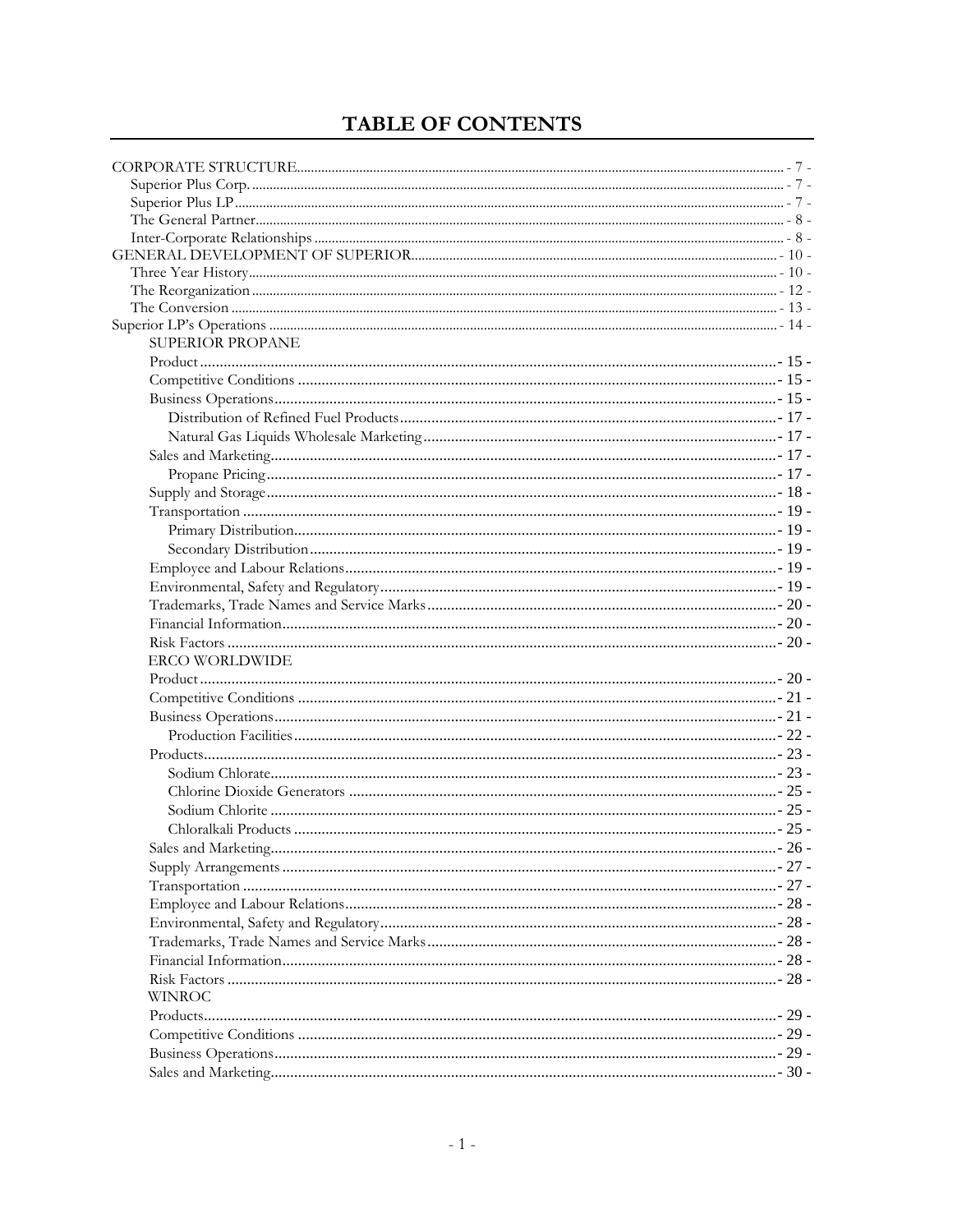| SUPERIOR ENERGY MANAGEMENT                                                           |  |
|--------------------------------------------------------------------------------------|--|
|                                                                                      |  |
|                                                                                      |  |
|                                                                                      |  |
|                                                                                      |  |
|                                                                                      |  |
|                                                                                      |  |
|                                                                                      |  |
|                                                                                      |  |
|                                                                                      |  |
|                                                                                      |  |
|                                                                                      |  |
|                                                                                      |  |
|                                                                                      |  |
|                                                                                      |  |
|                                                                                      |  |
|                                                                                      |  |
|                                                                                      |  |
|                                                                                      |  |
|                                                                                      |  |
|                                                                                      |  |
|                                                                                      |  |
|                                                                                      |  |
|                                                                                      |  |
|                                                                                      |  |
|                                                                                      |  |
|                                                                                      |  |
|                                                                                      |  |
|                                                                                      |  |
|                                                                                      |  |
|                                                                                      |  |
|                                                                                      |  |
|                                                                                      |  |
|                                                                                      |  |
|                                                                                      |  |
|                                                                                      |  |
|                                                                                      |  |
|                                                                                      |  |
| Cash Dividends to Shareholders are Dependent on the Performance of Superior LP  49 - |  |
|                                                                                      |  |
|                                                                                      |  |
|                                                                                      |  |
|                                                                                      |  |
|                                                                                      |  |
|                                                                                      |  |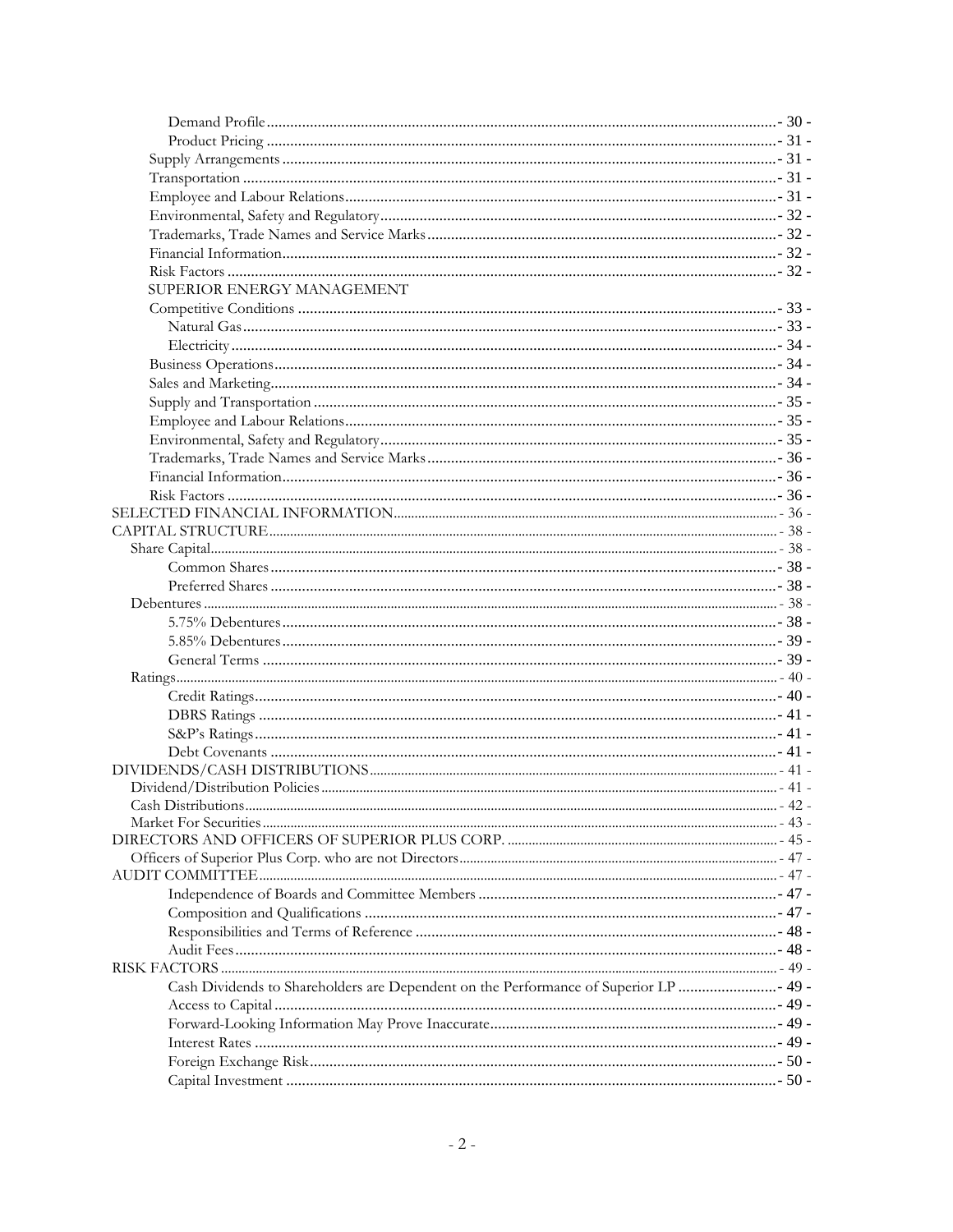In this Annual Information Form, all dollar figures are in Canadian dollars, unless otherwise indicated.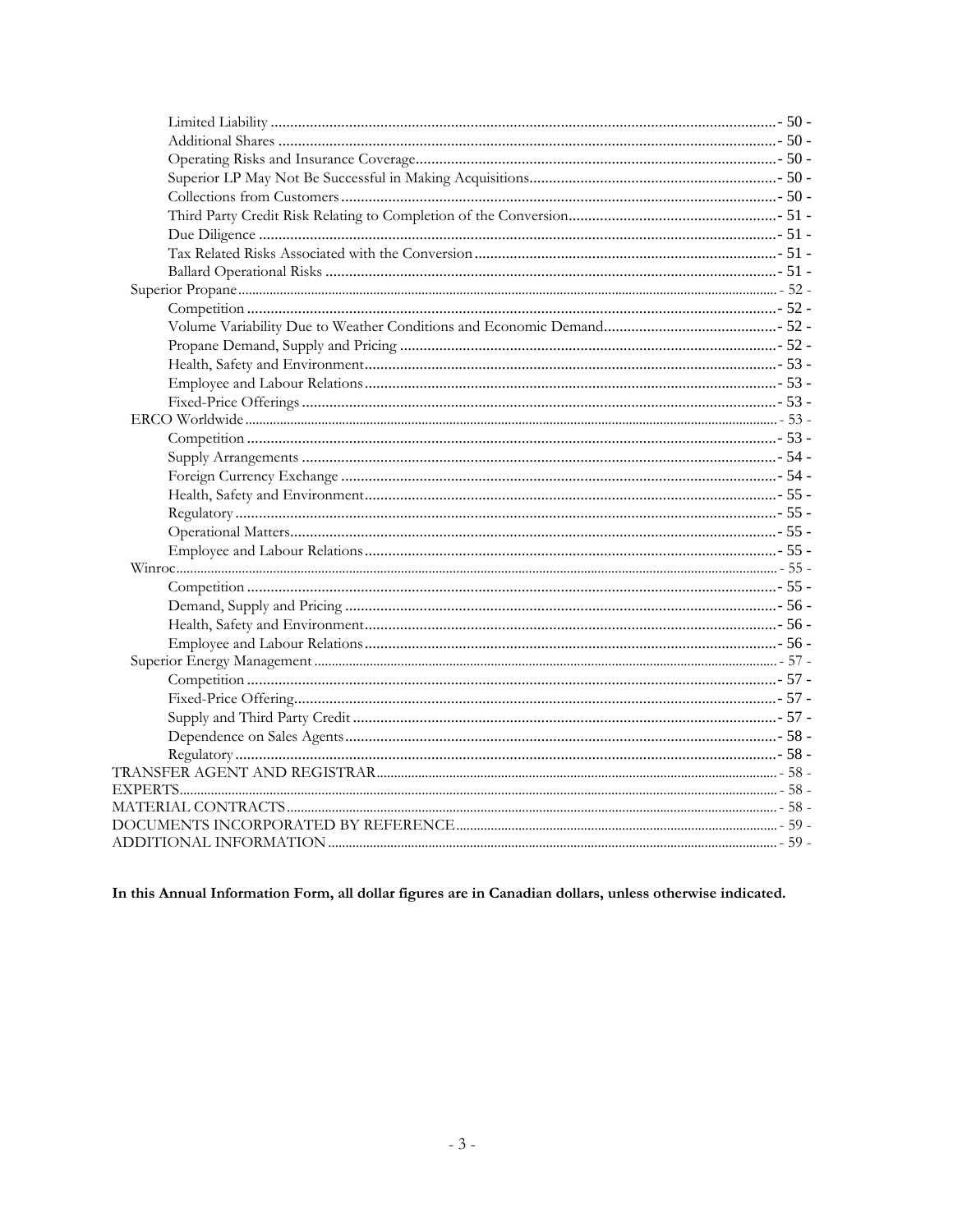## **FORWARD-LOOKING STATEMENTS AND NON-GAAP MEASURES**

#### **Forward Looking Information**

Certain information included or incorporated by reference herein is forward-looking, within the meaning of applicable Canadian securities laws. Forward-looking information includes, without limitation, statements regarding the future financial position, business strategy, budgets, litigation, projected costs, capital expenditures, financial results, adjusted operating cash flow, EBITDA from operations, taxes, and plans and objectives of or involving Superior Plus Corp. ("Superior" or the "Corporation") or Superior Plus LP ("Superior LP" or the "Partnership"). Much of this information can be identified by looking for words such as "believe", "expects", "expected", "will", "intends", "projects", "anticipates", "estimates", "continues" or similar words. Forward-looking information in this Annual Information Form ("AIF") includes, but is not limited to, outlooks, capital expenditures, business strategy and objectives. Superior and Superior LP believe the expectations reflected in such forward-looking information are reasonable but no assurance can be given that these expectations will prove to be correct and such forward-looking information should not be unduly relied upon.

Forward-looking information is based on various assumptions. Those assumptions are based on information currently available to Superior, including information obtained from third party industry analysts and other third party sources and include, the historic performance of Superior's businesses, current business and economic trends, availability and utilization of tax basis, currency, exchange and interest rates, trading data, cost estimates and the other assumptions set forth below.

Forward-looking information is not a guarantee of future performance and involves a number of risks and uncertainties some of which are described herein. Such forward-looking information necessarily involves known and unknown risks and uncertainties, which may cause Superior's or Superior LP's actual performance and financial results in future periods to differ materially from any projections of future performance or results expressed or implied by such forward-looking information. These risks and uncertainties include but are not limited to the risks identified in this AIF under the heading "Risk Factors" and in Superior's most recent Annual Management's Discussion and Analysis. Any forward-looking information made is provided as of the date hereof and, except as required by law, neither Superior nor Superior LP undertakes any obligation to publicly update or revise such information to reflect new information, subsequent or otherwise.

With respect to forward-looking information contained in this AIF, and in addition to other assumptions identified in this AIF, we have made the following assumptions regarding, among other things:

#### **Corporate**

- Current economic conditions in Canada and the United States prevail for 2009 with a modest improvement in 2010;
- Superior will continue to attract capital and obtain financing on acceptable terms;
- The foreign currency exchange rate between the Canadian and United States dollar averages 1.18 in 2009 and 1.11 in 2010 on all unhedged foreign currency transactions;
- Superior's average interest rate on floating rate debt remains stable to marginally lower throughout 2009, increasing modestly in 2010;
- Financial and physical counterparties continue to fulfill their obligations to Superior;
- Regulatory authorities do not impose any new regulations impacting Superior;
- EBITDA from operations of the divisions in 2010 is consistent, to modestly improved, compared to 2009; and
- Incremental EBITDA is generated in 2010 from the Port Edwards expansion project, which is due to be completed in the latter half of 2009.

#### **Superior Propane**

- Superior Propane forecasts average temperatures across Canada to be consistent with the most recent five year average;
- Superior Propane expects that wholesale propane prices will not significantly impact demand for propane and related propane services;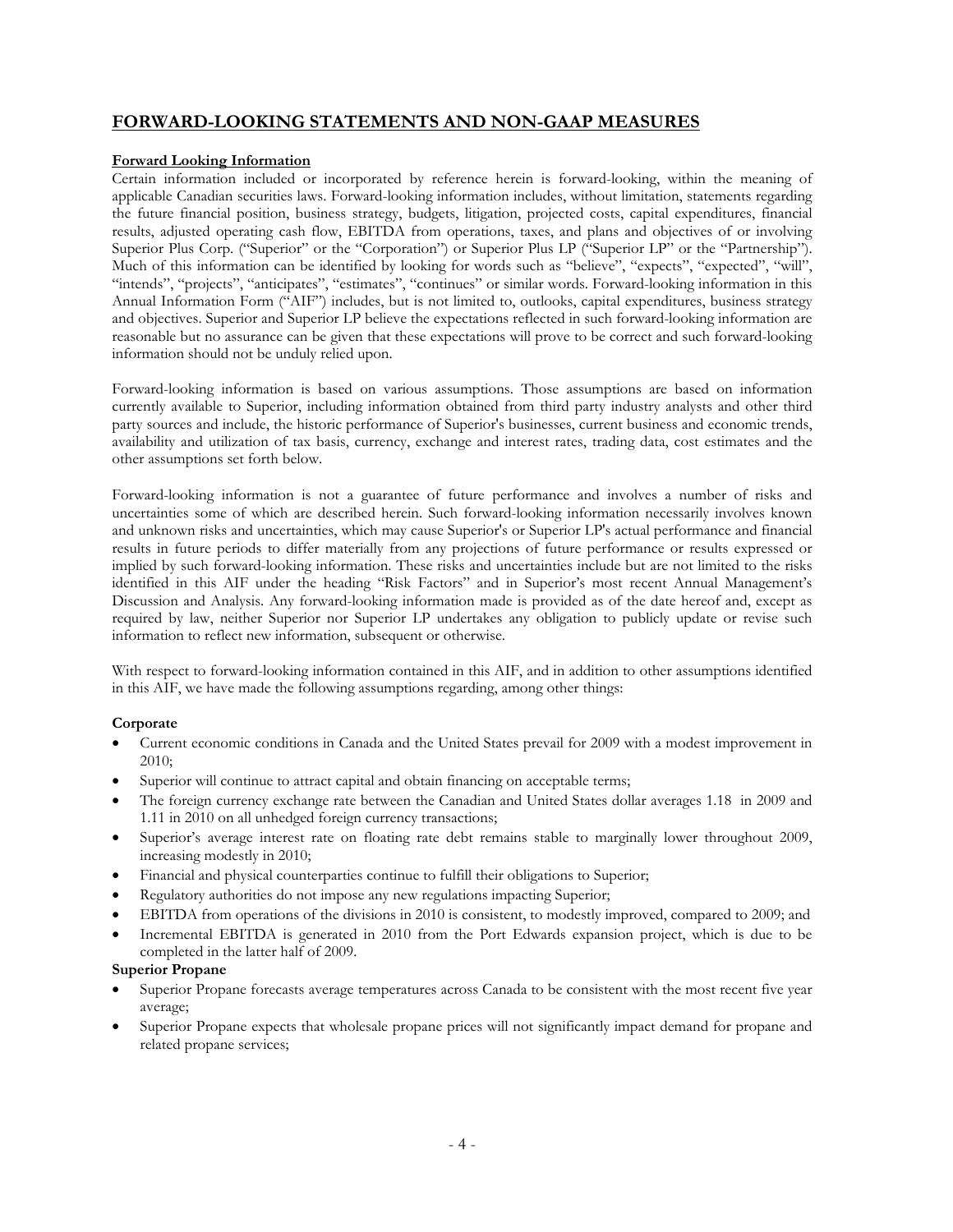- Total gross profit for Superior Propane is projected to remain stable or improve due to the ongoing implementation of customer service programs and its business transformation project, offset by reduced economic activity;
- Wholesale trading gross profits will be lower than in 2008 as reduced volatility in the wholesale cost of propane will result in fewer trading opportunities; and
- Total 2009 sales volumes are expected to decline due to a continued slowdown in economic activity resulting in reduced demand for propane and related services.

#### **ERCO Worldwide**

- Current supply and demand fundamentals for sodium chlorate will weaken, resulting in declining sales volumes throughout 2009;
- Chloralkali/potassium gross profits are expected to continue to benefit from improved overall pricing;
- ERCO Worldwide's average plant utilization is expected to be approximately 80-90%;
- The foreign currency exchange rate between the Canadian and United States dollar is expected to be 1.18 on all unhedged foreign currency transactions;
- ERCO Worldwide's conversion of its Port Edwards, Wisconsin chloralkali facility from mercury based technology to membrane technology for US \$130 million is expected to be completed on-budget in the second half of 2009; and
- No incremental cash flow is anticipated as a result of the Port Edwards project in 2009.

#### **Winroc**

EBITDA from operations is expected to decline as volumes will continue to be negatively impacted by the ongoing decline in new home residential and commercial activity in both Canada and the United States.

## **Superior Energy Management ("SEM")**

- SEM is able to access sales channel agents on acceptable contract terms;
- Natural gas markets in Ontario and British Columbia will provide growth opportunities for SEM; and
- The residential and commercial electricity markets in Ontario are expected to provide additional growth opportunities for SEM.

#### **Non-GAAP Measures**

#### **EBITDA**

EBITDA represents earnings before interest, taxes, depreciation, amortization and other non-cash expenses, and is used by Superior to assess its consolidated results and the results of its operating divisions. Superior believes measures of EBITDA are followed by the investment community and therefore provide useful information. The term EBITDA does not have a standardized meaning prescribed by the Canadian generally accepted accounting principles ("GAAP") and therefore Superior's calculation of EBITDA may differ from similar calculations used by comparable entities. See "General Development of Superior - The Conversion". EBITDA of Superior's operating businesses may be referred to as EBITDA from operations. The most directly comparable measure to EBITDA from operations that is calculated in accordance with GAAP is net earnings. Net earnings is reconciled to EBITDA from operations in the Management's Discussion and Analysis of Superior for the twelve months ended December 31, 2008.

#### **Adjusted Operating Cash Flow**

Adjusted operating cash flow is equal to cash flow from operating activities as defined by the GAAP, adjusted for changes in non-cash working capital and customer acquisition costs. Superior may deduct or include additional items to its calculation of adjusted operating cash flow; these items would generally, but not necessarily be items of a non-recurring nature. Adjusted operating cash flow is the main performance measure used by management and investors to evaluate the performance of Superior. Readers are cautioned that adjusted operating cash flow is not a defined performance measure under GAAP. Superior's calculation of adjusted operating cash flow, may differ from similar calculations used by comparable entities. Adjusted operating cash flow represents cash flow generated by Superior that is available for, but not necessarily limited to, changes in working capital requirements, investing activities and financing activities of Superior.

The seasonality of Superior's individual quarterly results must be assessed in the context of annualized adjusted operating cash flow. Adjustments recorded by Superior as part of its calculation of adjusted operating cash flow include, but are not limited to, the impact of the seasonality of Superior's businesses, principally Superior Propane,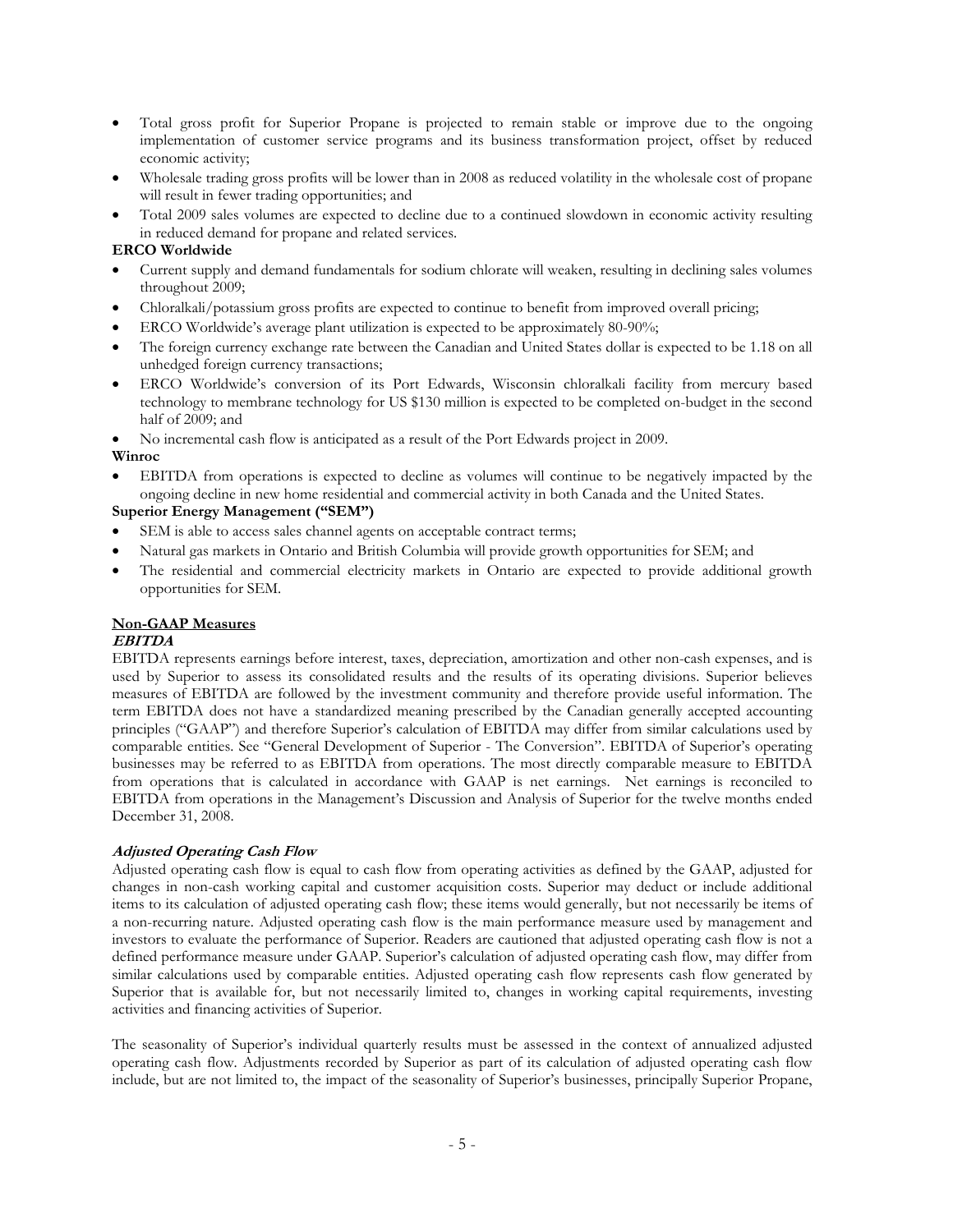by adjusting for non-cash working capital items, thereby eliminating the impact of the timing between the recognition and collection/payment of Superior's revenues and expenses, which can differ significantly from quarter to quarter. Adjustments are also made to reclassify the cash flows related to natural gas and electricity customer acquisition costs in a manner consistent with the income statement recognition of these costs. The most directly comparable measure to adjusted operating cash flow that is calculated in accordance with GAAP is cash flow from operating activities. Cash flow from operating activities is reconciled to adjusted operating cash flow in the Management's Discussion and Analysis of Superior for the twelve months ended December 31, 2008.

#### **Bank Compliance EBITDA (bank compliance EBITDA)**

Bank compliance EBITDA represents earnings before interest, taxes, depreciation, amortization and other noncash expenses calculated on a 12 month trailing basis giving pro forma effect to acquisitions and divestitures and is used by Superior to calculate its debt covenants and other credit information. Bank compliance EBITDA is not a defined performance measure under GAAP. Superior's calculation of bank compliance EBITDA may differ from similar calculations used by comparable entities. The most directly comparable measure to bank compliance EBITDA that is calculated in accordance with GAAP is net earnings. Net earnings is reconciled to bank compliance EBITDA in Superior's 2008 Annual Financial Statements for the twelve months ended December 31, 2008 (See Note 12). Bank compliance EBITDA is referred to as EBITDA in Superior's 2008 Annual Financial Statements for the twelve months ended December 31, 2008.

#### **Distributable Cash Flow**

Distributable cash flow was a financial measure previously used by Superior. In the fourth quarter of 2008, as a result of Superior's conversion to a corporation, management discontinued the use of this financial measure to evaluate the performance of Superior, the measure is now only used to calculate Superior's debt covenants. Management now focuses on the financial measure of adjusted operating cash flow. The primary difference between these measures is the focus and disclosure of capital expenditures. Superior has provided disclosure of adjusted operating cash flow on a comparative basis. Distributable cash flow is not a defined performance measure under GAAP. Superior's calculation of distributable cash flow may differ from similar calculations used by comparable entities.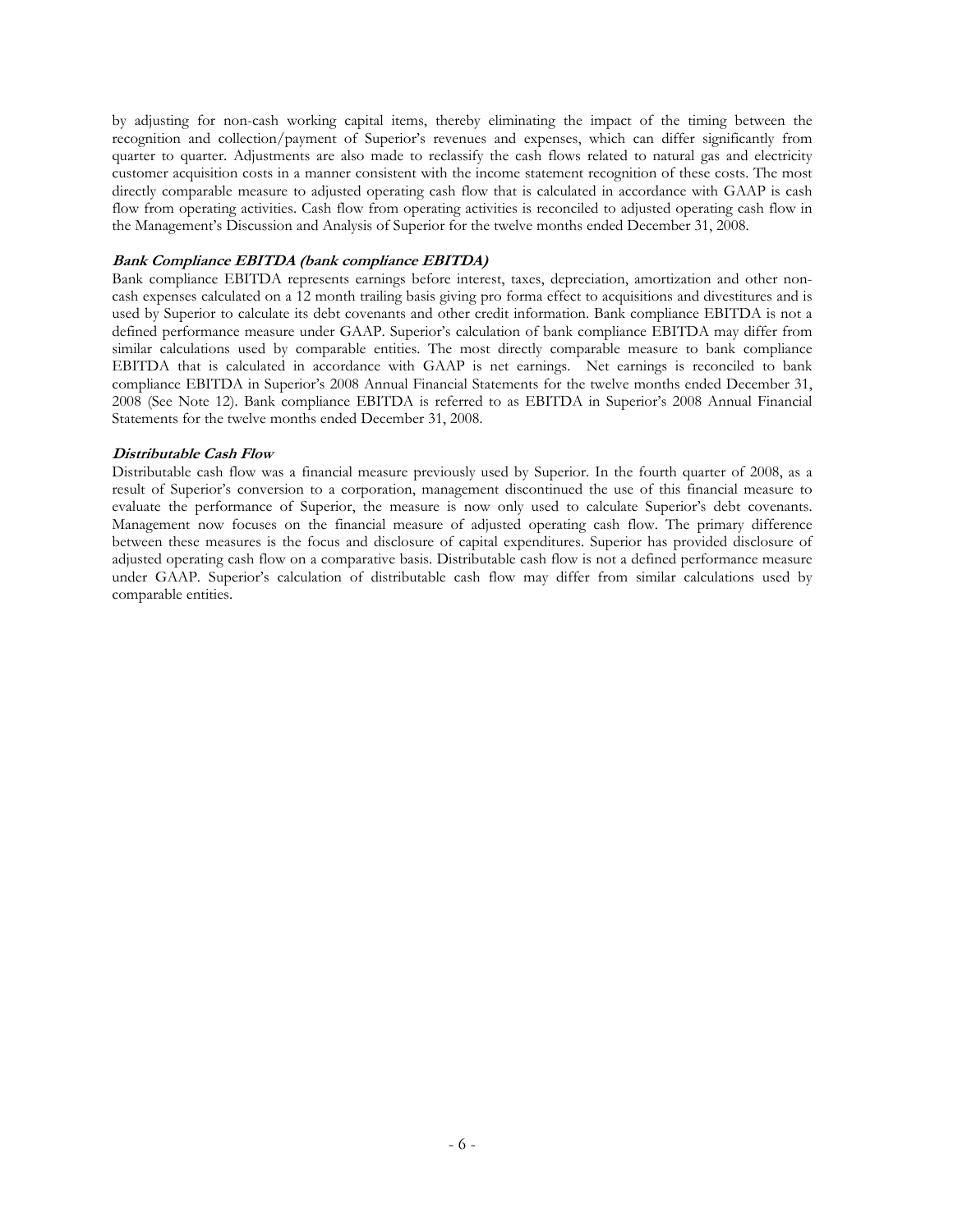#### **CORPORATE STRUCTURE**

#### **Superior Plus Corp.**

Superior Plus Income Fund (the "Fund"), the predecessor to the Corporation, was a limited purpose, unincorporated trust established under the laws of the Province of Alberta by a Declaration of Trust made as of August 2, 1996, as amended and restated most recently on December 31, 2008 (the "Declaration of Trust"). On February 26, 2003, the name of the Fund was changed from Superior Propane Income Fund to Superior Plus Income Fund. On October 7, 2003, the Declaration of Trust was amended and restated in connection with the governance reorganization of the Fund, which included the elimination of individual trustees and the appointment of Computershare Trust Company of Canada as trustee of the Fund ("Computershare" or the "Trustee"). On September 30, 2006, the Fund was further reorganized such that its business would be conducted by Superior LP and related entities rather than Superior Plus Inc. ("Superior") and related entities (the "Reorganization"). See "General Development of the Fund - The Reorganization". On December 31, 2008, the Fund completed a corporate conversion by way of a plan of arrangement ("Arrangement Agreement") involving, among others, the Fund and Ballard Power Systems Inc. ("Ballard"). See "General Development of Superior - The Conversion".

The head and registered office of Superior is located at Suite 2820, 605 – 5th Avenue SW, Calgary, Alberta T2P 3H5.

Superior's investments is comprised of 2,997 Class A limited partnership units in Superior Plus LP and 3 common shares of Superior General Partner Inc. Superior's investments in Superior LP are financed by share equity and 5.75% convertible unsecured subordinated debentures due December 31, 2012 and convertible at \$36.00 per share (the "5.75% Debentures"), and 5.85% convertible unsecured subordinated debentures due October 31, 2015 and convertible at \$31.25 per share (the "5.85% Debentures") (collectively, the "Debentures"). Superior pays dividends to its shareholders ("Shareholders"), from the income received on its investment in Superior LP, after payment of Superior's expenses and interest payments to the holders of Debentures of the Corporation ("Debentureholders").

## **Superior Plus LP**

Superior LP was formed pursuant to a Partnership Agreement dated September 17, 2006 and a Declaration filed under the *Limited Partnerships Act* (Ontario) on September 19, 2006 with its initial general partner being Superior General Partner Limited and its initial limited partner being the Fund. As a result of the Reorganization, Superior Plus Inc. (the "General Partner") became the general partner and the Fund the limited partner of Superior LP. As a result of the Conversion, Superior Plus Corp. became the limited partner of Superior LP and, on January 1, 2009, in connection with an amalgamation involving Superior Plus Inc. the name of the general partner was changed to Superior General Partner Inc. Superior LP was initially established to carry on the propane distribution business, the specialty chemicals business, the construction products distribution business and the fixed-price energy services business, in addition to other related businesses and such other businesses as the directors of Superior may determine, including all activities ancillary thereto. The head and registered office of Superior LP is located at Suite 2820, 605 – 5th Avenue SW, Calgary, Alberta T2P 3H5. See "General Development of Superior – Three Year History".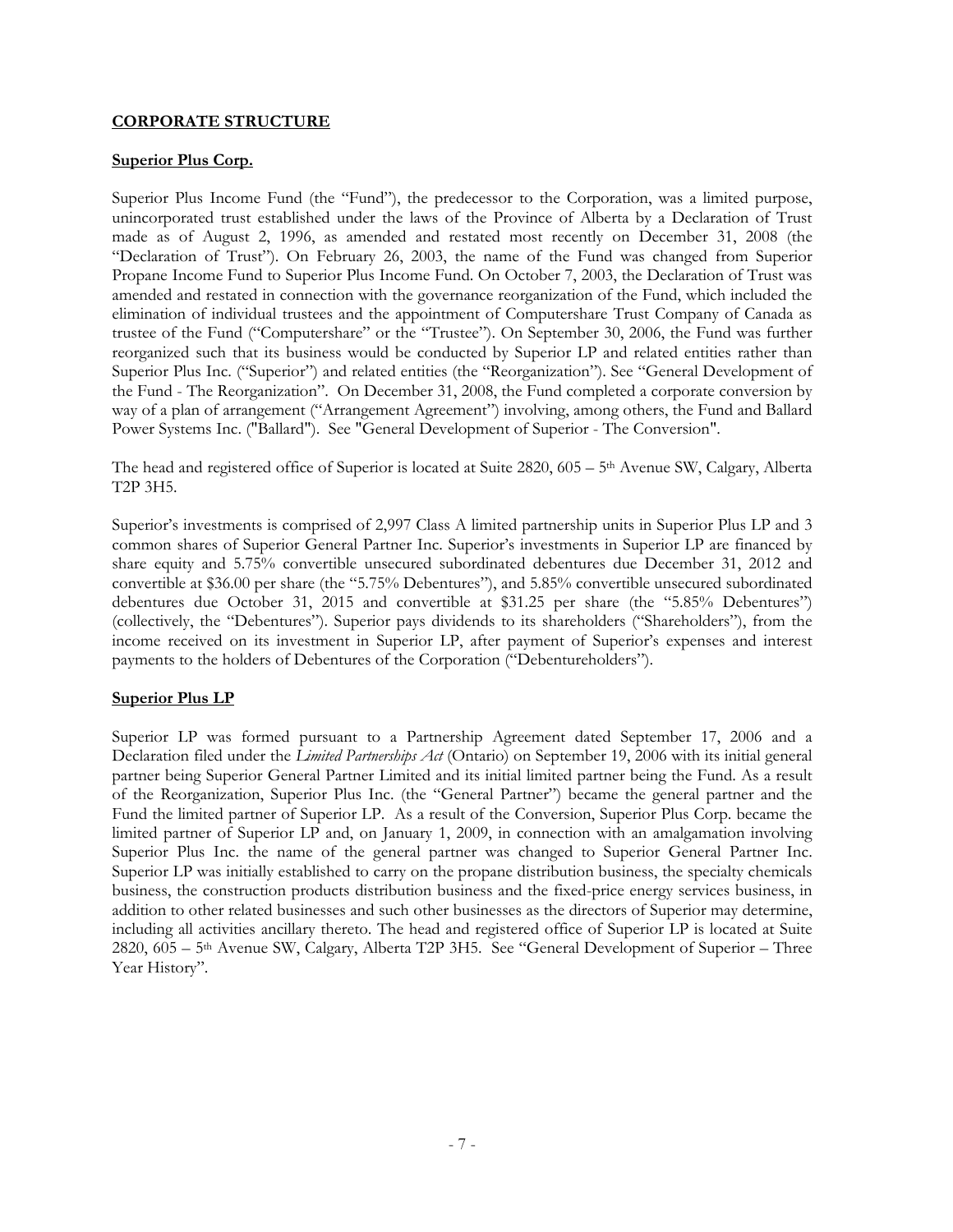## **The General Partner**

Superior General Partner Inc., the general partner of Superior LP, was formed on September 30, 2006 pursuant to the amalgamation of Superior MFC Inc. and Superior General Partner Limited under the *Canada Business Corporations Act* (the "CBCA") which was completed as part of the Reorganization. On January 1, 2009, the General Partner was amalgamated with Superior Plus Administration Inc. under the CBCA, and the name of the General Partner was changed to Superior General Partner Inc. The General Partner is a wholly-owned subsidiary of Superior Plus Corp. The head and registered office of the General Partner is located at Suite 2820, 605 – 5<sup>th</sup> Avenue SW, Calgary, Alberta T2P 3H5.

## **Inter-Corporate Relationships**

The operations of Superior LP are comprised of four businesses:

- the propane distribution business operating under the trade name "Superior Propane";
- the specialty chemicals business, operating under the trade name "ERCO Worldwide";
- the construction products distribution business, operating under the trade name "Winroc"; and
- the fixed-price energy services business, operating under the trade name "Superior Energy Management".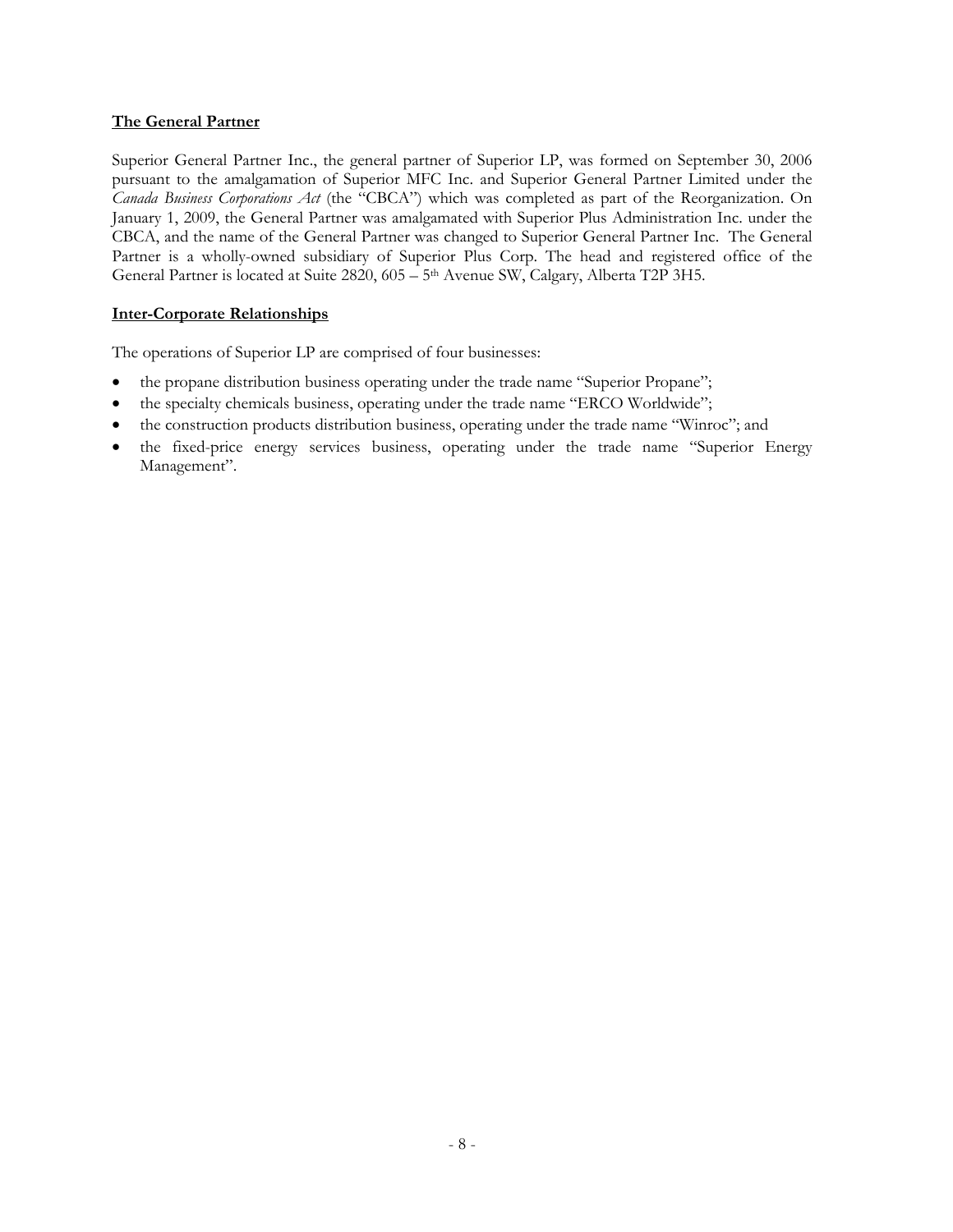The following is a diagram illustrating the simplified structure of Superior, Superior LP and their principal subsidiaries as of March 10, 2009.



**Notes:** 

(1) Superior Plus LP and Superior General Partner Inc. indirectly own 99.9% and 0.1%, respectively, of Superior Energy Management Gas LP and Superior Energy Management Electricity LP.

- (3) A corporation incorporated pursuant to the laws of Chile.
- (4) Except where otherwise noted, all corporations are incorporated pursuant to the laws of Canada and all limited partnerships have been formed pursuant to the laws of Ontario.

<sup>(2)</sup> Superior Plus US Holdings Inc., a Delaware Corporation, has wholly-owned subsidiaries through which ERCO Worldwide and Winroc conduct operations in the United States.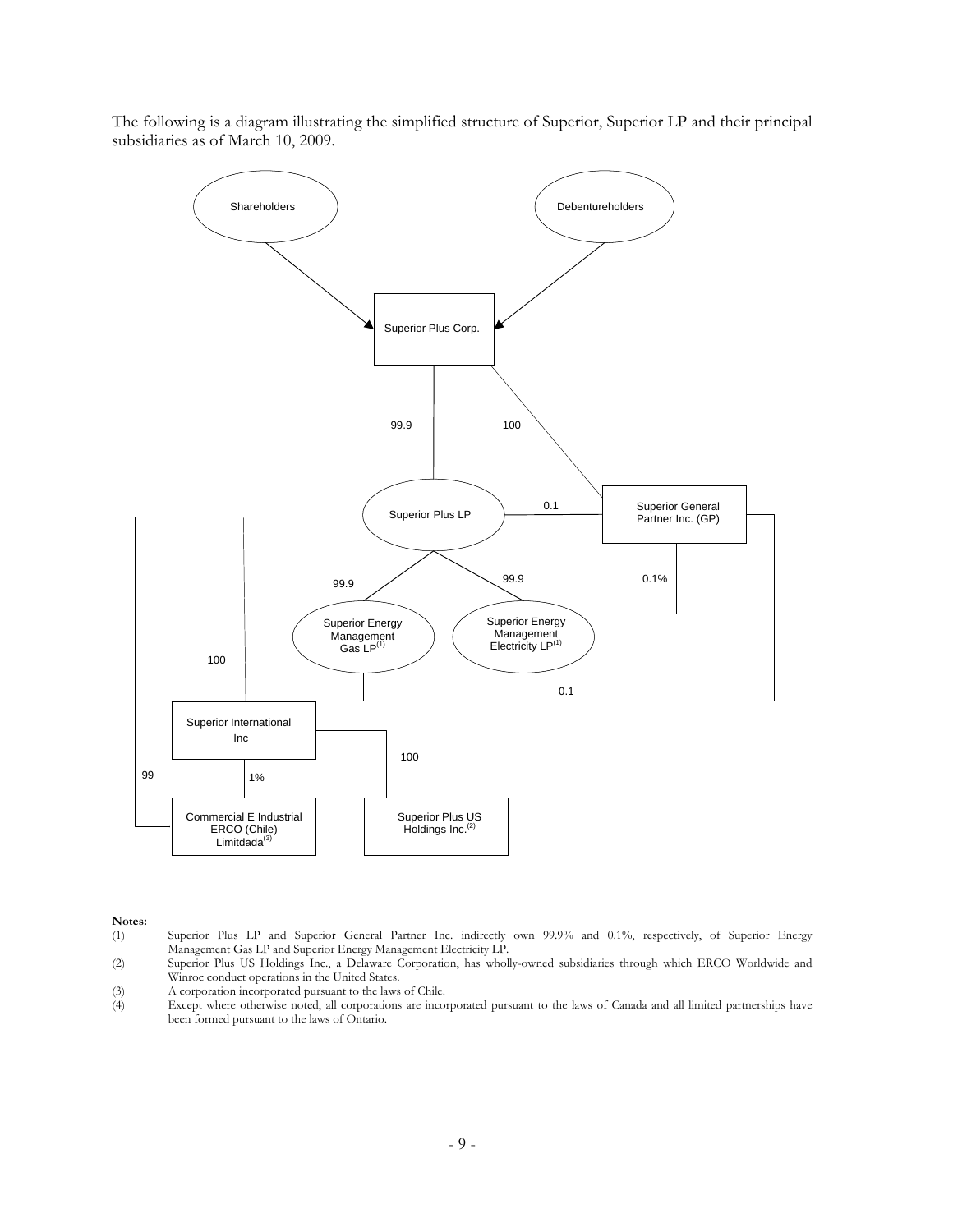## **GENERAL DEVELOPMENT OF SUPERIOR**

## **Three Year History**

Superior's strategy includes adding value to Shareholders by developing and executing sound business strategies in each of Superior LP's businesses while further expanding and diversifying such business operations over time. On December 31, 2008, Superior Plus Income Fund was converted to a corporation, Superior Plus Corp. (See "General Development of Superior - The Conversion"). The following is a general description of the Corporation over the past three years.

On March 3, 2006, the Fund completed a 10-year, \$200.0 million 5.50% senior secured debt issue in the Canadian public bond market. Proceeds were used to repay the bank acquisition credit facility used in connection with the acquisition of JW Aluminum and other revolving bank debt. On July 10, 2006, the \$200.0 million senior secured debt was retired as part of a refinancing undertaken in connection with the strategic plan.

On March 8, 2006, due to challenging business conditions at Superior Propane and ERCO Worldwide, the Fund reduced its monthly cash distribution level from \$0.205 per trust unit to \$0.185 per trust unit.

On April 24, 2006, the Fund initiated a comprehensive strategic review process designed to maximize Unitholder value and reduced its monthly cash distribution level from \$0.185 per trust unit to \$0.13 per trust unit commencing with the May, 2006 distribution. The strategic review was commenced due to weak first quarter results of Superior Propane predominantly caused by record warm weather conditions, anticipated weakness in ERCO Worldwide over the medium term, as well as due to the reduction of the Fund's monthly distribution and weakness in the market price of the trust units. A strategic review committee of the board of directors was formed and financial advisors were retained to assist in the review. On July 10, 2006, the Fund completed the strategic review process which considered a wide range of alternatives for the Fund.

In addition, the board of directors appointed Grant Billing as Chairman and Chief Executive Officer and Wayne Bingham as Executive Vice-President and Chief Financial Officer of the Fund. The Fund also restructured some of the debt of its subsidiaries to provide enhanced debt repayment flexibility and announced its intention to complete the Reorganization.

On September 29, 2006, Superior Plus LP entered into an Assumption Agreement with Superior Plus Inc. whereby Superior Plus LP assumed all liabilities relating to the Note Purchase Agreement, which was originally entered into on October 29, 2003 for a total of US\$160,000,000 consisting of US\$10,000,000 Series A, 6.13% Senior Secured Notes due October 29, 2013 and US\$150,000,000 Series B, 6.62% Senior Secured Notes due October 29, 2015.

On September 30, 2006, the Fund completed the Reorganization from a "trust over corporation" structure to a "trust over partnership" structure. Effective September 30, 2006, the business operations previously carried on by the Fund and its related subsidiaries were being conducted by Superior LP and its related subsidiaries. See "General Development of Superior - The Reorganization".

On October 31, 2006, the Federal Finance Minister (the "Finance Minister") announced a proposal to apply a tax at the trust level on distributions of certain income from publicly traded mutual fund trusts at rates of tax comparable to the combined federal and provincial corporate tax and to treat such distributions as dividends to the Unitholders. The Finance Minister indicated that existing trusts would have a four-year transition period and would not be subject to the new rules (the "SIFT Rules") until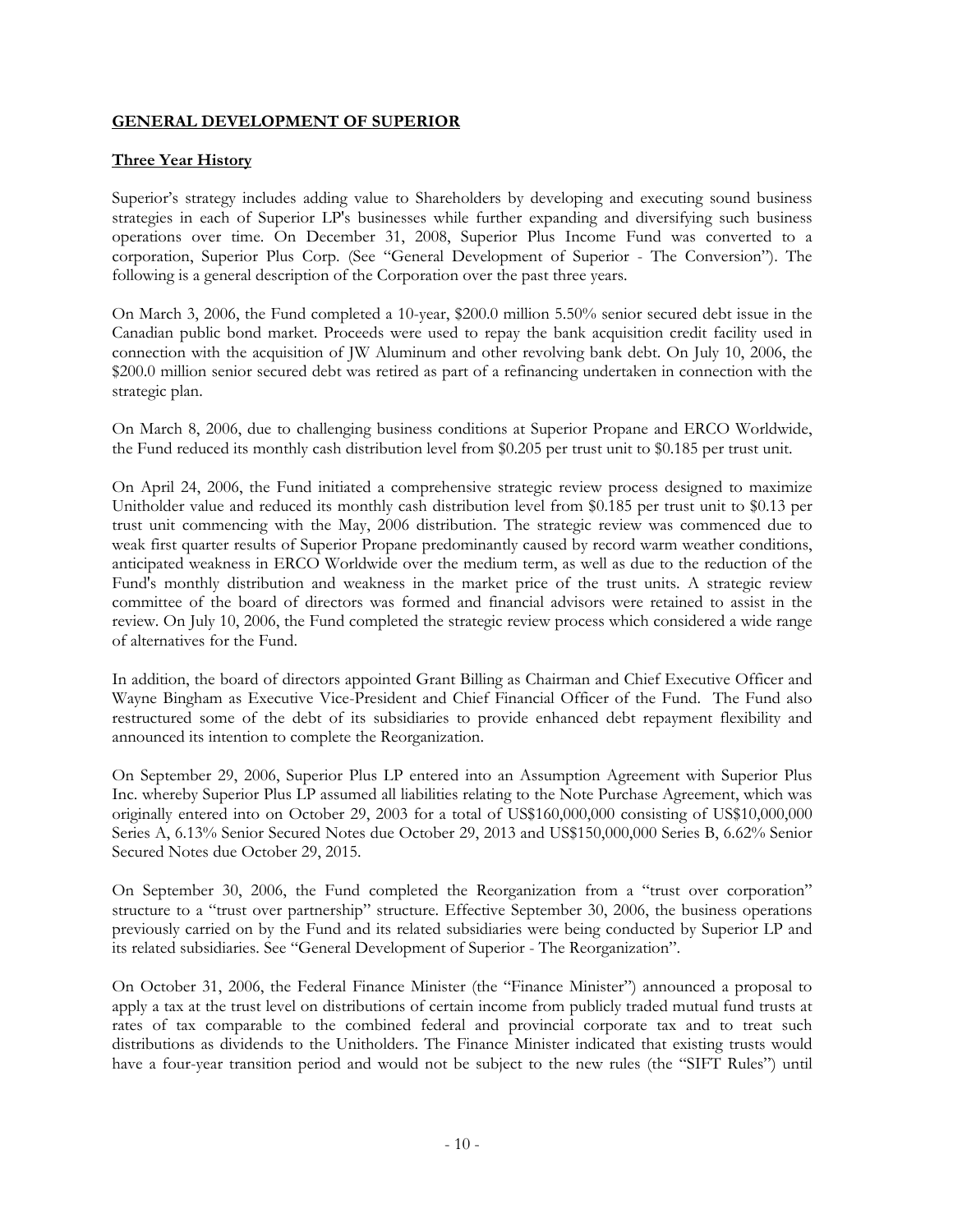2011, (provided such trusts only experienced "normal growth" and no "undue expansion" before 2011). On June 22, 2007, Bill C-52 containing the SIFT Rules received Royal Assent and became law.

On December 7, 2006, Superior Plus US Holdings Inc., a wholly owned subsidiary of Superior Plus LP, completed the disposition of all of the issued and outstanding shares of JW Aluminum, on a debt free basis, for a purchase price of \$356.1 million pursuant to the terms of a stock purchase agreement dated November 8, 2006 (the "Stock Purchase Agreement") among Superior USA, Palmetto Holdings Inc. (an entity affiliated with Wellspring Capital Management LLC) and JW Aluminum Holding Company. The Stock Purchase Agreement contained customary terms, conditions, representations, warranties and covenants for a transaction of this nature and was subject to receipt of all other necessary approvals which were subsequently obtained or waived. This disposition was a result of the Fund's strategic plan adopted in July, 2006. Proceeds from the sale were used to repay debt.

During 2007, the Fund reorganized the SEM business into two separate operating structures, one to carry on SEM's existing retail gas marketing business and the other to carry on SEM's new retail electricity marketing business in Ontario. Superior Energy Management Gas LP, an Ontario limited partnership indirectly owned by Superior LP and Superior Plus Inc. which was formed to carry on the gas marketing business, entered into a 5 year supply agreement with Constellation Energy Commodities Group Inc. ("Constellation"), a major North American Energy Supplier, for the supply of gas for all new retail contracts and renewals of all existing retail contracts in connection with the reorganization. Superior Energy Management Electricity LP, an Ontario limited partnership indirectly owned by Superior LP and Superior Plus Inc. which was formed to carry on the new retail electricity business, entered into a 3 year supply agreement with Bruce Power LP ("Bruce Power"), Ontario's largest independent electricity generator, for the supply of electricity for all retail electricity contracts. This reorganization secured longterm supply of the commodities marketed by SEM and structurally separated the business from the remainder of Superior LP's businesses, providing Superior LP with additional financial flexibility. In addition, on May 1, 2007, SEM, through Superior Energy Management Gas LP, entered the British Columbia residential gas market.

On June 28, 2007, Superior Plus LP and Superior Plus US Holdings Inc. entered into a \$535 million syndicated Credit Agreement with the option to expand the facility to \$600 million. The facility is a secured three-year revolving term credit facility extendible annually. On October 25, 2007, Superior Plus LP and Superior Plus US Holdings Inc. entered into an amended and restated credit agreement whereby the syndicated credit facility was increased to \$595 million and matures on June 28, 2010.

On August 8, 2007, the Fund announced that ERCO Worldwide would be converting its Port Edwards, Wisconsin chloralkali facility from mercury-based technology to membrane technology. The project maintains the facility's ability to produce both sodium and potassium products, provides increased production capacity of approximately 30%, provides a significant extension of the plant life and enhances the efficiency of ERCO's use of electrical energy. The initial cost of the conversion was estimated to be US\$95 million. On August 8, 2008, after substantial completion of process engineering and significant completion of detailed engineering, the Fund announced that the Port Edwards conversion costs have increased to an estimated US \$130 million.

On November 5, 2007, the Fund redeemed all the outstanding Series 2 8% extendible convertible unsecured subordinated debentures due November 1, 2008. The aggregate amount of the outstanding debentures was approximately \$59,000,000.

On January 7, 2008, SEM announced it had entered in to a long-term natural gas supply agreement with Constellation. Under the terms of the contract, Constellation agreed to supply natural gas to support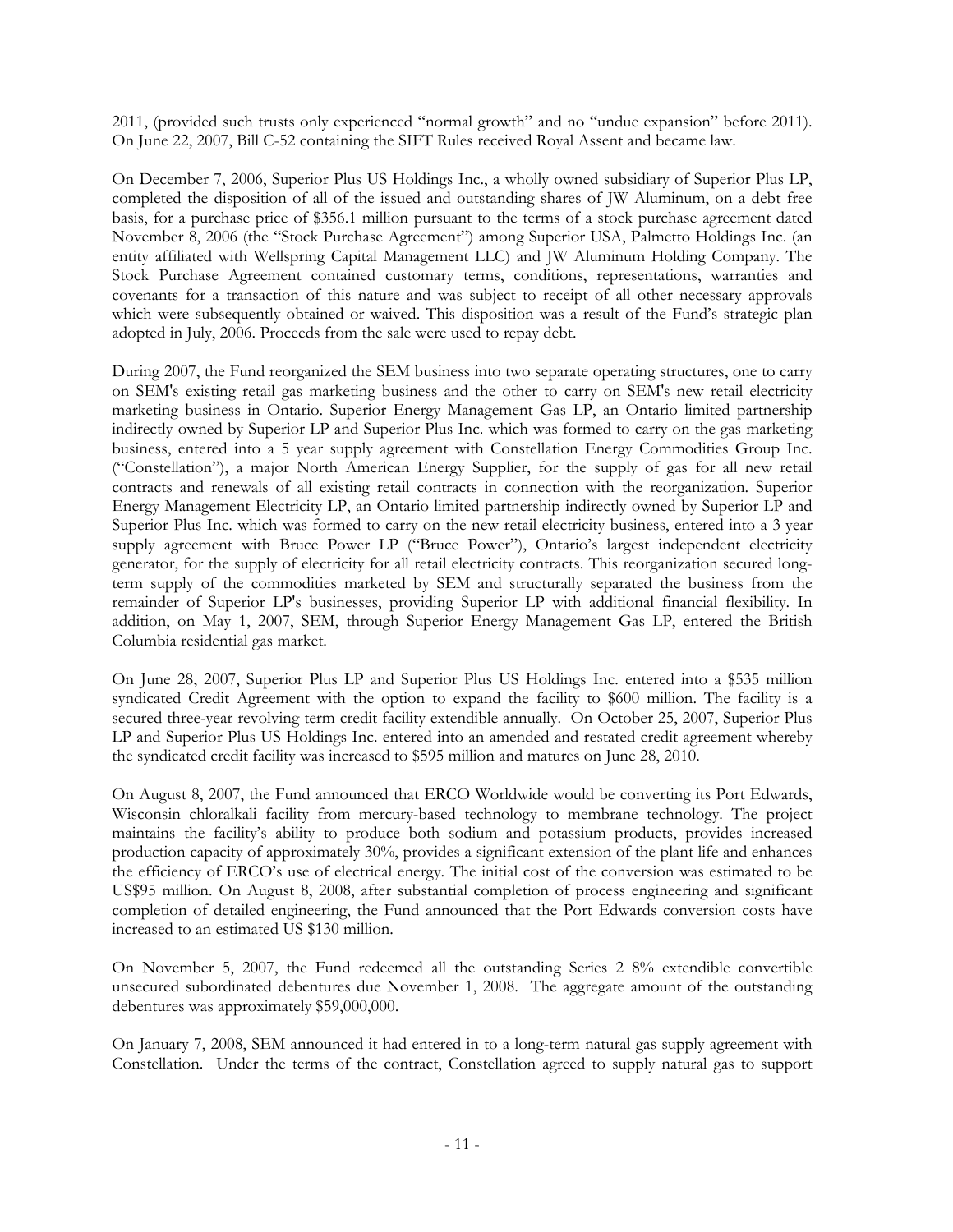SEM's fixed-priced natural gas marketing business. The contract was structured with an initial term of five years and can be renewed annually thereafter.

On May 9, 2008, Winroc, through Superior Plus Inc., acquired all issued and outstanding securities of Fackoury's Building Supplies Ltd. and associated entities ("Fackoury's") for \$21.0 million which was financed from available bank credit facilities.

On June 4, 2008, Superior Propane, acquired certain propane distribution assets of Irving Oil Limited and Irving Oil Marketing Limited located in the Clarenville, Central and Western Newfoundland area for \$3.4 million.

On July 14, 2008, the Finance Minister released certain proposals to facilitate tax deferred conversions of certain mutual fund trusts into taxable Canadian corporations (the "SIFT Reorganization Amendments"). The SIFT Reorganization Amendments have not been enacted and upon being enacted, are proposed to apply to transactions completed after July 14, 2008.

On September 15, 2008, ERCO completed the sale of its Bruderheim, Alberta facility for proceeds of \$4.0 million.

On October 30, 2008, the Fund entered into an arrangement agreement (the "Arrangement Agreement") with Ballard pursuant to which the Fund converted from an income trust structure to a corporation pursuant to a plan of arrangement (the "Conversion"). The Conversion was completed on December 31, 2008. See "General Development of Superior - The Conversion". In connection with the Conversion, Superior Plus LP and Superior Plus US Holdings entered into an amended and restated credit agreement (the "Amended and Restated Credit Agreement') on December 31, 2008 whereby the syndicated credit facility was amended to allow for the completion of the Conversion. See "Material Contracts".

On January 1, 2009, Superior Plus Administration Inc. and Superior Plus Inc. were amalgamated and the name of Superior Plus Inc. was changed to Superior General Partner Inc.

## **The Reorganization**

The Reorganization, which was completed on September 30, 2006, was an internal reorganization of the subsidiaries of the Fund and was undertaken to restructure the manner in which the Fund held its interest in its assets. The Reorganization did not include the acquisition of any additional interest in any operating assets or the disposition of any of the Fund's existing interests in operating assets. Immediately following completion of the Reorganization, Unitholders held the same number of trust units and the Fund continued to own, directly and indirectly, the same proportionate interest in its assets that it held immediately prior to the effective time of the Reorganization.

The Reorganization created a "flow-through" structure for Canadian tax purposes which resulted in the activities carried on by Superior Plus Inc. being carried on by Superior LP and distributions from the Superior LP being taxed under the *Income Tax Act* (Canada) (the "Tax Act") at the Unitholder level.

In connection with the Reorganization, the Fund received an advanced tax ruling from the Canada Revenue Agency ("CRA") dated August 16, 2006 (as supplemented by letter from the CRA dated August 18, 2006) confirming the anticipated tax consequences of the Reorganization which tax consequences were summarized in the information circular describing the Reorganization.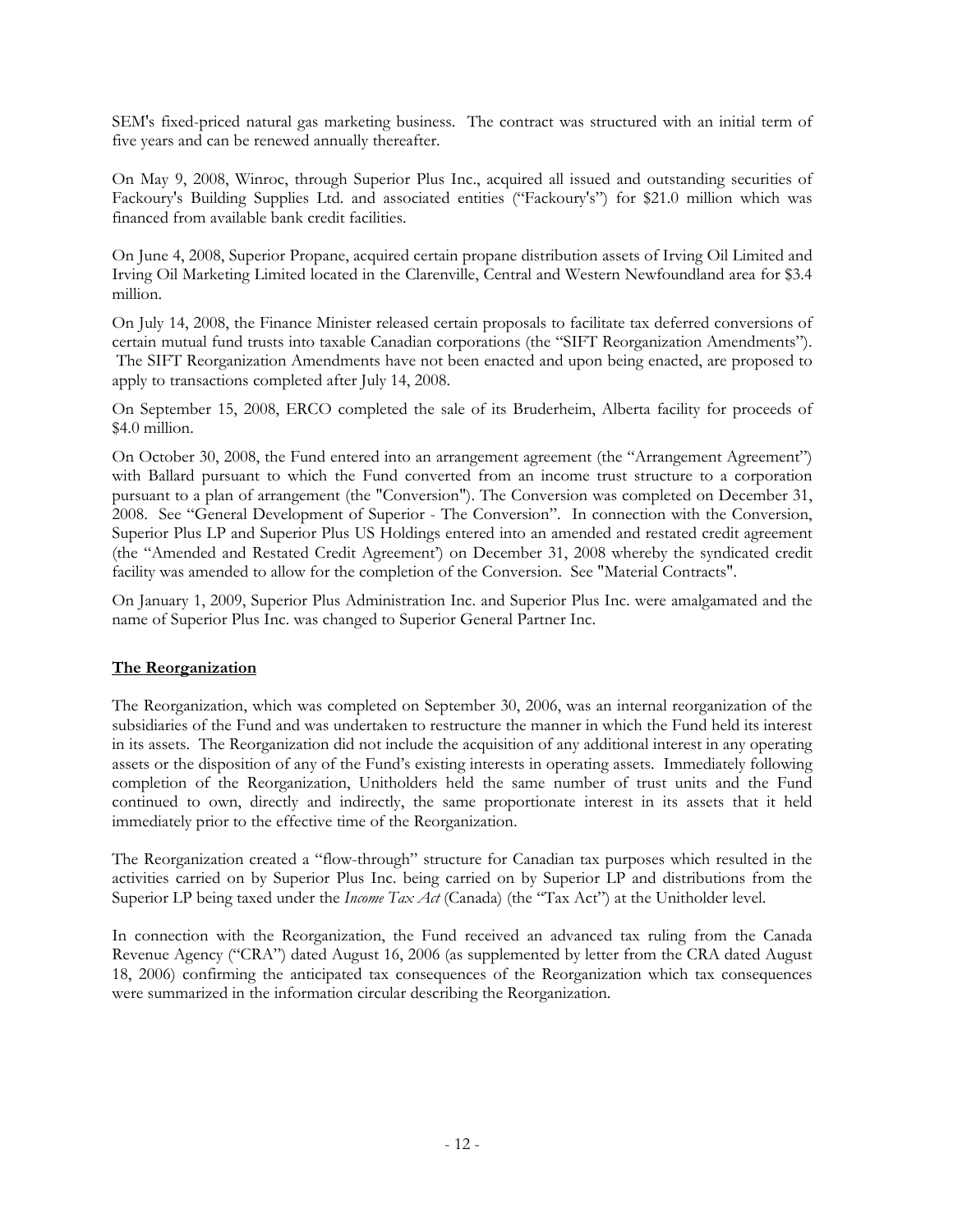The results of the Reorganization were as follows:

- (a) the Fund directly owned a 99.9% limited partnership interest in Superior LP, which holds the Canadian operating assets, equity in the various operating entities previously owned directly or indirectly by Superior Plus Inc. and US\$140 million subordinated notes of Superior Plus U.S. Holdings Inc.;
- (b) the Declaration of Trust was amended to give effect to the Reorganization, to reflect the different organizational structure of the Fund resulting from the Reorganization, to update certain provisions to reflect current income trust practices and to largely preserve, in modified form, the governance policies and practices in place for the benefit of Unitholders prior to the Reorganization; and
- (c) the Administrator was created to administer the Fund pursuant to an Administration Agreement (the "Administration Agreement") and Superior Plus Inc. became the general partner to carry on the business of the newly formed partnership, Superior LP pursuant to the Partnership Agreement. The boards of directors of the Administrator and Superior Plus Inc. consisted of the same members as the board of directors of Superior immediately prior to the Reorganization. The governance policies and practices of the Fund in place for the benefit of Unitholders prior to the Reorganization, including those of the Audit Committee, the Governance and Nominating Committee and the Compensation Committee of the Fund, were revised to reflect the introduction of separate legal entities acting as administrator of the Fund and general partner of Superior LP, without any derogation in the benefits and protections to Unitholders.

## **The Conversion**

The Conversion, which was completed on December 31, 2008, was undertaken to convert the Fund into a corporation, Superior Plus Corp. The Fund had been investigating a number of restructuring alternatives subsequent to the Minister of Finance's announcement on October 31, 2006 of the SIFT Rules. The announcement of the SIFT Rules resulted in a significant decline in trading prices of securities of income trusts, including the trust units of the Fund, as commencing in 2011 or earlier, an income trust would be liable to pay income tax under the Tax Act at a rate comparable to combined federal and provincial corporate tax rates on distributions to Unitholders. In September, 2008, the Fund identified a transaction with Ballard as an opportunity to achieve its strategic objectives of providing longterm stability of distributions for Unitholders while minimizing the impact of the SIFT Rules. Consequently, in October, 2008, Ballard and the Fund entered into the Arrangement Agreement which is detailed in the Information Circular of the Fund dated November 12, 2008 (the "Information Circular").

In accordance with the terms of the Arrangement Agreement, the assets and liabilities of the Fund were transferred to Ballard and Unitholders received one common share of Ballard for each trust unit held and Ballard was renamed "Superior Plus Corp." Superior Plus Corp. continued to carry on the businesses previously carried on by the Fund. In addition, the assets and liabilities of Ballard were transferred to a new corporation ("New Ballard") which continued to carry on Ballard's business and to be owned by the previous holders of Ballard common shares.

Complete details of the terms of the Arrangement Agreement, including a copy of Plan of Arrangement, are set out in the Information Circular filed under the Fund's profile on SEDAR (www.sedar.com).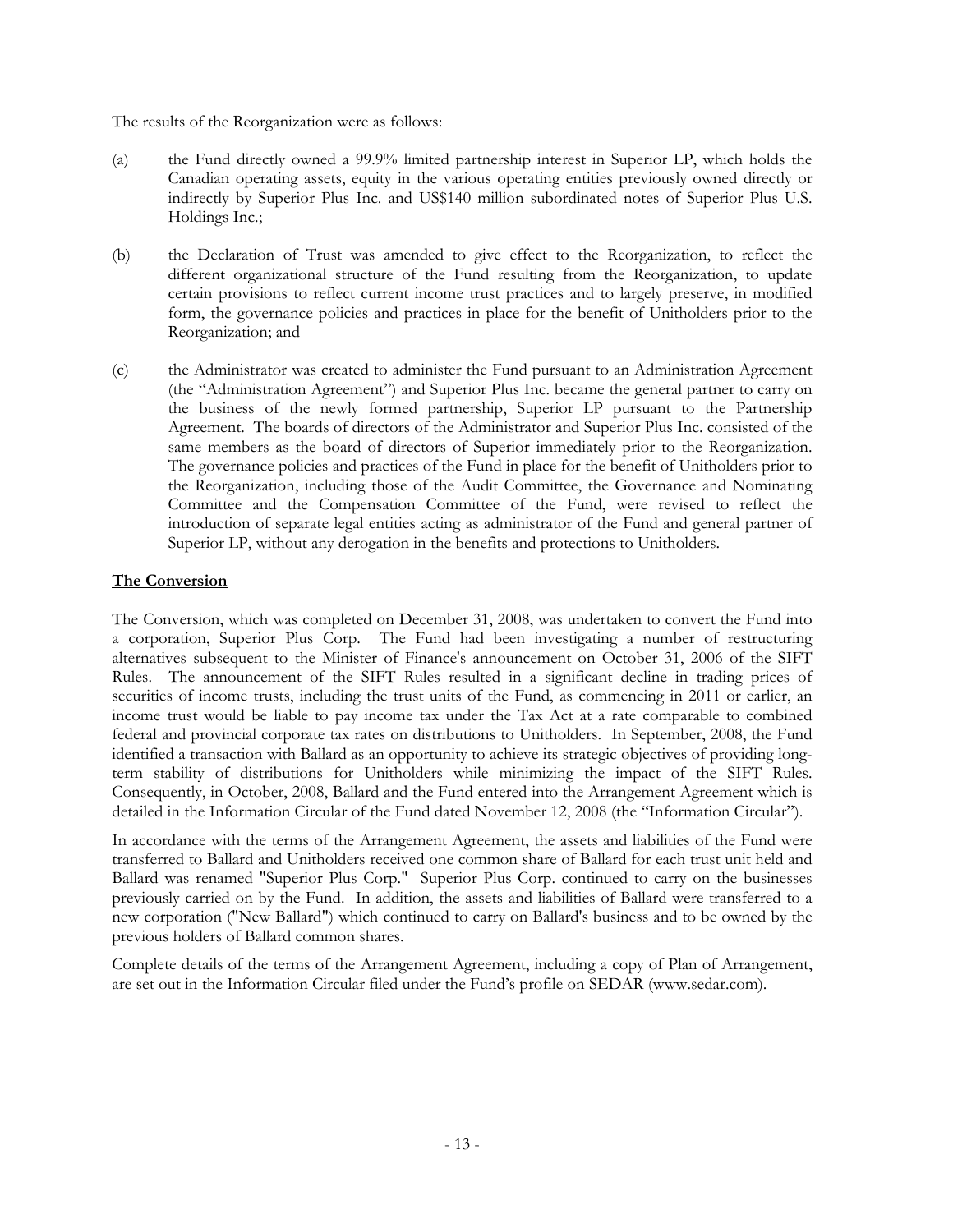#### **SUPERIOR LP'S OPERATIONS**

Superior LP strives to generate stable cash flows and achieve long-term value-based growth driven from its existing Canadian based businesses.

Superior LP through its businesses, is engaged in the distribution and retail marketing of propane, related products and services, and provides natural gas liquids wholesale marketing services; the production and sale of specialty chemicals and related technology; construction products distribution; and the marketing of fixed-price energy services.

Superior LP's corporate office acts as strategic capital manager for the overall portfolio of Superior's assets. As such, the corporate office is focused on strategy execution, capital allocation, risk management and succession planning. The corporate office is comprised of 13 employees including executive management, treasury, tax, financial reporting, business development, business compliance and oversight, investor relations and corporate secretarial functions.

Since operational management is key, there is an experienced and strong management team in place at each business. Management at this level is compensated to maintain and grow cash flows generated by their business over time.

Superior's operations are composed of four different businesses. The graph below details the composition of Superior's EBITDA from operations by business for the 12-month period ended December 31, 2008. See "Forward-Looking Statements and Non-GAAP Measures, Non-GAAP Measures".



 **3% Superior Energy Management:**  Fixed price energy services

Geographically, for the year ended December 31, 2008, consolidated revenues from customers were derived: 83% from Canada, 14% from United States, and 3% from other countries.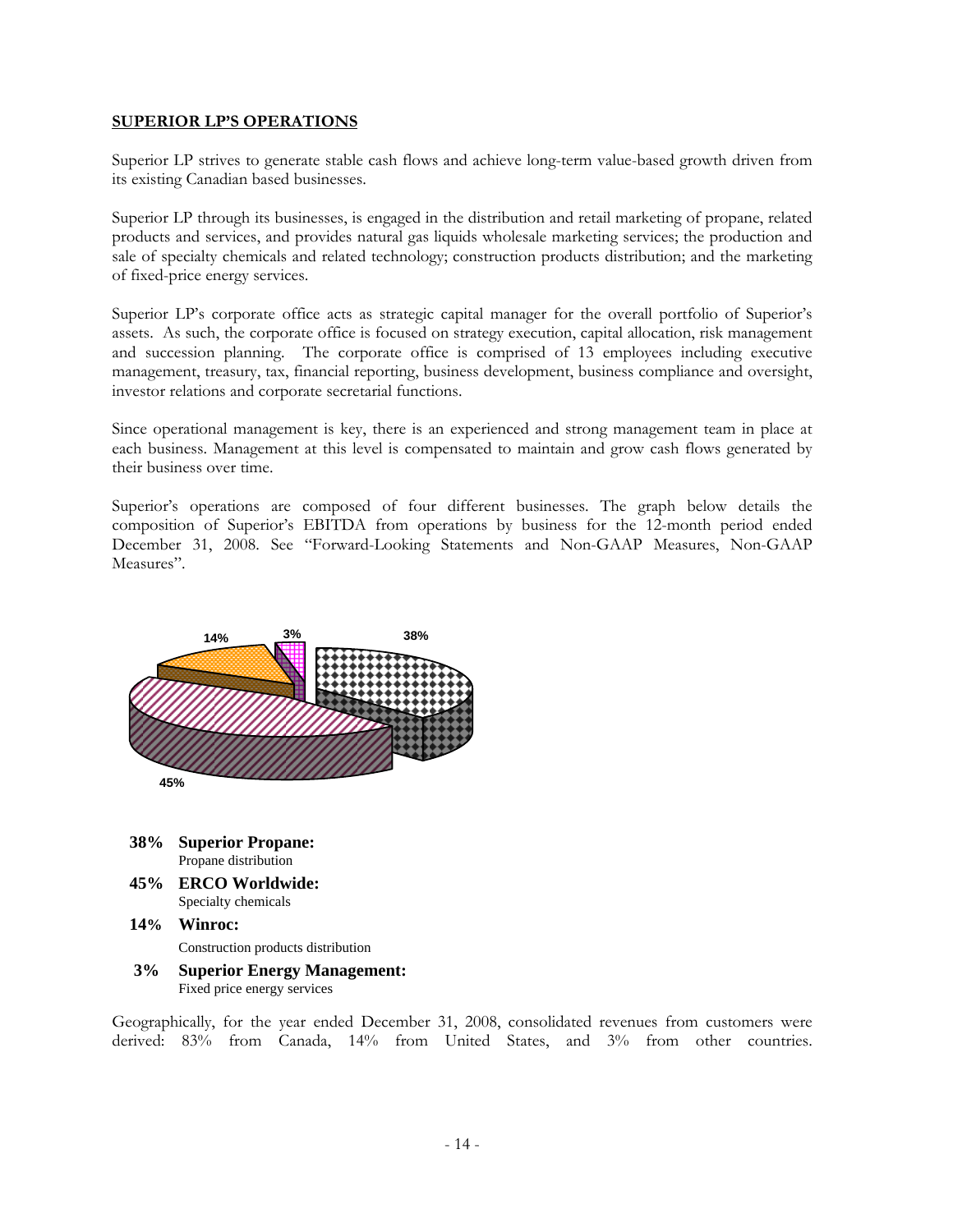

Superior Propane, head-quartered in Calgary, Alberta, began operations in 1951. It is engaged primarily in the distribution and retail sales of propane, refined fuels, propane consuming appliances and related services in Canada. The services provided include the rental of tanks, cylinders and other equipment as well as the supply, installation and repair of equipment and appliances and warranty and preventative maintenance programs for installed equipment and appliances. In addition, Superior Propane provides value-added natural gas liquids wholesale marketing services, primarily to small and medium sized propane retailers in the United States and Canada.

## **Product**

Propane is extracted from natural gas during production and processing and from crude oil during the refining process. As propane is colourless and odourless, an odourant is added to facilitate its detection.

Propane, like natural gas, is a non-toxic clean burning and efficient energy source but unlike natural gas can be compressed at low pressures into liquid form. As a liquid, propane is easily transported by truck or rail and can be stored in propane tanks and cylinders. When the pressure is reduced, the liquid propane becomes a gas which is ignited and burned to create energy for many different uses.

#### **Competitive Conditions**

Key competitive factors across Superior Propane include selling prices, service levels, cost efficiencies, logistical capability and competition from other sources of energy.

Superior Propane through its 1,591 employees and 171 operating locations, serves customers from coast to coast across Canada. Superior Propane is Canada's largest national retailer with an estimated 41% of the total estimated propane retail market. Superior Propane competes in a highly fragmented industry with approximately 200 local and regional propane retailers across Canada. Propane distribution is a local, relationship based business in which Superior Propane competes for market share based on price and level of service.

The retail propane industry in Canada is mature, representing less than 2% of Canada's total energy consumption. Propane competes with other energy sources such as natural gas, fuel oil, electricity and wood for traditional uses, and gasoline and other alternative fuels for transportation uses. In Canada, the cheapest source of heating fuel is predominately natural gas. Where natural gas is available, propane can be used as a portable fuel and a standby fuel for peak period requirements in industrial applications. In areas where natural gas is not available, propane is an alternative due to its portability. Propane is generally less expensive than electricity but more expensive than fuel oil on a heat content basis depending upon regional market conditions. However, the cleanliness, versatility and operating efficiencies of propane make it competitive with fuel oil for heating purposes.

#### **Business Operations**

Superior Propane operates in six geographical market regions, which are managed by general managers. The general managers have direct responsibility for several territories including satellite operations, customers, administration and the overall profitability of their geographic business units. Superior Propane's 44 larger territory centres, are typically located in a rural, industrial or commercial setting on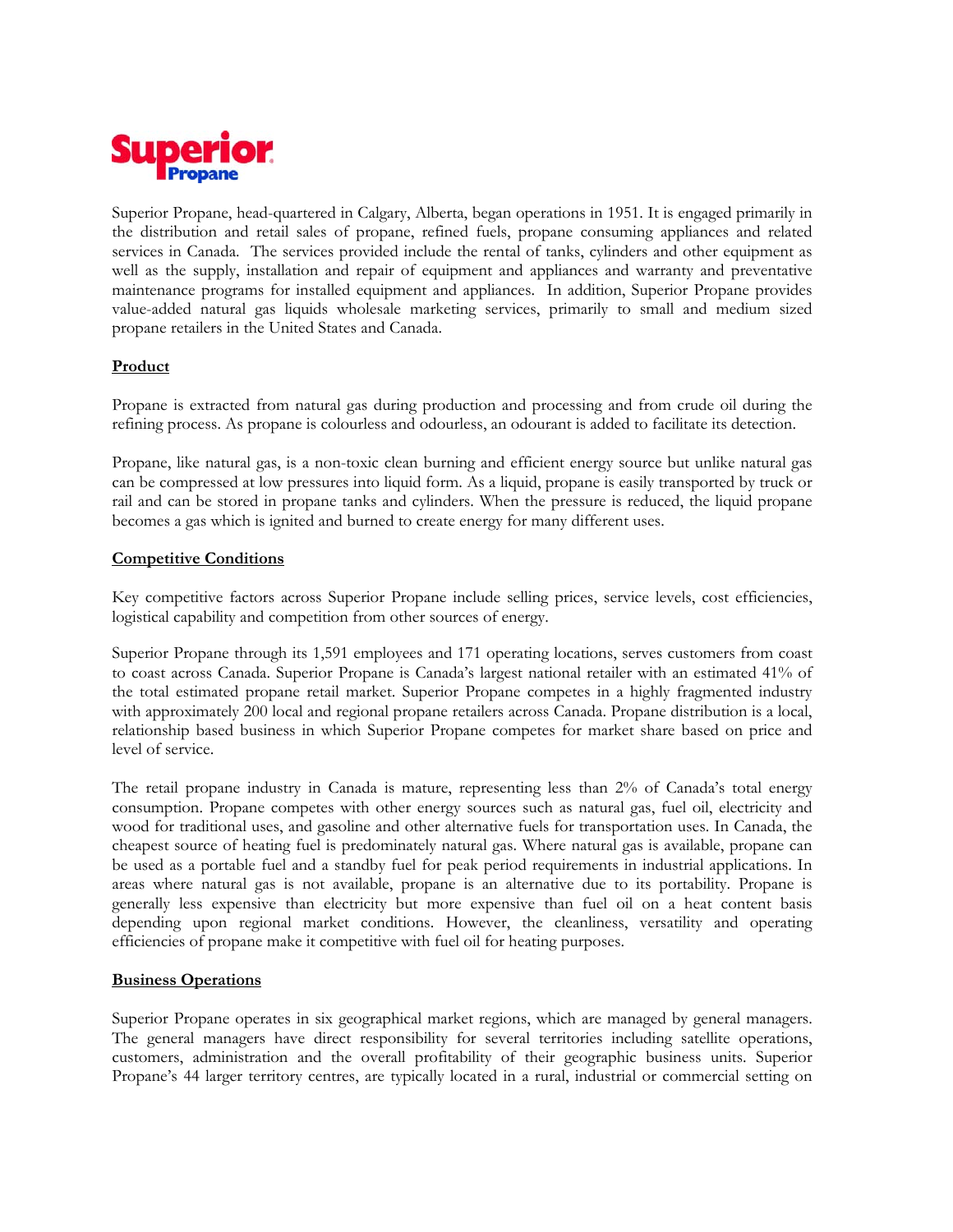two to five acre parcels of land with propane storage tanks, a cylinder dock, surplus land to store a working supply of customer tanks and cylinders, truck parking, warehouse space for rental equipment, appliance, materials and supplies inventories, an office and an appliance show room. These territory locations are supplemented by 127 satellite and storage yards.

The satellite and storage yards are strategically located close to customers to minimize distribution costs and enhance security of supply, particularly during peak winter demand periods when road conditions may be poor and can interrupt efficient distribution. The operating area is generally limited to a radius of 80 to 150 kilometres around branch or satellite locations, depending on the nature of the customer base and local road infrastructure. Under Superior Propane's business structure, each territory maintains a local presence through a territory office. Teams are responsible for managing their local business and pursuing local opportunities. The territory centres are supported by six regional operating centres and two sales and administration centres. The regional operating centres for each market region are located in Moncton, New Brunswick, Ste Catherines, Quebec, Guelph, Ontario, Winnipeg, Manitoba, Calgary, Alberta and Coquitlam, British Columbia. The sales and administration centres are located in Laval, Quebec and Thunder Bay, Ontario. The regional operating centers assist existing customers with fuel orders and service requests. The sales and administration centres assist new customers with opening an account and existing customers with general inquiries, billing inquiries and credit and collection issues. The territory centres are further supported by services provided by Superior Propane's national office including, propane supply and transportation, invoicing, credit and collections, business systems and marketing. Superior Propane operates from and stores product at 104 owned locations and 67 locations that are leased from third parties under normal course operating leases. See Note 16(i) to the 2008 Annual Consolidated Financial Statements of Superior.

Superior Propane historically provided value added services to customers as an integral component of its core propane distribution business. Since 2007, Superior Propane has strategically segregated these service offerings into a separately managed segment. It aims to develop this into a separate profitable segment with an expanded offering of services to customers who buy propane as well as customers who purchase services only. The services provided include the supply, installation and repair of equipment and appliances as well as warranty and preventative maintenance programs for installed equipment and appliances. These services improve Superior Propane's ability to retain customers by providing them with a comprehensive propane supply and maintenance solution.

Superior Propane is currently in the midst of a significant multiyear business transformation project. Through this project, Superior Propane is implementing widescale business process improvements as well as introducing significant new technologies to improve customer service levels and also to improve its overall cost structure. The new technologies include the following:

- o On board truck computers which have been installed on all delivery trucks and will in future be installed on all service vehicles. These handheld devices receive and send customer information from the ERP systems and service and delivery details from the routing and scheduling tool.
- o Vehicle telematics communications units which are being installed in all vehicles and which capture and relay the geocodes (longitude and latitude coordinates) through the on board truck computers.
- o A routing and scheduling tool which plots the most efficient routes for drivers and service technicians.
- o An upgrade to a more effective and efficient version of the existing ERP system. This will allow for increased automation of business processes.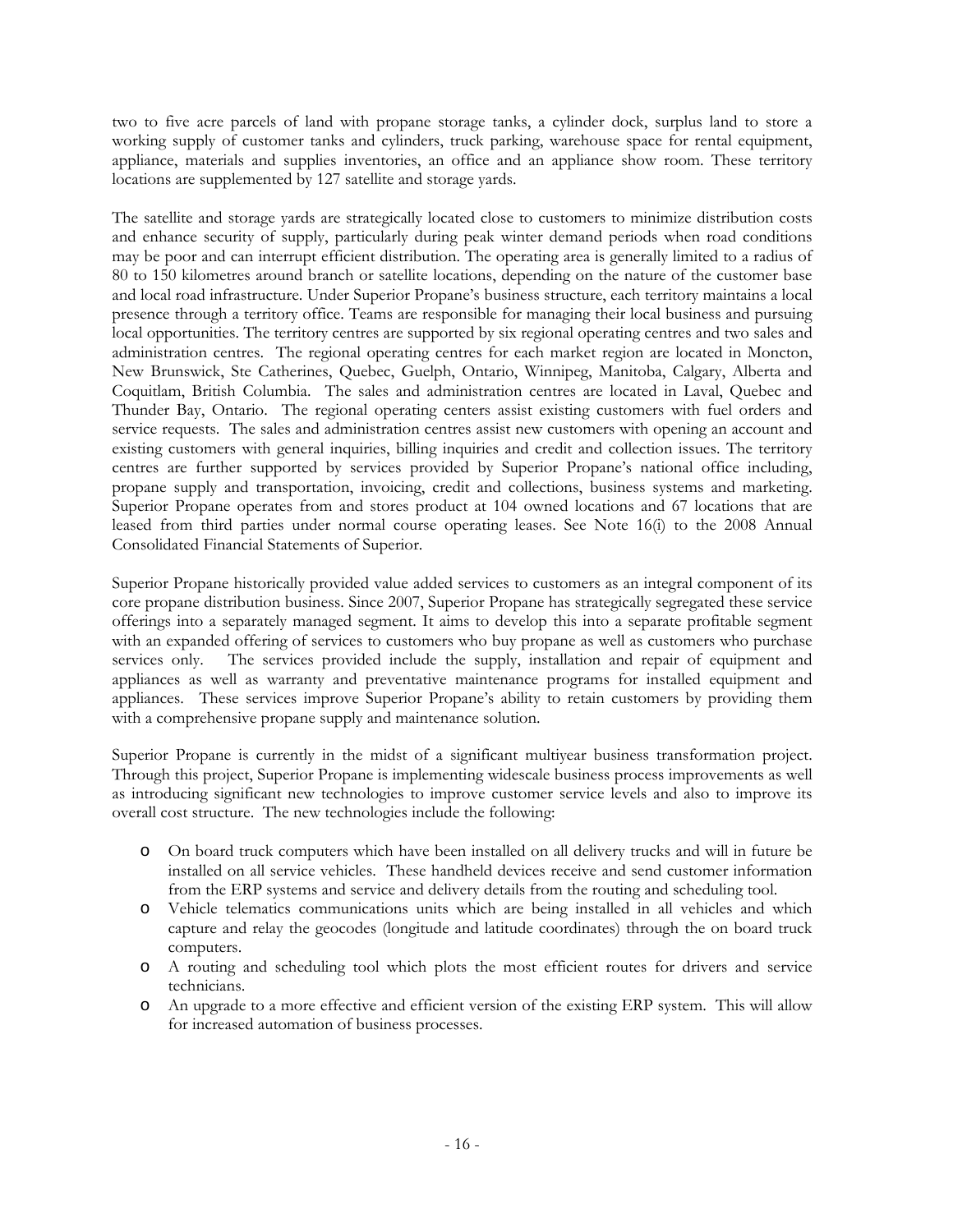#### **Distribution of Refined Fuel Products**

Superior PetroFuels offers a variety of fuels and lubricants to commercial, industrial, agricultural and residential customers throughout Southwestern Ontario. This business allows Superior Propane to apply its rural energy presence and experience in propane distribution to the fuels and lubricants market.

#### **Natural Gas Liquids Wholesale Marketing**

Superior Gas Liquids, which operates within Superior Propane, offers value-added natural gas liquids wholesale marketing services, primarily to small and medium sized propane retailers in the United States and Canada. It provides transportation, storage, risk management, supply and logistics services with annual sales volumes of approximately 2.0 billion litres with over 85 counterparties.

#### **Sales and Marketing**

Superior Propane primarily sells propane and related products and services to the residential, commercial, agricultural, industrial and automotive customer markets. Approximately 50% of Superior Propane's sales volumes are related to heating related applications and 50% are related to economic activity levels. However, approximately 80% of Superior Propane's annual cash flows are typically generated in the October to March winter heating season. A detailed analysis of sales volumes and gross profit is provided in the Superior Propane section of the Annual Management's Discussion and Analysis contained in Superior's 2008 Annual Report.

**Residential/Commercial:** In these markets, propane is consumed primarily in areas where natural gas is not readily available. It is used for space heating, water and pool heating, cooking, refrigeration, laundry and off grid electrical generation. Consumption in these markets is sensitive to winter weather conditions. In addition, residential consumption is dependent on product costs, while commercial consumption varies with economic activity levels.

**Agricultural:** In the agricultural market, propane is used for space heating, for brooding and greenhouse operations, grain drying, and tobacco curing and weed control. The agricultural business is extremely competitive, particularly as natural gas availability expands in rural markets. Propane demand for crop drying depends on weather conditions and crop values.

**Industrial:** Industrial usage includes forklift truck, welding, resale agent, construction and roofing markets, process heating and heat treatment for manufacturing, forestry, mining and fuel for internal combustion engines that drive oil pumpjacks in Western Canada. Industrial demand is generally tied to economic activity levels.

**Automotive:** In the automotive market, propane is used as a transportation fuel, particularly for public and private fleets and other large volume users. Engine technology has outpaced propane conversion technology, limiting the ability to convert new vehicles to propane. Propane vehicle emissions are low in greenhouse gas emissions and other pollutants that contribute to ground level ozone and respiratory health problems. Auto propane has the potential to make a significant contribution to Canada's greenhouse gas emission performance. However, the demand is expected to continue to decline in the medium term at an estimated rate of 10 to 15 percent per year, although original equipment vehicle manufacturers have re-introduced limited propane vehicle offerings.

## **Propane Pricing**

Pricing to customers is primarily based on a margin above product and transportation costs. There are minor delays that affect retail margins as price changes from producers may not be immediately passed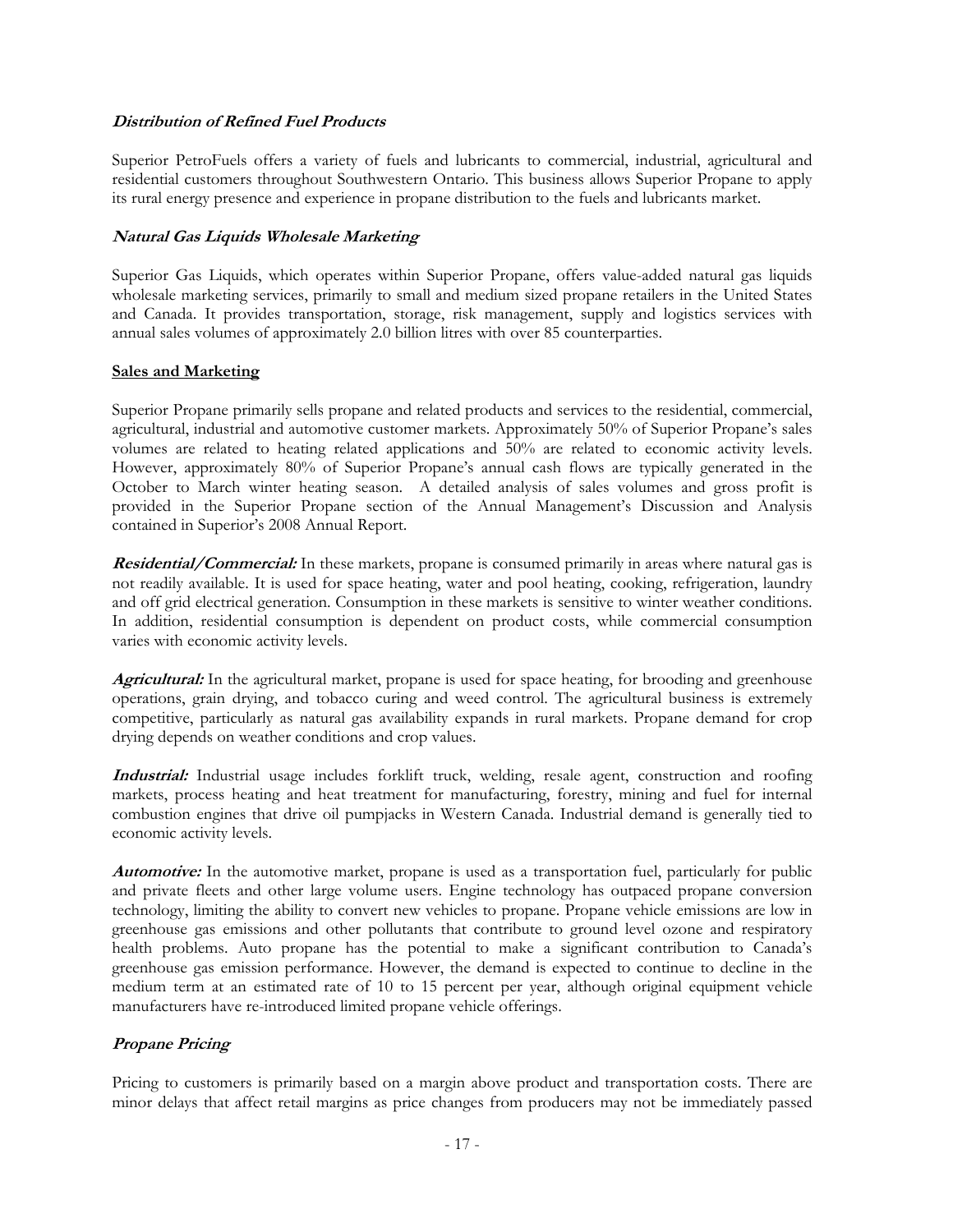through to customers. When the wholesale price of propane increases, the retail gross margins tend to erode in the short-term as it takes more time to pass on all of the price increases to the customers. Conversely, when wholesale prices decrease, retail gross margins and profitability tend to increase.

Increases or decreases in retail prices can have an immediate and direct impact on competitors and customer demand. Propane margins vary between end-use applications and geographic segments. Customer pricing is managed at the corporate, regional and local market level and reflects local marketplace and alternate fuel cost conditions. Factors contributing to the consumer's buying decision include: reliability of supply, long-term availability, price, fuel quality, convenience, portability, storage requirements, available space, capital cost, equipment efficiency and the supplier's local presence and service reputation in the community.

## **Supply and Storage**

An estimated 11 billion litres of propane are produced in Canada annually, of which, approximately 4 billion litres are consumed domestically in the energy and petro-chemical feedstock markets and the balance is exported to the United States. Approximately 85% of the propane produced in Canada is extracted from natural gas during gas processing operations at field plants or at large straddle plants located on the major natural gas trunk line systems. Extraction from crude oil occurring during the refining process accounts for the remaining 15% of propane produced. Superior's retail propane supply is currently purchased from approximately 20 propane producers across Canada. Propane is purchased mainly under annual contracts, negotiated and administered by Superior Gas Liquids, with pricing arrangements based on industry posted prices at the time of delivery. Superior Propane arranges propane supply to be provided at multiple supply points in order to match supply to where the customer demand is located. Some of Superior Propane's supply contracts provide it with the ongoing option to increase or decrease its monthly volume of supply and thereby provide flexibility to meet fluctuating demand requirements. Propane supply from Superior Propane's various suppliers has, historically, been readily available because of the substantial surplus of propane in Canada and the relationship Superior Propane typically enjoys with its principal suppliers.

Superior Propane's supply contract year ends March 31, 2009. Approximately 80% of Superior Propane's annual propane requirement is supplied by the following major suppliers, each of which supplies approximately 5% or more of Superior Propane's annual propane requirement:

- BP Canada Energy Resources Company (The single largest propane producer in Canada, which has supplied Superior Propane for over ten years.)
- Spectra Energy Limited
- Keyera Energy Partnership
- Provident Energy Trust
- Ultramar Ltd.

Approximately 15 other producer/suppliers supply the remaining 20% of Superior Propane's annual propane requirement. None of these suppliers individually supply more than 5% of Superior Propane's annual propane requirement. Superior Propane renews its supply contracts annually.

Superior Propane leases approximately 136 million litres of combined underground propane storage capacity in Marysville, Michigan, Mt. Belvieu, Texas, Conway, Kansas, Regina, Saskatchewan and in Fort Saskatchewan, Alberta, primarily to secure supply for its fixed-price customer offerings and to enhance security of supply and distribution capacity in periods of supply disruption and high demand in the winter season. The storage lease agreements expire between March 31, 2009 and March 31, 2012. Superior Propane intends to lease annual storage capacity at Fort Saskatchewan, Regina, Sarnia, Marysville,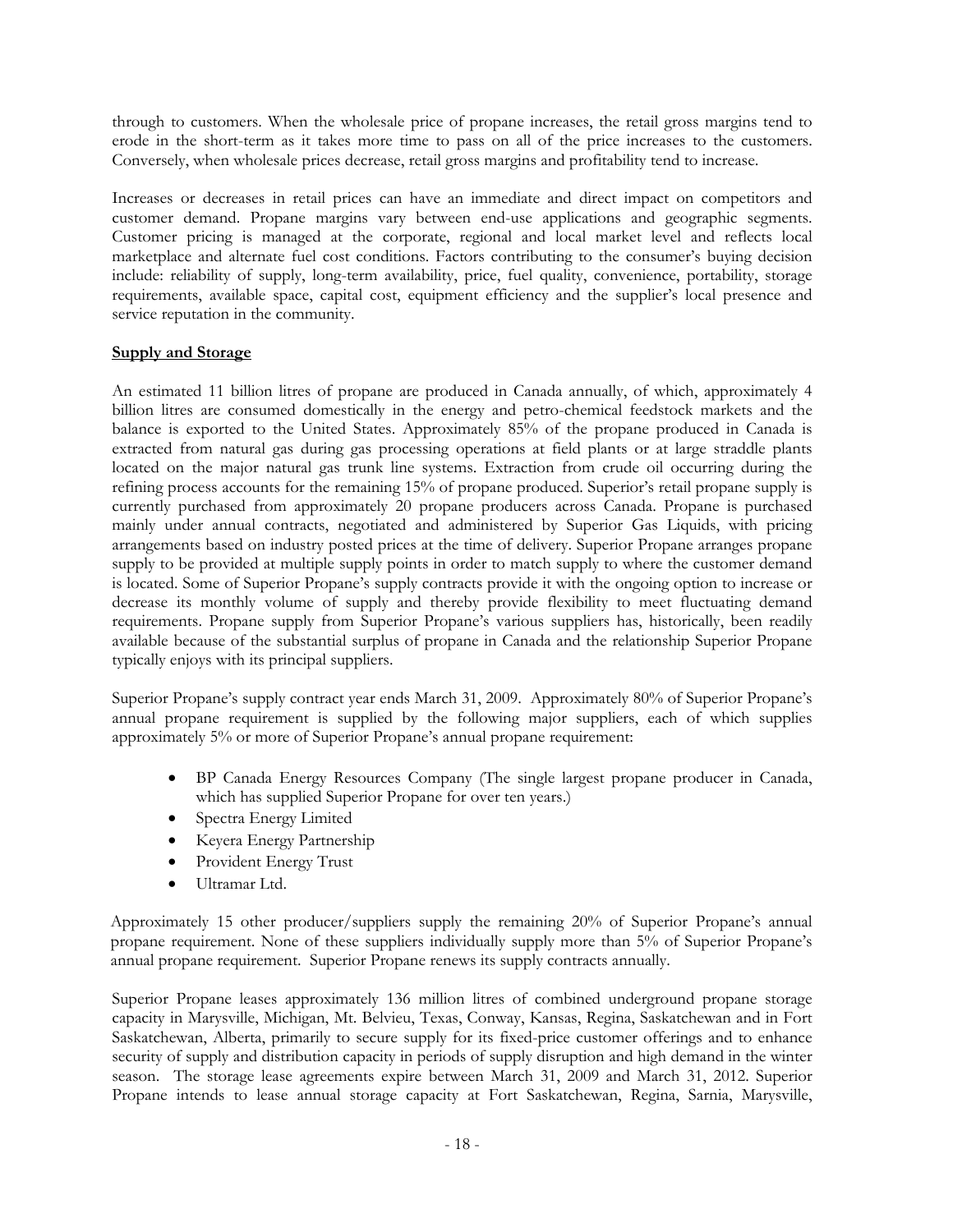Conway and Mt. Belvieu to cover its growing regional demands and will only enter into long-term storage contracts if it is economically advantageous to do so. Superior Gas Liquids utilizes approximately 20 propane suppliers as well as numerous short-term storage positions to service its wholesale customers in North America. In order to satisfy customer needs and take advantage of opportunities, Superior Gas Liquids will enter into short term forward purchase sale agreements.

## **Transportation**

## **Primary Distribution**

Primary transportation is the delivery of propane from product supply points to Superior Propane's territory and satellite locations or storage yards and to certain large volume customers. Road cargo liners and pressurized railcars are the two primary transportation modes. The capacities of the cargo liners vary from 35,000 to 65,000 litres per trailer. Railcars carry approximately 115,000 litres per car. Superior Propane's cargo liner requirements are provided by third party carriers.

Approximately 20% of Superior's supply is transported by rail. Superior Propane leases 162 railcars to provide approximately 20% of its rail transportation requirements. Railcar lease agreements typically have a three year term. The remainder is transported in railcars provided by propane suppliers in conjunction with their annual propane supply contract obligations to Superior Propane.

## **Secondary Distribution**

Secondary distribution is the delivery of propane and refined fuels and lubricants from Superior Propane's territory and satellite locations, and storage yards to its customers. Superior Propane operates a fleet of owned and leased trucks to transport the propane, refined fuels and lubricants it sells. Superior implemented a leasing program in 2007 to accelerate the renewal of its fleet of bulk trucks. Lease arrangements are available at competitive rates and provide savings in maintenance and operating expenses over time. Newer, more reliable vehicles and a better matching of truck size to delivery type have improved employee productivity, fleet reliability, safety and customer service. Propane is delivered in bulk and in pressurized cylinders. Refined fuels and lubricants are also transported and sold in bulk volumes. Superior Propane employs full-time, part-time and seasonal drivers who assist with deliveries during the peak winter demand periods. It operates 356 pressurized bulk delivery trucks that vary in load capacity from 13,000 litres to 32,000 litres, eight refined fuel and lubricant bulk delivery trucks with load capacities of 10,000 to 25,000 litres and 91 cylinder trucks with boxes that vary in length from 12 feet to 26 feet. It also operates 28 tractors and 39 pressurized trailers, which have capacities ranging from 25,000 litres to 54,000 litres for secondary distribution use. Additionally, it operates 52 crane trucks and 295 service vehicles. At December 31, 2008, 55% of the vehicles described above were owned by Superior Propane while the remaining 45% were leased under operating leases.

## **Employee and Labour Relations**

As at December 31, 2008, Superior Propane had 1,435 fulltime and 156 part-time employees. Approximately 348 of its employees are unionized through provincial or regional certifications in British Columbia/Yukon and Quebec. There are three union agreements, with expiry dates ranging from December 31, 2010 to April 30, 2011. Collective bargaining agreements are renegotiated in the normal course of business.

## **Environmental, Safety and Regulatory**

Superior Propane, through its proprietary "Guardian" health and safety and environment management system, ensures safety practices and regulatory compliance are an important part of its business. Guardian's purpose is to help safeguard the lives, health and property of Superior Propane's employees, contractors and customers as well as the communities in which it operates. Beyond simply complying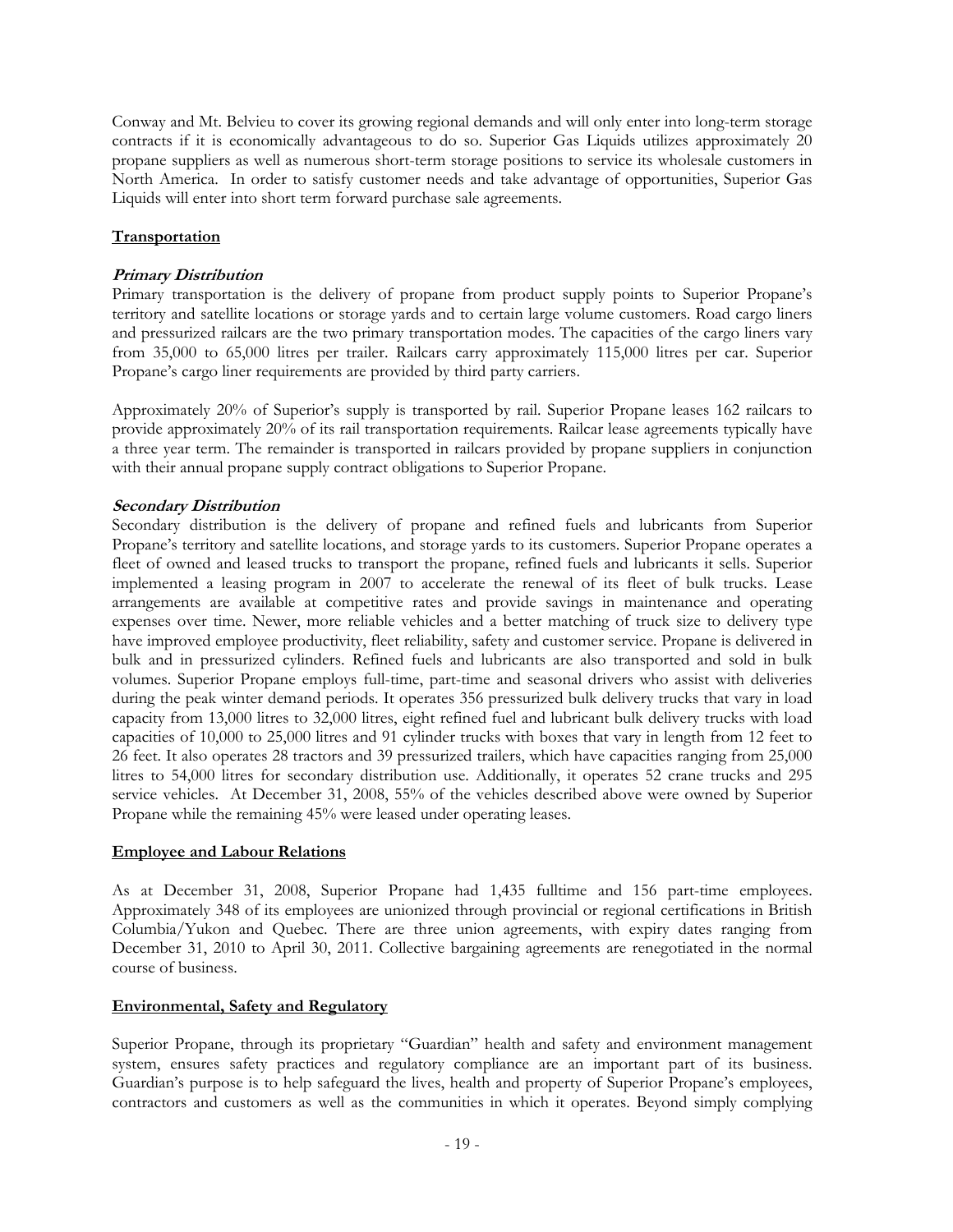with the various provincial and federal acts which govern health, safety and environmental responsibilities, Guardian seeks to further enhance workplace and community health and safety by applying ongoing management, rigorous monitoring and frequent audits to provide continuous learning and improvement. The storage and transfer of propane has limited impact on the environment as there is limited impact to soil or water when propane is released, because it disperses into the atmosphere.

Superior Propane has customer, technical, occupational health and safety and fleet support representatives operating nationally which support its regional and local operations. They are responsible for providing market area personnel with emergency response support services, inspections, advice and training in an effort to ensure that facilities and equipment are maintained and operated safely and in compliance with corporate and regulatory standards. They also provide support to the field operations in the design, construction and inspection of large scale customer installations.

## **Trademarks, Trade Names and Service Marks**

Superior Propane owns all the right, title and interest in the "Superior Propane" ("Superieur" in French) trade name, related design and other trademarks, registered or acquired at various times over the years and relating to specific programs or services provided by Superior Propane or to marketing activities of Superior Propane. Superior Propane's trademarks are significant as they provide it with ownership of the names, designs and logos associated with its business which are recognizable to the public and useful in developing and maintaining brand loyalty. The duration of each of the trademarks is 15 years from the date they were first registered subject to renewals for further 15 year periods.

## **Financial Information**

For selected historical financial information for the past five years, see "Selected Financial Information – Superior Propane".

## **Risk Factors**

For the risk factors related to Superior Propane business see "Risk Factors – Superior Propane".



ERCO Worldwide is a leading provider of specialty chemicals and related technology. The business, which is headquartered in Toronto, Ontario, has been operating since the late 1890s.

## **Product**

ERCO Worldwide is a manufacturer of sodium chlorate, sodium chlorite, chlorine, caustic soda, hydrochloric acid, potassium hydroxide and produces hydrogen as a by-product to the electrolysis processes. It owns and operates eight production facilities across North America and one in Chile. In addition, ERCO Worldwide provides chlorine dioxide generators and related technology to pulp and paper customers worldwide. Chlorine dioxide generators use sodium chlorate as the primary feedstock in the production of chlorine dioxide, an environmentally preferred bleaching agent used in the production of bleached pulp for paper. In 2008, ERCO Worldwide began producing and supplying chlorine dioxide.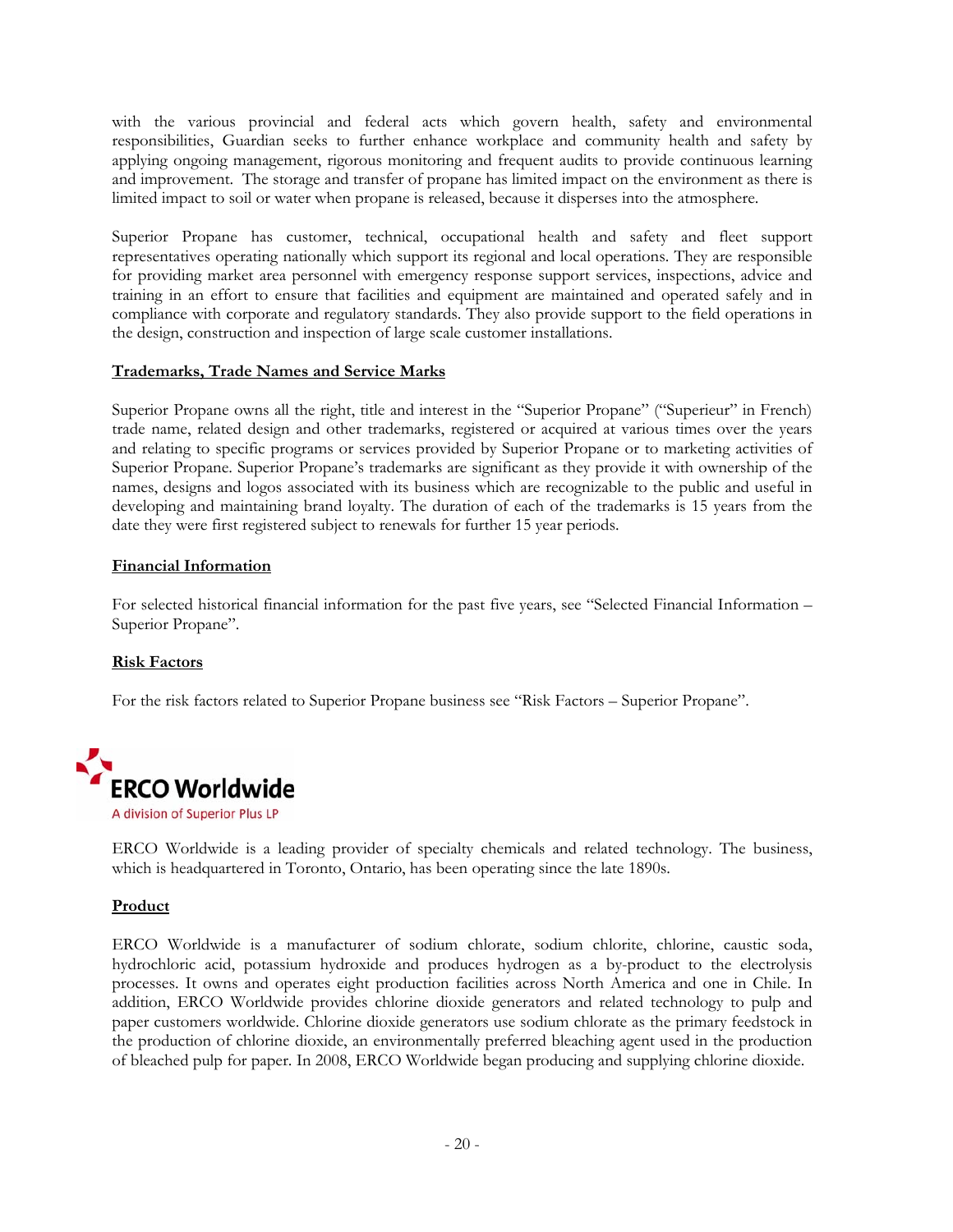## **Competitive Conditions**

Key competitive factors across its business include selling prices, cost efficiencies, product quality, logistical capability, reliability of supply, technical expertise and service.

ERCO Worldwide is the second largest producer of sodium chlorate in North America and third worldwide with an estimated production capacity of 23% and 17%, respectively. The sodium chlorate industry is consolidated with the four largest producers comprising approximately 89% and 75% of estimated North American and global merchant market capacity, respectively.

ERCO Worldwide's patented chlorine dioxide generators and related technology are installed in the majority of pulp and paper mills worldwide. Chlorine dioxide is the basis for elemental chlorine free ("ECF") bleaching. ECF bleaching is considered to be the best available technology for the production of bleached pulp for paper around the world.

In the sodium chlorate business, ERCO Worldwide (17%) competes primarily with three other producers on a worldwide basis with respect to estimated production capacity, Eka Chemicals ("Eka") (27%), Canexus Income Fund ("Canexus") (17%) and Kemira Group ("Kemira") (14%). Only ERCO Worldwide and Eka provide chlorine dioxide generators. By providing generator technology and services in addition to chemicals, ERCO Worldwide is able to establish strong, long-term relationships with customers and gains an indepth forward view on market developments.

ERCO Worldwide is the third largest producer of potassium chloralkali products in North America and has a strong competitive position. In the potassium hydroxide (caustic potash) business, ERCO Worldwide (16%) competes with three other companies in North America based on production capacity, Basic Chemicals (Occidental Chemical) (50%), Olin Corporation (23%) and ASHTA Chemicals Inc.  $(11\%)$ .

The five companies that account for approximately 79% of total North American chloralkali production capacity are the Dow Chemical Company (29%), Occidental Chemical Corporation (20%), PPG Industries (12%), Olin Corporation (12%) and Formsa Plastics Corporation (6%). Chlorine production by Dow Chemical Corporation and Formosa Plastics Corporation is integrated into their chlorine derivatives production, and chlorine production from Occidental Chemical Corporation, PPG Industries and Olin Corporation is partially integrated, with all three participating in significant merchant market sales. Most caustic soda production in North America is sold into the merchant domestic and export markets.

ERCO Worldwide is a regional competitor in the chloralkali business in Western Canada and the United States Midwest. Its total production capacity represents less than 1% of North American chloralkali production capacity.

## **Business Operations**

ERCO Worldwide's operations have become increasingly more diversified with the acquisition of the Port Edwards, Wisconsin chloralkali/potassium facility in June 2005, and the completion of the sodium chlorate plant in Chile in September 2006, reducing its dependency on the North American pulp and paper industry.

For the year ended December 31, 2008, global sodium chlorate, sodium chlorite and technology related sales represented 70% of ERCO Worldwide's revenue. Chloralkali products in total represented 30% of revenue with potassium products representing 30% of total chloralkali revenue. Geographically, 34% of revenue is derived from customers in Canada, 49% from the United States and 17% from outside North America.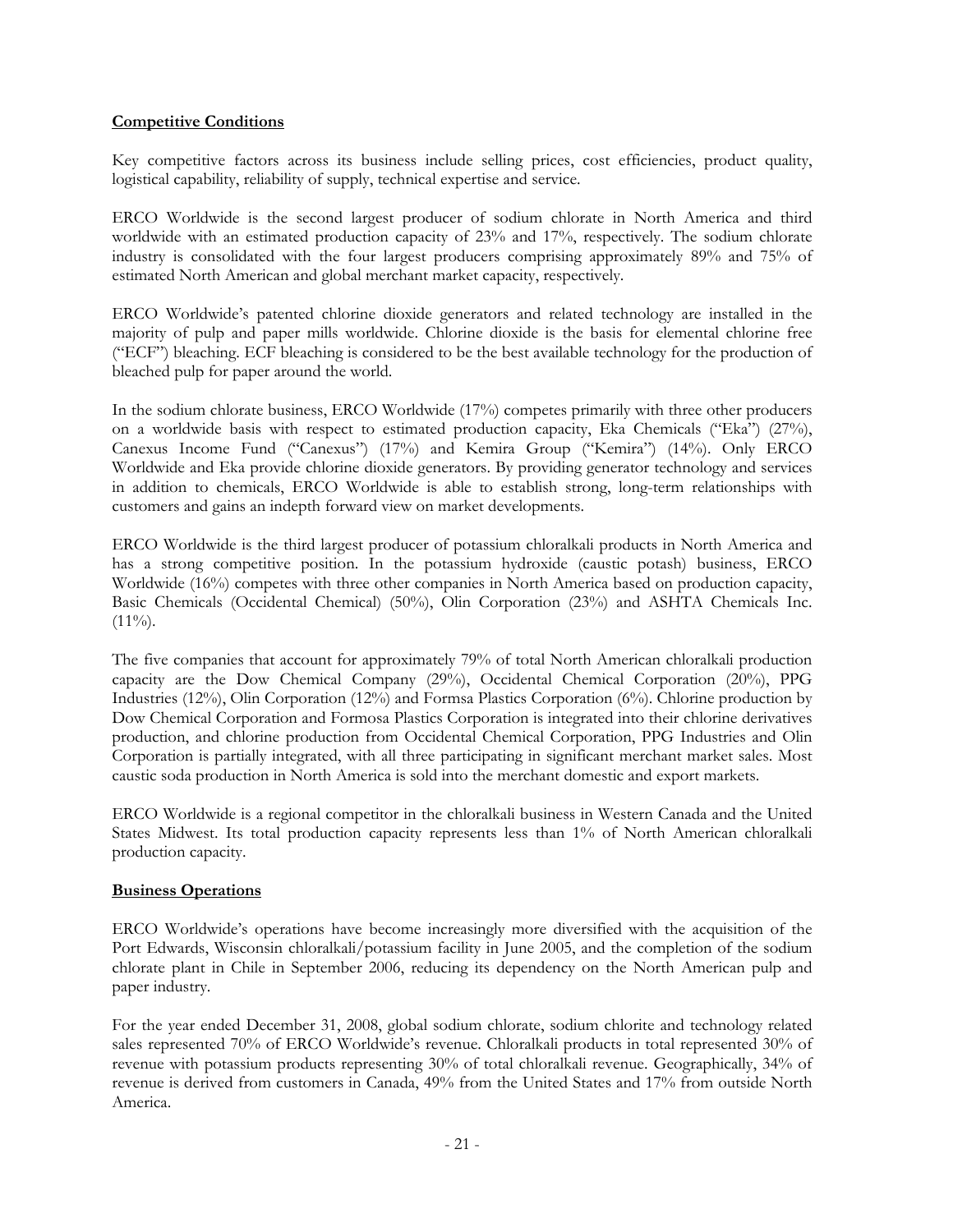The following chart provides a detailed overview of ERCO Worldwide's business operations:

| <b>Product Line</b>                                                                  | $%$ of<br>2008<br><b>Revenue</b> | <b>Market</b><br><b>Structure</b>                                            | <b>Product</b><br><b>Fundamentals</b>                                                                                                                                          | <b>Technology</b><br><b>Capability</b>                                                                                                                                                                             | <b>Revenue</b><br><b>Diversification</b>                                                                                                       | <b>Operating</b><br><b>Efficiency</b>                                                                                                                                                                                                               |
|--------------------------------------------------------------------------------------|----------------------------------|------------------------------------------------------------------------------|--------------------------------------------------------------------------------------------------------------------------------------------------------------------------------|--------------------------------------------------------------------------------------------------------------------------------------------------------------------------------------------------------------------|------------------------------------------------------------------------------------------------------------------------------------------------|-----------------------------------------------------------------------------------------------------------------------------------------------------------------------------------------------------------------------------------------------------|
| Sodium<br>Chlorate, related<br>chlorine dioxide<br>technology and<br>Sodium Chlorite | 70%                              | Leader in<br>its market                                                      | • Mature to<br>declining in<br>North America<br>$\bullet$ Growing<br>globally<br>$\bullet$ Industry<br>operates<br>historically in<br>excess of 90%<br>capacity<br>utilization | • Leading global<br>installer of<br>chlorine dioxide<br>generators<br>$\bullet$ ERCO<br>"SMARTS"<br>technology<br>enables<br>optimization of<br>customer<br>chlorine dioxide<br>generator process<br>• 181 patents | • 66% Chemical<br><b>Sales</b><br>• 4% Technology<br>• More than 50<br>customers<br>• Largest customer<br>represents 6% of<br>total ERCO Sales | • Competitive cost<br>position in North<br>America<br>• 7 plants and ability<br>to ramp production<br>up or down quickly<br>enables centralized<br>production<br>management and<br>industry leading<br>operational<br>flexibility                   |
| Chloralkali:<br>Products<br>• Caustic Soda<br>• Chlorine<br>• Hydrochloric<br>acid   | 21%                              | Leader in<br>regional<br>Western<br>Canada and<br>U.S.<br>Midwest<br>markets | • Stable regional<br>demand<br>supported by<br>robust North<br>American<br>pricing<br>environment                                                                              | • Membrane and<br>mercury grade<br>caustic soda                                                                                                                                                                    | • More than 60<br>customers<br>• Largest customer<br>is less than 4% of<br>total ERCO Sales                                                    | • Average cost<br>structure, supported<br>by transportation<br>cost advantage in<br>regional markets<br>• Port Edwards<br>product flexibility<br>facilitates profit<br>optimization<br>• Competitive cost<br>structure and<br>operating flexibility |
| $\bullet$ Potassium<br>hydroxide<br>$\bullet$ Chlorine<br>• Hydrochloric<br>acid     | 9%                               | Limited<br>number of<br>producers<br>in North<br>America                     | Diversified end-<br>use demand<br>growing 1% to<br>2% per annum                                                                                                                | • Mercury grade<br>quality product<br>capability                                                                                                                                                                   | • More than 80<br>customers<br>• Largest customer<br>is less than 2% of<br>total ERCO Sales                                                    | • Competitive cost<br>structure and<br>operating flexibility                                                                                                                                                                                        |

## **Production Facilities**

ERCO Worldwide's production facilities use simple and safe manufacturing processes and are located close to major rail terminals and reliable supplies of raw materials. Electrical energy costs generally represent 70 to 85% and salt approximately 10% of the variable costs of producing sodium chlorate. For chloralkali/potassium products, electrical energy generally represents 44% and potash represents approximately 37% of variable costs.

In response to significant medium-term challenges experienced by the North American pulp and paper industry during 2006, resulting in reduced regional sodium chlorate demand and the impact of high electricity costs and foreign exchange on its operations, ERCO Worldwide closed its higher cost 48,000 metric tonnes ("MT") annual capacity sodium chlorate facility in Thunder Bay, Ontario in April 2006, and its 80,000 MT Bruderheim, Alberta facility in October 2006, thereby improving the utilization of its remaining six sodium chlorate plants in North America with total annual production capacity of approximately 447,000 MT.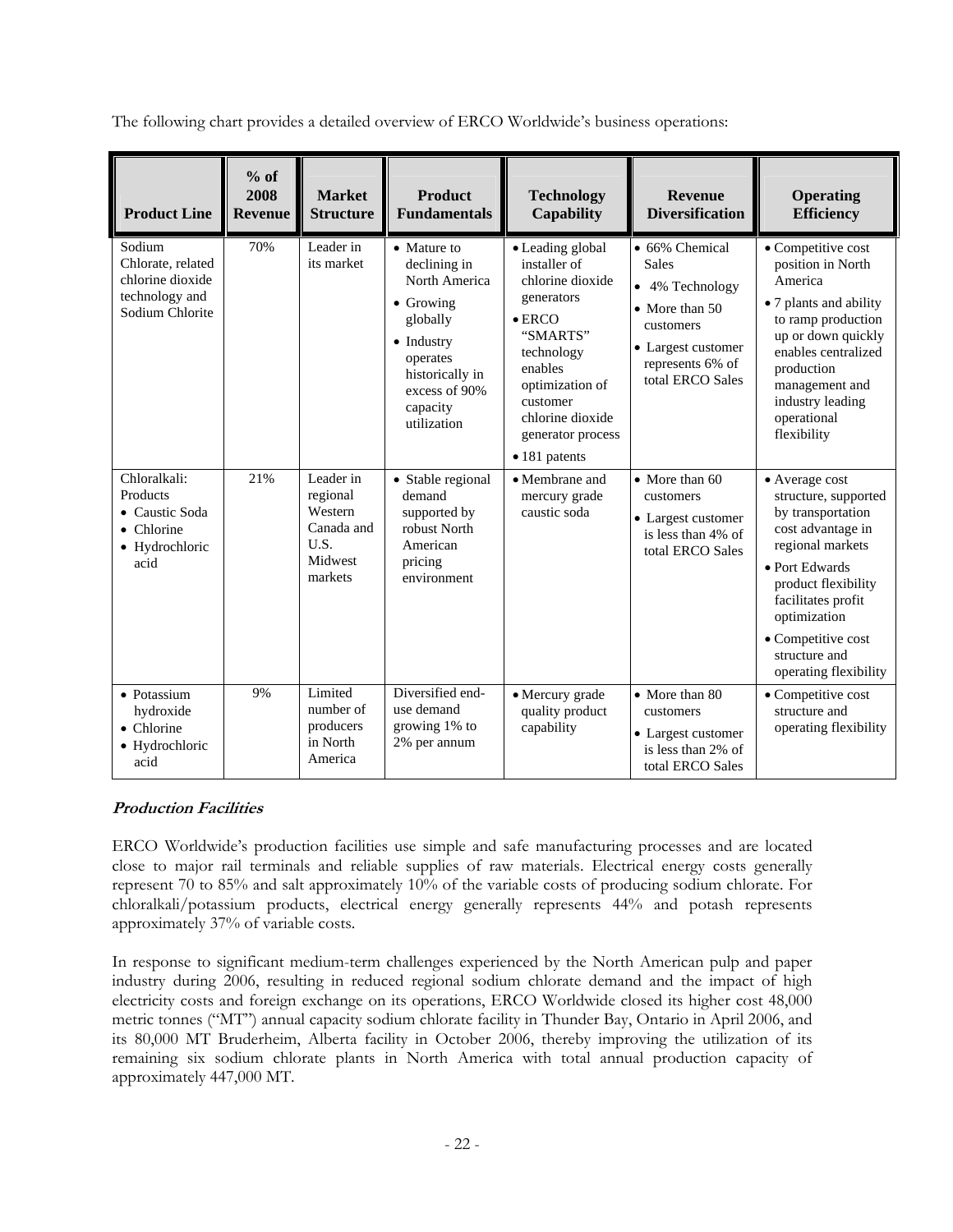Internationally, ERCO Worldwide designed and oversaw construction of a 55,000 MT facility in Chile. The facility commenced production in September 2006, taking advantage of continued growth opportunities in lower pulp and paper cost producing regions of South America. This brings ERCO Worldwide's total annual sodium chlorate production capacity to approximately 502,000 MT.

ERCO Worldwide's annual sodium chlorite capacity is 8,600 MT and its annual chloralkali capacity as stated in electrochemical units ("ECUs") is 110,000 MT.

In August 2007, ERCO Worldwide announced the approval to convert its Port Edwards, Wisconsin potassium chloralkali facility from a mercury-based process to membrane technology. The project provides significant improvement in process efficiency, and capacity is expected to be increased by approximately 30%. The start-up of the new state of the art technology is projected for the last half of 2009. The membrane conversion project is on schedule to meet this plan. ERCO Worldwide is in compliance with existing regulations related to production based on mercury technology. On August 8, 2008, after substantial completion of process engineering and significant completion of detailed engineering, the Fund announced that the Port Edwards conversion costs have increased to an estimated US \$130 million (previously US \$95 million).

| <b>Facility</b>         | <b>Product</b>      | <b>Production</b><br>Capacity<br>(MT/Year) | <b>Power</b><br><b>Source</b> | <b>Transportation</b>                 |
|-------------------------|---------------------|--------------------------------------------|-------------------------------|---------------------------------------|
| Buckingham,             | Sodium Chlorate     | 125,000                                    | Regulated                     | Rail, truck and ocean freight         |
| Ouebec                  | Sodium Chlorite     | 3,600                                      | Hydro Quebec                  |                                       |
| North Vancouver,        |                     |                                            | Regulated                     | Rail, truck and                       |
| <b>British Columbia</b> | Sodium Chlorate     | 92,000                                     | <b>BC</b> Hydro               | ocean barges and freight              |
| Grande Prairie,         |                     |                                            | Deregulated                   | Rail, truck and pipeline              |
| Alberta                 | Sodium Chlorate     | 50,000                                     | Fixed-price PPA               |                                       |
|                         |                     |                                            | Expiry: Dec, 2017             |                                       |
| Saskatoon,              | Sodium Chlorate     | 40,000                                     | Regulated                     |                                       |
| Saskatchewan            | Chlorine            | 39,000                                     | Sask Hydro                    | Rail and truck                        |
|                         | Caustic Soda        | 39,200 dry                                 |                               |                                       |
|                         | Hydrochloric acid   | 22,000 dry                                 |                               |                                       |
| Hargrave,               |                     |                                            | Regulated                     | Rail                                  |
| Manitoba                | Sodium Chlorate     | 40,000                                     | Manitoba Hydro                |                                       |
| Thunder Bay,            |                     |                                            |                               |                                       |
| Ontario                 | Sodium Chlorite     | 5,000                                      | N/A                           | Rail                                  |
| Valdosta,               | Sodium Chlorate     | 100,000                                    | Regulated                     | Rail                                  |
| Georgia                 |                     |                                            | Georgia Power                 |                                       |
|                         |                     |                                            |                               |                                       |
|                         | Chlorine            | 71,000                                     | Regulated                     | Rail and Truck                        |
| Port Edwards,           | Caustic Soda        | 79,400 dry                                 | Energy                        |                                       |
| Wisconsin               | Hydrochloric Acid   | 33,000 dry                                 | Wisconsin Power & Light       |                                       |
|                         | Potassium Hydroxide | 75,000 dry                                 |                               |                                       |
| Mininco,                |                     |                                            | Provided by                   | Liquids piped to adjacent CMPC mills; |
| IX Region, Chile        | Sodium Chlorate     | 55,000                                     | <b>CMPC</b>                   | some products trucked to customers    |

The chart below provides a summary of ERCO Worldwide's production facilities:

## **Products**

#### **Sodium Chlorate**

**General Overview***:* Sodium chlorate is an inorganic chemical manufactured through the electrolysis of brine. Sodium chlorate is primarily used to produce chlorine dioxide, an environmental preferred bleaching agent used in the production of bleached pulp for paper. ERCO Worldwide is one of two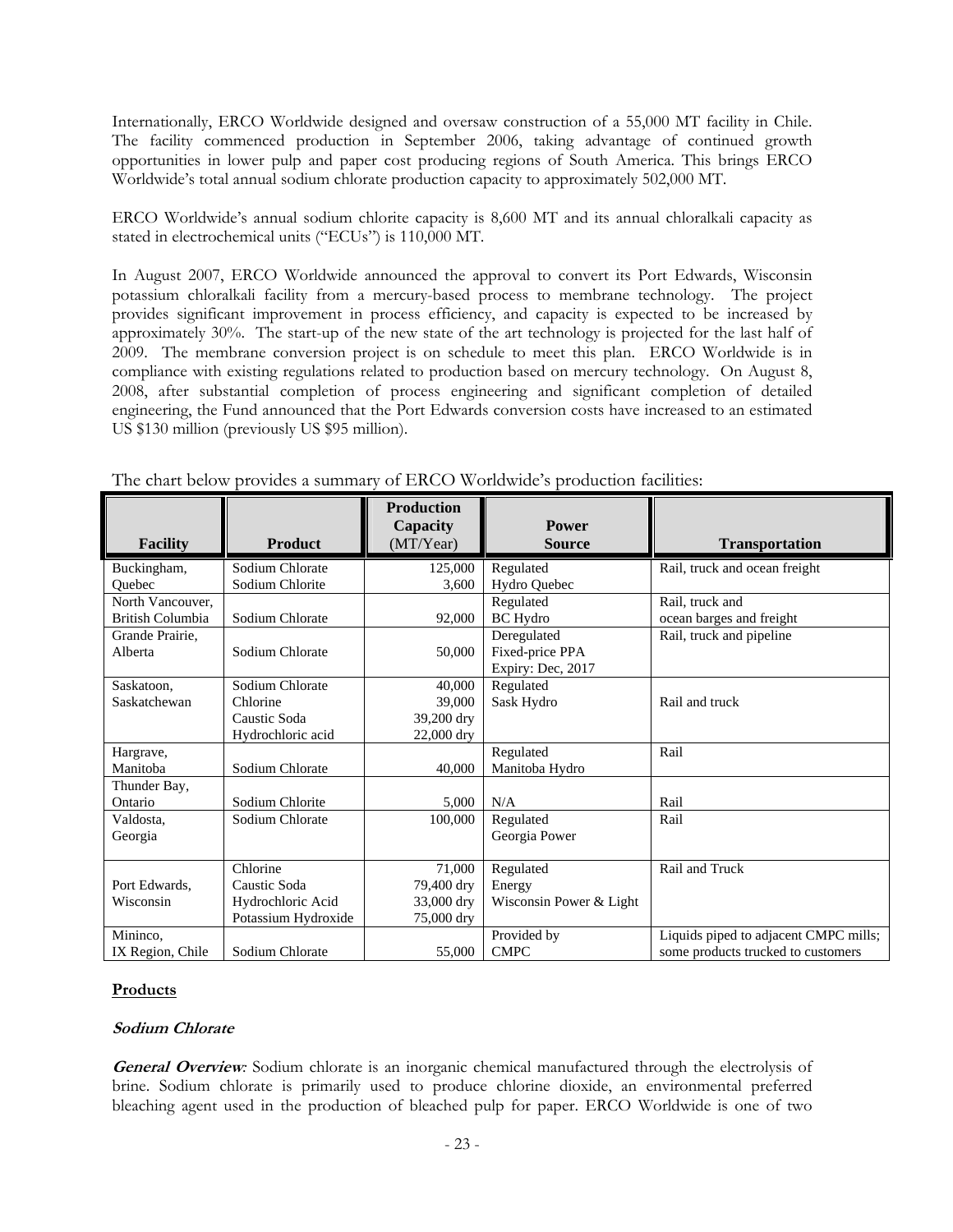suppliers in the world to offer patented chlorine dioxide generator technology to the pulp and paper industry as well as the primary raw material (sodium chlorate). Sodium chlorate is an essential ingredient in pulp bleaching and accounts for approximately 5% or less of the cash cost to manufacture bleached pulp. A minor amount of sodium chlorate is also used in the production of agriculture herbicides and defoliants and other industrial applications.

The market for sodium chlorate in North America is estimated at 1.7 million MT and the world market at 3.3 million MT. The demand for sodium chlorate in North America is mature and further growth is expected from developing economic regions of the world, particularly the Asia Pacific and South American regions, as they increase their paper consumption and adopt more stringent environmental standards. North American bleached pulp producers continue to experience global competitive pressures as a result of increased fibre and energy costs and the impact of foreign exchange rates. During 2007 and the first half of 2008, pulp producers worldwide enjoyed robust markets. However, by the end of 2008, pulp markets were in decline and four North American pulp producers announced permanent closures reducing demand for sodium chlorate in North America by 65,000 tonne. Increasingly, new world scale pulp mills locate and/or expand production capacity in off-shore regions with significant access to low cost, renewable wood fibre, relatively stable energy supply and supportive government policies. Given the large size of these projects and the transportation challenges experienced in the South American and Asia Pacific markets, these customers prefer to have sodium chlorate facilities constructed in close proximity to their pulp and paper mills and captive to their requirements.

**Production Process**: As electrical energy costs generally represent 70% - 85% of the variable costs of manufacturing sodium chlorate, ERCO's ability to manage its North American customer demand with production from its six geographically diverse sodium chlorate plants facilitates efficient and cost effective supply to its customer base.

An electrochemical process using salt, water and electricity as the primary raw materials, which is summarized in the diagram below, produces sodium chlorate. Salt is dissolved in water and the solution, known as saturated brine, is fed through a series of electrolytic cells used to conduct direct electrical current. The chlorine ions in the brine form chlorine gas. The chlorine gas mixes and reacts further with the brine to form sodium chlorate in solution. The hydrogen atoms separate from the water molecules and form hydrogen gas.

A co-product, hydrogen gas, is produced in the electrolytic cells and is purified. Some of the hydrogen gas is then fed to boilers where it is burned as fuel to produce steam for process heating. The hydrogen gas that is not required for fuel can be vented, sold or used as fuel for other applications.

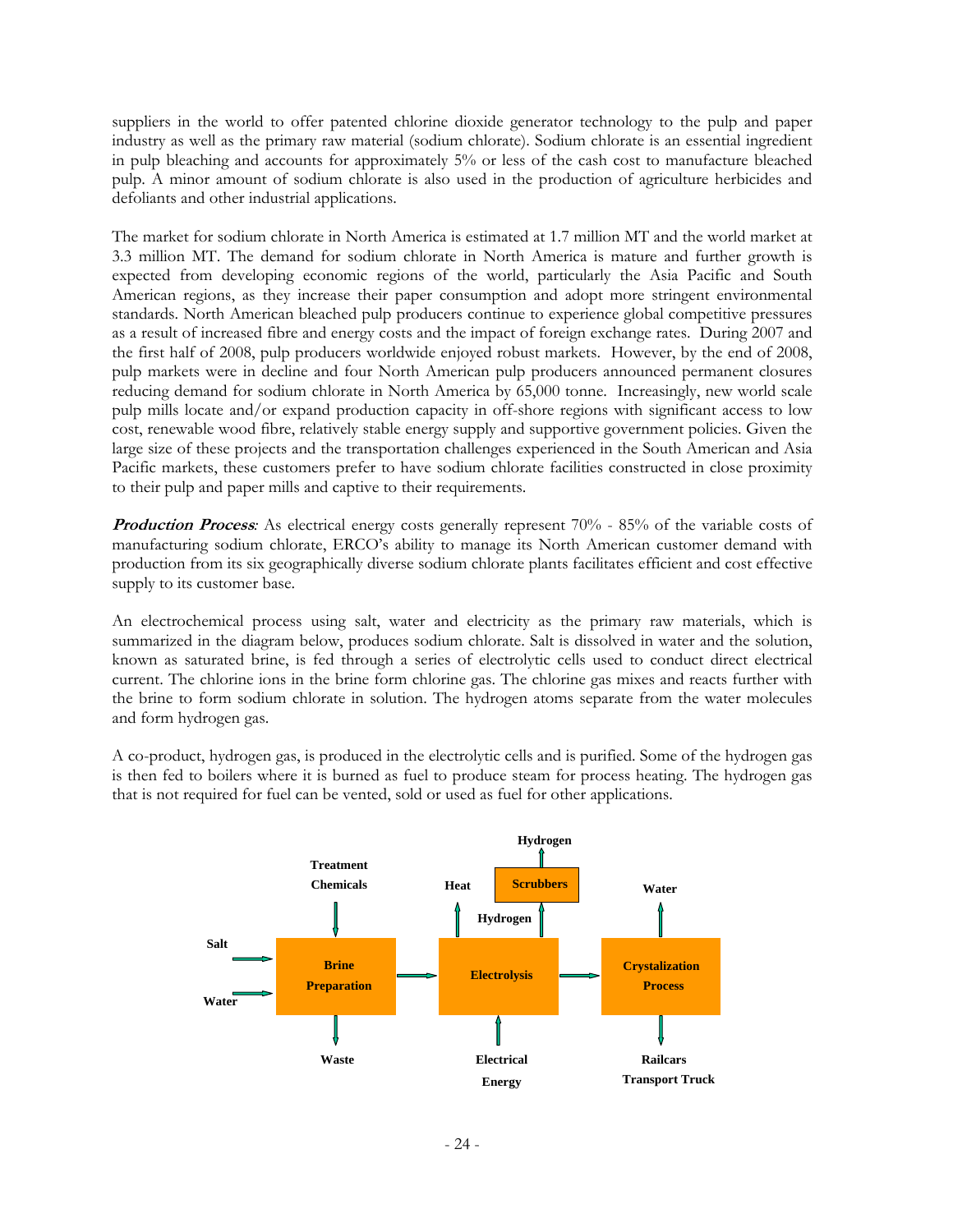The sodium chlorate solution produced is treated and filtered to remove impurities and crystallized by removing excess water. Once cooled, the final product resembles a white crystal that is transported to customers by rail car, truck, pipeline or is bagged and shipped to international customers. ERCO Worldwide exports sodium chlorate from its Vancouver, British Columbia and Buckingham, Quebec production facilities.

## **Chlorine Dioxide Generators**

ERCO Worldwide is the largest worldwide supplier of modern chlorine dioxide generators, which converts sodium chlorate into chlorine dioxide. Chlorine dioxide bleaching is recognized worldwide as the best available technology in the production of bleached pulp for paper. These generators, which are sold under the ERCO™ brand name, are designed and engineered for pulp mills to meet their specific needs for size, technology, pulping conditions, desired whiteness and strength of the final bleached product. ERCO Worldwide provides engineering, design, equipment specification, equipment procurement, on-site technical assistance and operator training and plant start-up services. The business, which licenses its technology to its customers, also provides ongoing technical support services and spare parts. Each mill that uses chlorine dioxide as a bleaching agent requires at least one chlorine dioxide generator. Revenues from the sale of chlorine dioxide generators are received as the generators are constructed at customer sites.

The ERCO Smarts™ product provides customers with an advanced automation software package that optimizes the operating efficiency of the chlorine dioxide generator. Nine customers currently use the ERCO Smarts™ product, and two other customers are implementing it.

## **Sodium Chlorite**

Sodium chlorite is used as a feedstock in the production of chlorine dioxide in smaller scale operations, a disinfectant for municipal water treatment, industrial process applications, a biocide/disinfectant for food processing and sanitization, a bacteria scavenger in ethanol production as well as other industrial applications. The primary feedstock for sodium chlorite is sodium chlorate. ERCO Worldwide currently produces sodium chlorite at its plants located in Buckingham, Quebec and Thunder Bay, Ontario.

Demand for the product increased significantly in 2007, as new industrial environmental applications and more stringent water treatment regulations arose. This has remained in place in 2008.

## **Chloralkali Products**

ERCO Worldwide's chloralkali operations are located at Saskatoon, Saskatchewan and Port Edwards, Wisconsin. Both of these locations produce caustic soda, chlorine and hydrochloric acid. In addition, Port Edwards produces potassium hydroxide.

ERCO Worldwide was a manufacturer of potassium carbonate in Wisconsin but has mothballed its potassium carbonate unit in order to focus more on its growth opportunities in the potassium hydroxide sector.

Chloralkali products provide for an important diversification of ERCO Worldwide's product lines, as nearly all of ERCO Worldwide's chlorine, hydrochloric acid and potassium hydroxide production are sold to end markets not related to the pulp and paper industry.

**Chlorine:** The market for chlorine in North America is estimated at 12.5 million MT. Chlorine is used in a variety of chemical processes including the production of polyvinyl chloride "PVC", water treatment disinfection and other chemical businesses. Chlorine is used directly or in bleach form to eliminate water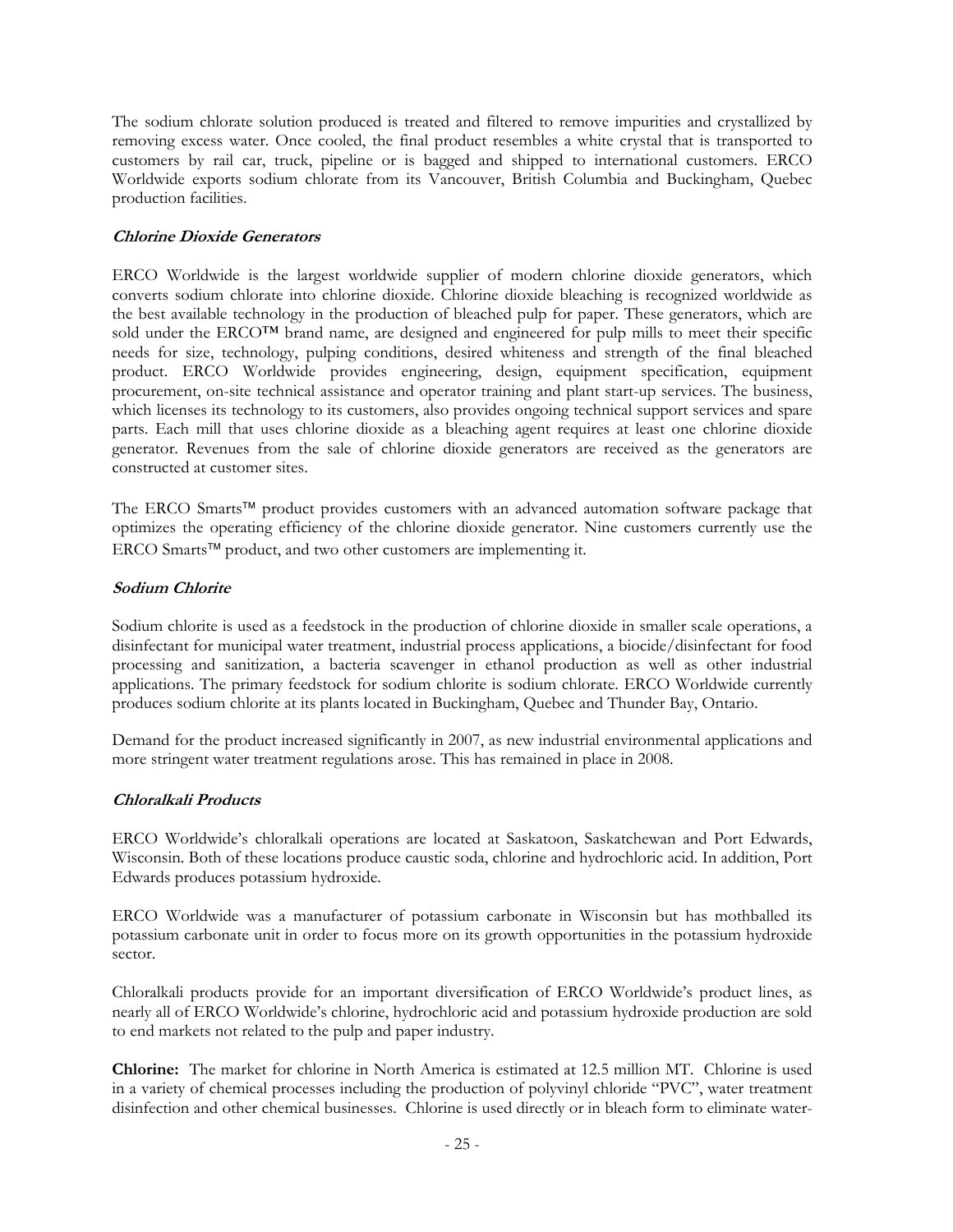borne diseases in drinking water. Chlorine is also used to produce hydrochloric acid, which is used in a variety of industrial applications, including application in the oil and gas industry and steel pickling.

The basis of chlorine production involves dissolving salt (either NaCl or KCl) in water, flowing the brine solution between two electrodes and passing an electric current through it. The chlorine ions (negative) move towards the anode (positive) where they are oxidized to form chlorine gas. The water molecule in the brine solution goes through a similar electrolytic reaction, whereby the hydrogen ion (positive) is reduced at the cathode (negative), releasing hydrogen gas, a by-product of the chlor-alkali process. ERCO Worldwide recovers some hydrogen for sale, to produce hydrochloric acid or to make steam.

The sodium (or potassium) ions that remain from the salt electrolysis then react with the hydroxide ions left from the water to create the sodium (or potassium) hydroxide. Overall the chemical equation (using sodium salt as the example) is:

 $2\text{NaCl} + 2\text{H}_2\text{O}$   $\rightarrow$   $2\text{NaOH}$  +  $\text{Cl}_2$  +  $\text{H}_2$ 

The basic reaction follows the laws of chemistry and therefore the chemicals are produced in a definite and consistent ratio to one another. Chemical equivalent amounts of the products will always be produced. Specifically, for every ton of chlorine produced with sodium salt, approximately 1.12 tons of caustic soda will be produced. In the case of potassium salt the ratio is approximately 1.56.

ERCO Worldwide's Saskatoon plant runs exclusively on sodium salt and uses the membrane cell process to produce chlorine and caustic soda. The Port Edwards facility operates mercury cell technology and has the unique advantage of being able to produce both sodium products and potassium products in varying amounts according to market demand. ERCO Worldwide installed environmental control equipment to satisfy the federal MACT regulations prior to the December 19, 2007 deadline.

 **Caustic Soda:** The market for caustic soda in North America is estimated at 13.3 million dry MTs. Caustic soda is used primarily in the pulp and paper, soaps and detergents, alumina, textile and petroleum industries as a chemical intermediate.

**Potassium Hydroxide:** The market for potassium hydroxide in North America is estimated at 565,000 tons. Potassium hydroxide is used primarily in the production of potassium carbonate, potassium phosphates, potassium soaps and other potassium chemicals such as potassium acetate. Generally, potassium hydroxide is used in applications where the potassium ions are of value. Potassium acetate is gaining popularity as a deicing agent for airport runways due to environmental pressures to reduce use of glycol or urea based deicers.

## **Sales and Marketing**

ERCO Worldwide sodium chlorate sales are conducted by its business managers who have technical expertise related to chlorine dioxide generation and pulp bleaching applications. They develop long-term relationships with clients through the provision of technical service and support. ERCO Worldwide sells sodium chlorate directly to pulp and paper mills typically under one to five year supply arrangements, most of which provide for a significant percentage of total mill requirements at market-based prices. Due to the highly technical nature of ERCO Worldwide's chlorine dioxide generator operations, a coordinated selling approach between its product sales and marketing team and its technical service and engineering groups is employed.

Increasing portions of ERCO Worldwide's sodium chlorate sales are to the growing South American and Asia/Pacific markets and ERCO Worldwide has offices in Chile, Japan and China.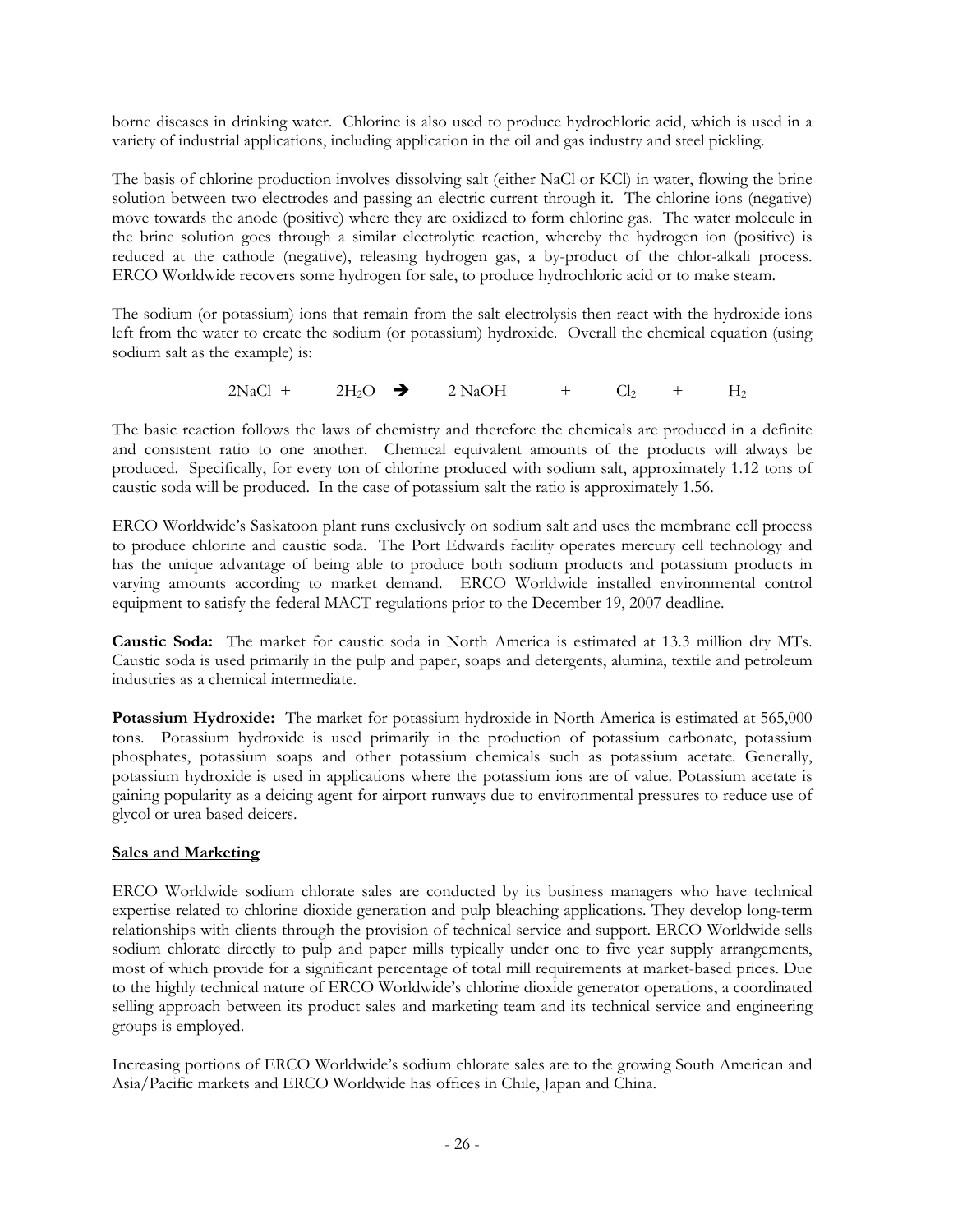Chloralkali products are sold through a combination of dedicated sales people and distributors.

ERCO Worldwide's top ten customers account for approximately 44% of its revenues with its largest customer comprising approximately 6% of its revenues.

## **Supply Arrangements**

ERCO Worldwide uses four primary raw materials to produce its chemical products: electrical energy, sodium chloride, potassium chloride and water. The business has tariff driven long-term contracts or contracts that renew automatically with power producers in each of the jurisdictions in which its plants are located with the exception of the plant in Grande Prairie, Alberta where electricity is publicly traded. In Alberta, 100% of its power requirements are hedged through to 2017 under a power purchase agreement with TransCanada Energy Ltd. See Note 16(iii) to the 2008 Annual Consolidated Financial Statements of Superior. Also in Georgia, ERCO Worldwide has power arrangements with Georgia Power based on a combination of a standard Real Time Pricing (RTP) and a firm tariff.

The electricity contracts generally provide ERCO Worldwide with some portion of firm power and a portion that may be interrupted by the producer based on the terms of the various agreements. ERCO Worldwide can quickly reduce its power consumption at minimal cost, which in some jurisdictions, allows ERCO Worldwide to reduce its overall power costs by selling ancillary services back to the power producer or to the power grid.

ERCO Worldwide purchases sodium and potassium salts from six third-party suppliers to fulfill the requirements at six of its eight plants. The salt contracts are typically fixed-price contracts with terms of one or more years, often with automatic renewals. The Hargrave and Saskatoon facilities are self-supplied through solution mining at the plant site.

Potassium Chloride (KCl) is a major raw material used in the production of Potassium Hydroxide ("KOH") at ERCO Worldwide's Port Edwards, Wisconsin facility. Substantially all of ERCO Worldwide's KCl is received from PotashCorp ("PCS"). PCS operates two KCl mines that are able to provide the product specifications required by ERCO Worldwide. ERCO Worldwide currently has a limited ability to source KCl from additional suppliers. In the event of a KCl supply interruption, ERCO Worldwide's Port Edwards facility is able to switch production to the sodium molecule from the potassium molecule. The ability to switch between sodium and potassium significantly mitigates the risks associated with a single point of supply for KCl. This ability was of significance in 2008 when PCS experienced a labour strike for four months in 2008. The Port Edwards facility switched full operations to Na (sodium) and continued to run at close to full capacity.

## **Transportation**

Approximately 55% of ERCO Worldwide's product transportation requirements are provided by railcar, 25% by transport truck and the remaining 20% by pipeline and ocean vessel. ERCO Worldwide utilizes third party carriers to transport all of its products. Rail transportation requirements are provided by 1,120 railcars, of which 204 are owned and 916 are leased with staggered expiration terms through to 2019. ERCO Worldwide generally extends leases in advance of the expiration date. In 2008, ERCO Worldwide purchased 27 chlorine railcars with a view to ensuring access to such cars through 2016.

All of the plants are located close to major rail terminals and customer sites to facilitate delivery of ERCO Worldwide products to the relevant markets.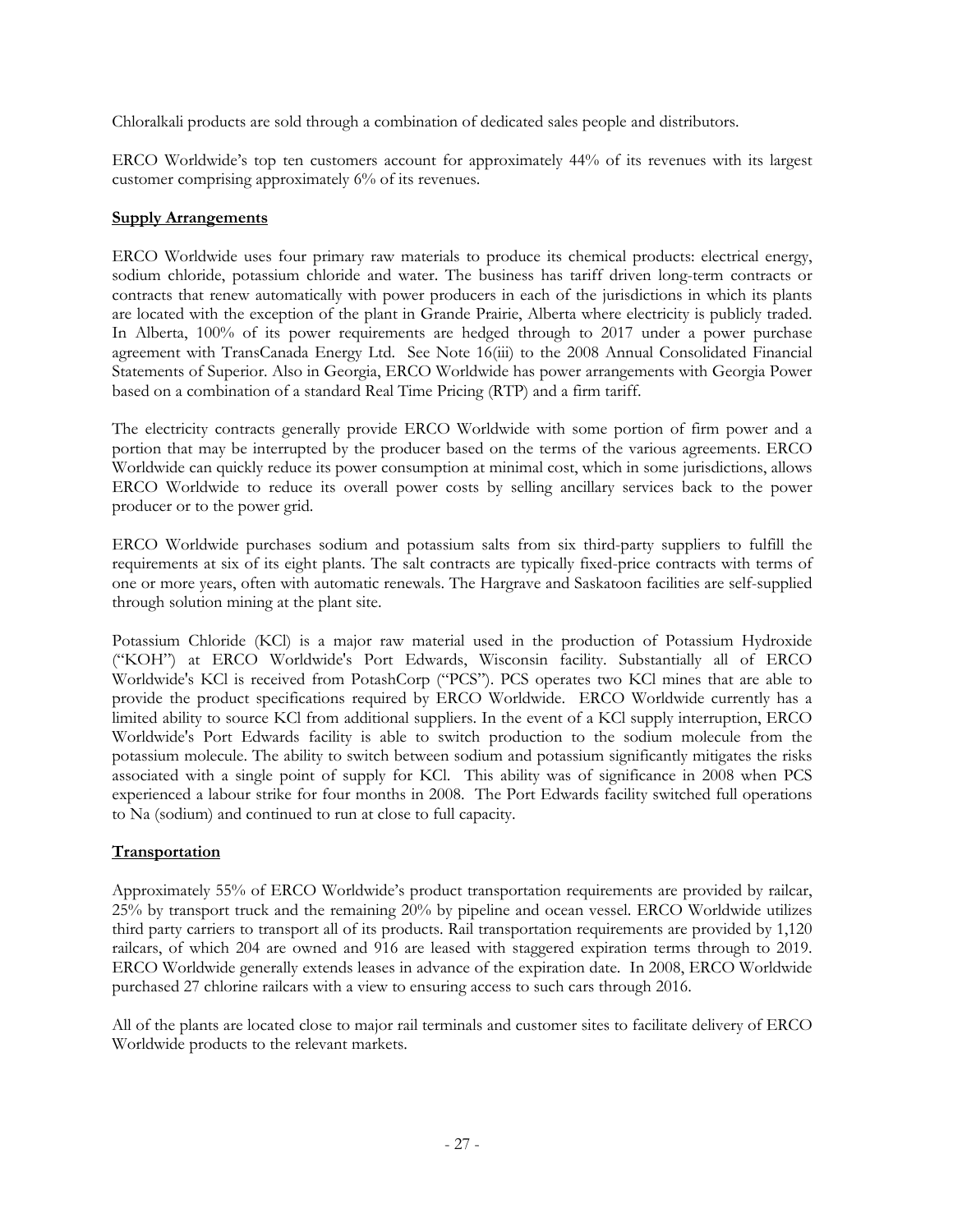#### **Employee and Labour Relations**

As at December 31, 2008, ERCO Worldwide had 450 full-time employees of which approximately 125 were unionized. The three plants in Vancouver, Saskatoon and Buckingham are subject to collective bargaining agreements. Saskatoon's agreement was renegotiated in 2007 and expires on September 30, 2010. One of the two Buckingham agreements was renewed in 2008 for 3 years and the second agreement will be negotiated in 2009. Vancouver agreements will be negotiated in 2009. Collective bargaining agreements are renegotiated in the normal course of business.

## **Environmental, Safety and Regulatory**

ERCO Worldwide's operations involve the handling, production, transportation, treatment and disposal of materials that are classified as hazardous and that are extensively regulated by environmental, health, safety and transportation laws and regulations. ERCO Worldwide is a founding member of Responsible Care®, an initiative of the Canadian Chemical Producers Association and the American Chemistry Council associations that promote the safe and environmentally sound management of chemicals. ERCO has been verified as complying with the Responsible Care® guidelines and ethics for a fourth time, which represents over 13 years of external compliance. ERCO Worldwide continually strives to achieve an environmental and safety record that is "best-in-class" in the chemical industry. It has not had a material environmental or safety incident and has received many awards for its safety and environmental records.

## **Trademarks, Trade Names and Service Marks**

ERCO Worldwide owns all the right, title and interest in the "ERCO Worldwide" ("ERCO Mondial" in French) trade name in Canada, the "ERCO" trademark and related design and certain other trademarks and patents registered or acquired at various times over the years relating to specific technology, products or services that it provides. ERCO Worldwide is also in the process of registering the "ERCO Worldwide" trademark in various other countries. ERCO Worldwide's trademarks are significant as they provide it with ownership of the names, designs and logos associated with its business and technology and are well recognized internationally in the pulp and paper and the water treatment industries. The duration of each of the trademarks is between 10 and 15 years from the date of the first registration, subject to renewals for further 10 to 15 year periods, depending on the country of registration.

The patents and patent applications held by ERCO Worldwide are in the process of being transferred to Superior Plus LP. Once this process is completed, it is expected that Superior Plus LP will have over 181 patents and patent applications worldwide (148 patents granted and 33 applications pending) protecting its proprietary chlorine dioxide, sodium chlorate and sodium chlorite technologies. The duration of each patent is between 15 and 20 years from the date the patent was first registered, depending on the country of registration.

## **Financial Information**

For selected historical financial information for ERCO Worldwide for the last five years, see "Selected Historical Information – ERCO Worldwide".

## **Risk Factors**

For the risk factors related to ERCO Worldwide's business see "Risk Factors – ERCO Worldwide".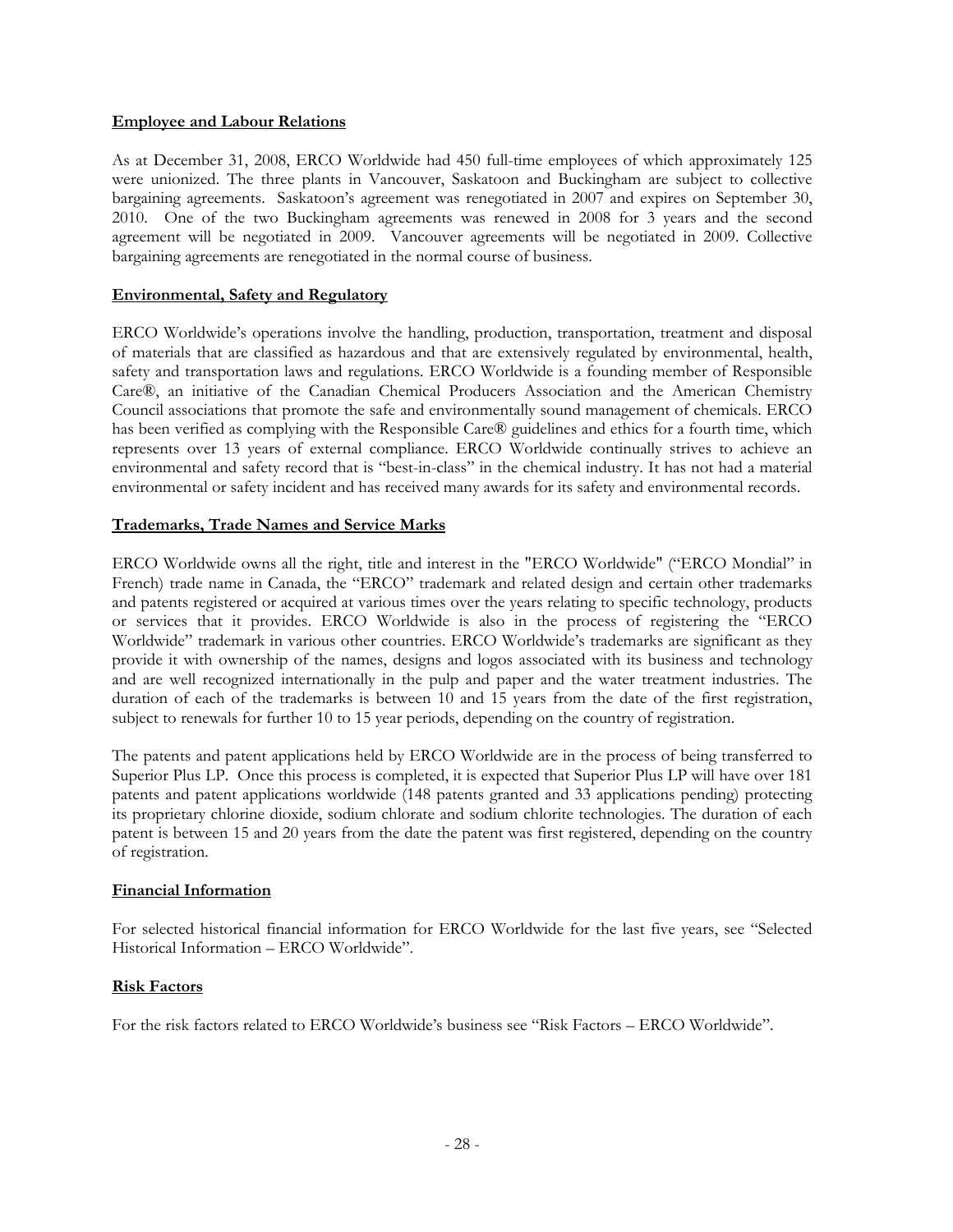

Winroc is a distributor of specialty construction products to the walls and ceilings industry in North America. The business, which is headquartered in Calgary, Alberta, began operations in 1971.

## **Products**

Winroc distributes a number of products used in the walls and ceiling construction industry. Sales can generally be grouped into the following product categories:

| <b>Product category</b>            | $\%$ of 2008 sales |
|------------------------------------|--------------------|
| Drywall and components             | 42%                |
| Insulation                         | 17%                |
| Steel framing                      | 16%                |
| Ceilings                           | 13%                |
| Stucco and plaster                 | $7\%$              |
| Tools, fasteners and miscellaneous | $5\%$              |

## **Competitive Conditions**

Common competitive factors across Winroc's geographically diversified business include selling prices, service quality, and ability to source products in periods of tight supply at competitive prices as well as competition from other gypsum specialty distributors, lumber yards, building product retailers and manufacturers that engage in direct sales.

The walls and ceilings specialty distribution business is a local, relationship-based business in which distributors compete for installing contractors' purchases on the basis of both price and service. Barriers to entry are relatively low, but include the ability to aggregate significant purchase quantities and corresponding volume discounts. Winroc establishes its position in a market as a productivity partner with the installing contractor, providing value added "stock and scatter" job site service and in carrying a full line of walls and ceilings products. This service allows the contractor to focus on installation and optimize labour efficiency.

The sector in which Winroc operates is largely fragmented. Only a small number of competitors cover multiple states or provinces. Winroc will generally attempt to attain a market position approaching 10% in any local market area. Winroc's strong local market position, distribution and service network, and purchasing operation, carried out through its Allroc buying group division, provide it with an advantage over smaller competitors.

## **Business Operations**

Winroc has been expanding its distribution network through the addition of Greenfield operating locations and through acquisitions. In May 2008, Winroc acquired Fackoury's Building Supplies in Concord and Cambridge, Ontario adding to its Ontario branch network, and Greenfields were added in Ogden, Utah in June 2008 and in Halifax, Nova Scotia in July 2008. A branch in Bloomington, Minnesota was closed in November 2008, and a branch in Westbank, British Columbia was closed in December 2008.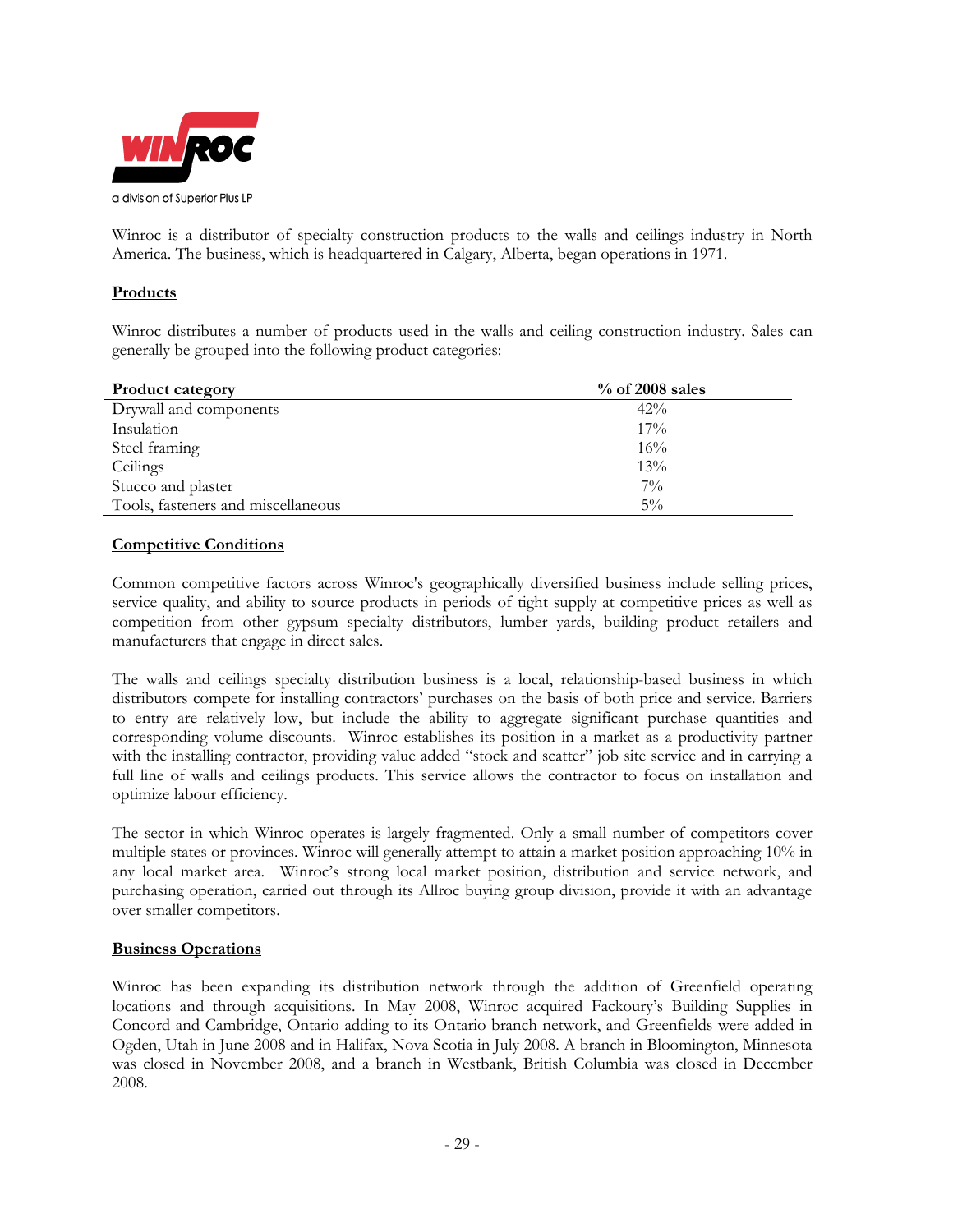Winroc operates 42 distribution branches which are generally run by local branch general managers. Under Winroc's business structure, its market presence is established through a local office with teams responsible for managing its business and pursuing local opportunities. Branch general managers have direct responsibility for customer sales and service, pricing, collections, warehouse and delivery operations, expense management and branch administration.

Winroc's branches are typically located in an industrial or commercial setting. Branches range from smaller warehouse locations, to full operations on up to five acres of land, complete with office and showroom areas, covered and uncovered storage areas for the products, and receiving and shipping space. The operating area for a branch is usually focused within a radius of 100 kilometers around branch locations, depending on the nature of the customer base and local road infrastructure.

Of Winroc's 42 operating locations, two facilities are owned and the remaining 40 are leased from third parties under normal course operating leases. See Note 16(i) to the 2008 Annual Consolidated Financial Statements of Superior.

## **Sales and Marketing**

Annual sales revenues for the North American walls and ceilings industry are estimated to exceed \$20 billion. Winroc is estimated to be the largest specialty distributor in Canada and a leading specialty dealer in North America. Specialty distributors, such as Winroc, servicing the builder/renovation contractor market, represent an estimated 50% to 60% of total industry revenues with the remainder sold through retailers and independent lumber yards who service the builder/contractor market as well as the do-ityourself market.

Winroc enjoys considerable geographic and customer diversification, servicing over 8,388 active customers across 42 distribution branches with 33 locations in Western Canada, Ontario and Nova Scotia, and nine in the Western and Midwestern United States. Winroc's ten largest customers represent approximately \$33 million of its annual distribution sales.

A detailed analysis of sales volumes and gross profit is provided in the Annual Management's Discussion and Analysis contained in Superior's 2008 Annual Report.

## **Demand Profile**

Demand for walls and ceilings building materials is affected by changes in general and local economic factors, including demographic trends, level of activity in the residential and non-residential construction markets, interest rates, employment levels, consumer confidence, availability of financing and overall economic growth. These factors impact the level of existing housing sales, new home construction, new non-residential construction and office/commercial space turnover.

Housing starts reflect the level of new residential construction activity. New commercial construction activity has historically lagged new residential activity, as commercial infrastructure is often put in place to service residential development. Renovation activity trends have historically followed re-sale of existing homes and turnover of commercial building space. One half of Winroc's sales are estimated to be to the commercial new construction and renovation segments. The other half is estimated to be to residential new construction and renovation segments. Winroc sells its full product line to commercial customers. Gypsum board and accessories, insulation and plaster products are the primary products sold to residential construction customers.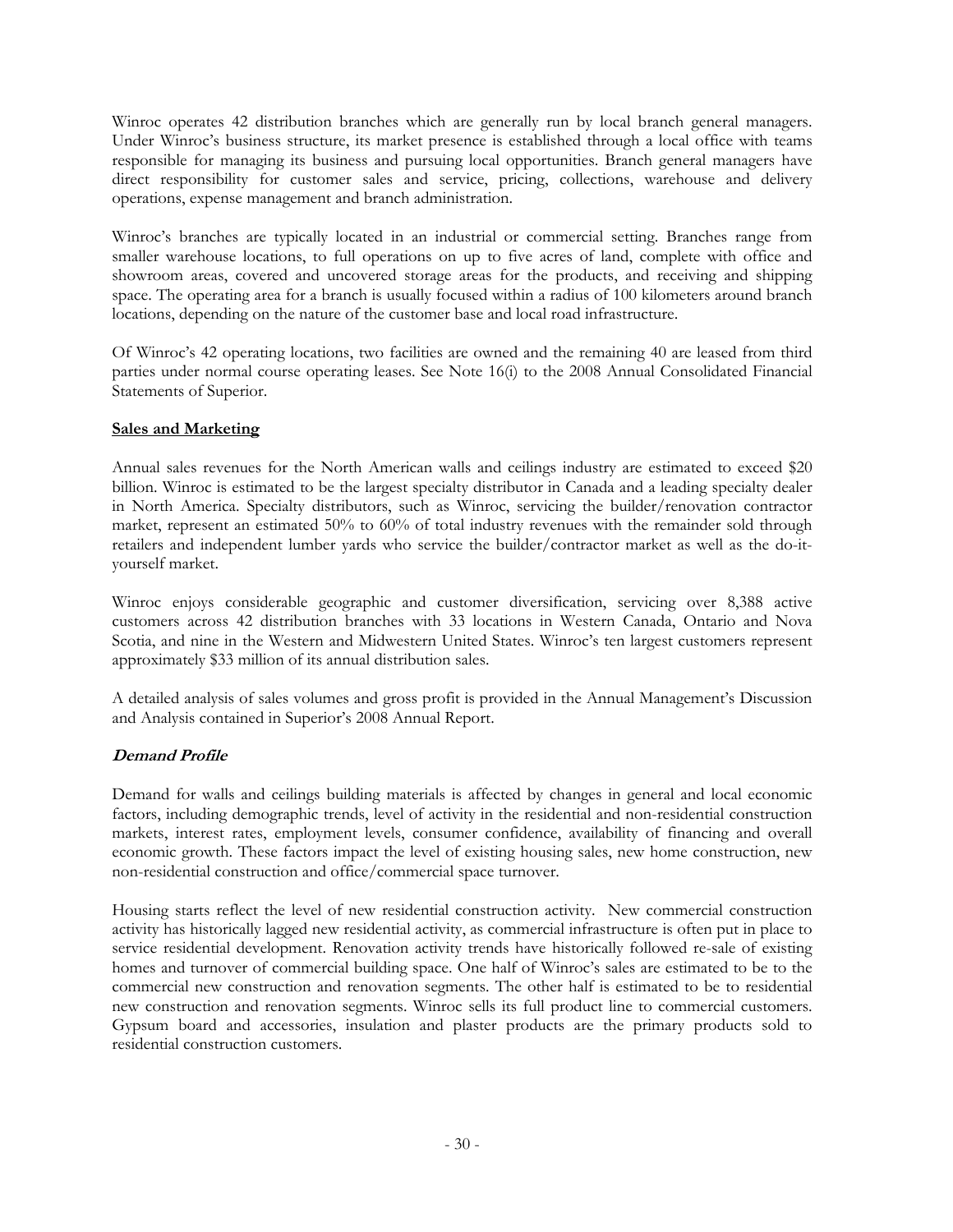Winroc's sales are modestly seasonal, with slightly over 50% of revenues typically generated during the second and third quarters. Geographically, 73% of 2008 revenue is derived from customers in Canada and 27% from the United States.

## **Product Pricing**

Subject to market conditions, pricing to customers is primarily based on a mark-up above product and delivery costs. At times, price changes from manufacturers are not immediately passed through to customers, which can create variation in profit margins. In addition, product gross margins vary between products and geographic areas. Customer pricing is managed at both the regional and local market level and reflects local marketplace supply and demand conditions.

## **Supply Arrangements**

Product purchasing is a critical component of Winroc's business. The cost of products, product specification and knowledge, and the ability to source products in periods of tight supply are key to differentiating Winroc's service position to its customers. Additionally, Winroc's ability to place product creates value for its suppliers during times of over-capacity.

Winroc's purchasing operations are conducted centrally through its Allroc division. Allroc also provides third party purchasing services for 15 other independent companies. This relationship allows Winroc to further leverage its purchasing power. Winroc purchases products from over 100 different suppliers, of which the top ten provide 78% of Winroc's total supply requirements. Winroc is not reliant on any one supplier to source product within its principal product lines.

Winroc purchases its products pursuant to various purchasing programs and does not enter into longterm purchasing contracts.

## **Transportation**

Winroc's suppliers are typically responsible for arranging transportation of products from the manufacturing facility to Winroc's operating locations. Deliveries are primarily made via common highway carrier or rail.

Winroc operates a fleet of trucks and forklifts, both owned and leased, to transport product from its 42 branch locations to customer job sites and to handle product within its branch locations. Winroc employs full-time, part-time and seasonal drivers and stockers who deliver products. As at December 31, 2008, Winroc owned and leased 449 primary delivery vehicles, including 334 trucks, with load capacities ranging from 2,000 to 43,000 kg; and 115 trailers. In addition, Winroc owned or leased 226 forklifts, which are used at its warehouse locations and customer job sites to load and unload product from delivery vehicles.

#### **Employee and Labour Relations**

As at December 31, 2008, Winroc had 885 employees, of which 329 were salaried and 556 were hourly employees. Approximately 71 of its employees are unionized through collective bargaining agreements at seven (Victoria, Langford, Campbell River, Nanaimo and Courtney, British Columbia, London, Ontario and Oakdale, Minnesota) of its operating locations, with expiry dates ranging from August 2009 to March 2011. Collective bargaining agreements are renegotiated in the normal course of business.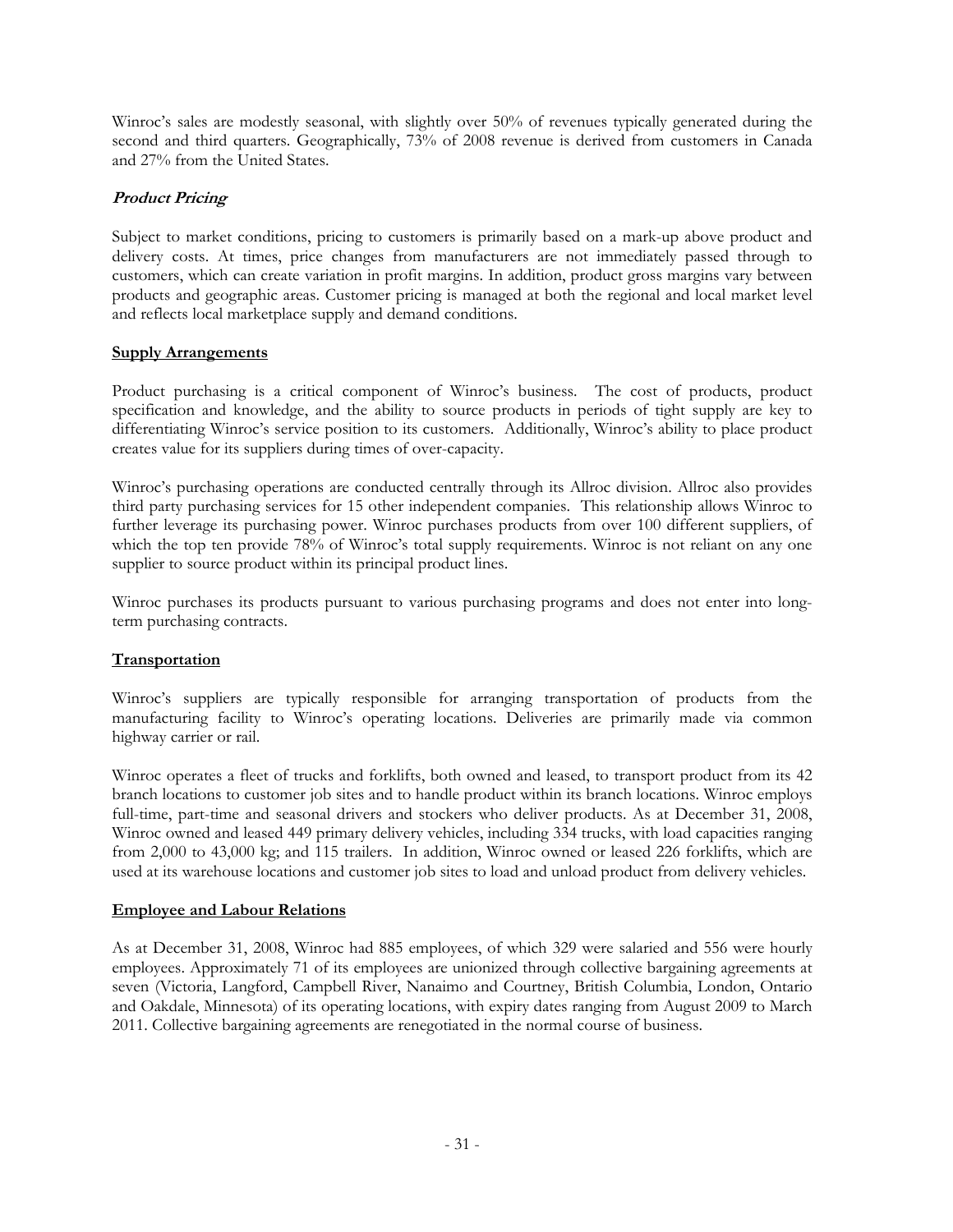## **Environmental, Safety and Regulatory**

Distribution of walls and ceilings construction products is a physically challenging job. Winroc is committed to a safe workplace and maintains safe working practices through proper procedures and direction, and safe utilization of equipment such as forklift trucks, cranes and carts. Winroc handles and stores a variety of construction materials and maintains appropriate materials handling compliance programs.

Winroc participates in a number of environmental programs with its suppliers, including return/recycling of supply materials and return/recycling of ceiling products removed from renovation jobs by Winroc's customers.

## **Trademarks, Trade Names and Service Marks**

Winroc owns all the right, title and interest in the "Winroc", "Allroc", "Interior Building Supplies" "Inland Building Supplies (IBS)", "Fackoury's Building Supplies" and "Leon's Insulation" trade names, related design and certain other trademarks, registered or acquired at various times over the years and relating to specific programs or services provided by Winroc.

Winroc's trademarks are significant as they provide it with ownership of the names, designs and logos associated with its business, which are recognizable to the public and useful in developing and maintaining brand loyalty. The duration of each of the trademarks is 15 years from the date they were first registered subject to renewals for further 15-year periods.

#### **Financial Information**

For selected historical financial information for the past five years see "Selected Financial Information – Winroc".

## **Risk Factors**

For the risk factors related to Winroc's business see "Risk Factors – Winroc".



Superior Energy Management ("SEM"), headquartered in Mississauga, Ontario, began operations in June of 2002. SEM started providing natural gas retailing services under fixed-price, term contracts, predominantly to residential and to mid-sized commercial and industrial customers in Ontario. In Quebec, SEM has been servicing the commercial and light industrial market in the Gaz Metropolitain franchise region. In May of 2007, SEM initiated selling fixed-price natural gas retail contracts in the newly opened British Columbia market. In August of 2007, SEM also initiated selling fixed-price electricity contracts in Ontario.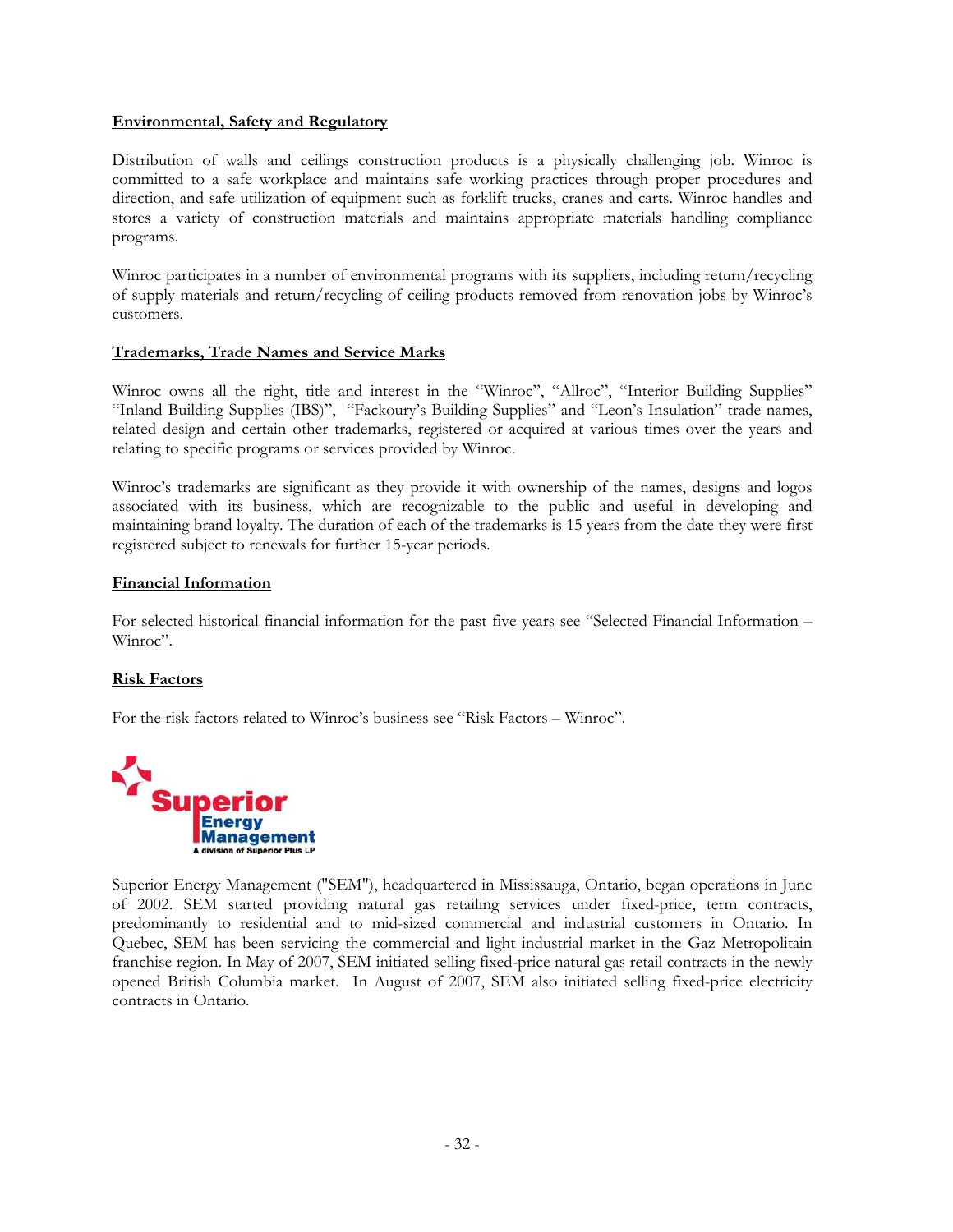#### **Competitive Conditions**

Key competitive factors across its business include commodity prices, sales channel activity, product diversification, cost efficiencies, and service.

SEM has been in the Ontario natural gas market since its inception in 2002. SEM has maintained a strong commercial and industrial base during this period and over the last couple of years SEM has been adding customers in the higher margin residential business. The value of SEM's product offering to customers is determined based on current commodity prices and SEM's long term supply costs. Customer sign ups can vary significantly depending on the fluctuations between those two variables.

During 2007, SEM expanded its market with the entry into the Ontario electricity market and the newly opened British Columbia natural gas market. By entering these markets, SEM has been able to add geographic and product diversification.

## **Natural Gas**

The natural gas market in Ontario has been deregulated since 1986 and since January 2004 in Quebec for commercial and light industrial customers who consume greater than 280 gigajoules per year. Consumers are able to choose their natural gas supplier and can elect between various prices and terms. The market of supplying fixed price gas to customers is competitive, with a number of companies supplying different market sectors. The residential sector in Ontario has approximately eight significant active market suppliers, while commercial and industrial consumers have approximately eight significant active market suppliers in Ontario and four in Quebec. Each competitor offers different options relating to price, term and service. Under deregulation, consumers also have the option of having their gas supply provided by their utility company at a variable price that is adjusted on a quarterly basis and is subject to retroactive adjustments. Approximately 60% of natural gas consumers in Ontario are still supplied by utilities, providing SEM with opportunities for customer growth.

On April 13, 2006, Terasen Gas filed an application requesting approval for necessary Tariff Agreement changes required to support a residential choice program. Terasen Gas is the largest natural gas distribution utility in British Columbia, with the customer choice program applicable to approximately 743,000 residential and 79,000 commercial customers (commercial program commenced in 2004) in the province including the Inland, Columbia and Lower Mainland service areas. Their service territory delivers gas to over eighty percent of the natural gas customers in British Columbia. The British Columbia Utilities Commission ("BCUC") approved the program allowing marketers to enroll customers as of May 2007, with gas flowing to enrolled customers starting November 1, 2007. SEM commenced marketing natural gas contracts in British Columbia at market open and began to service these customers with physical supply in November 2007. The British Columbia model is in many ways identical to the Ontario model in terms of delivery, billing and receivables. As delivery obligations are sourced from Alberta, mirroring Ontario, SEM uses its in house capability to manage commodity obligations. Management estimates that approximately 115,000 (15.5%) residential customers and 20,000 (25%) commercial customers are enrolled in the customer choice program, with 13 registered market participants, which provides for continued opportunity. As in Ontario, under deregulation, consumers also have the option of having their gas supply provided by the local utility company at a variable price that is adjusted on a regular basis to react to changes in spot market pricing.

Natural gas competes favourably with other fuel sources, such as oil, electricity and propane. Natural gas enjoys both environmental and price advantages over other fuel options. However, since gas is delivered through pipeline systems, its availability is constrained by distribution system infrastructure.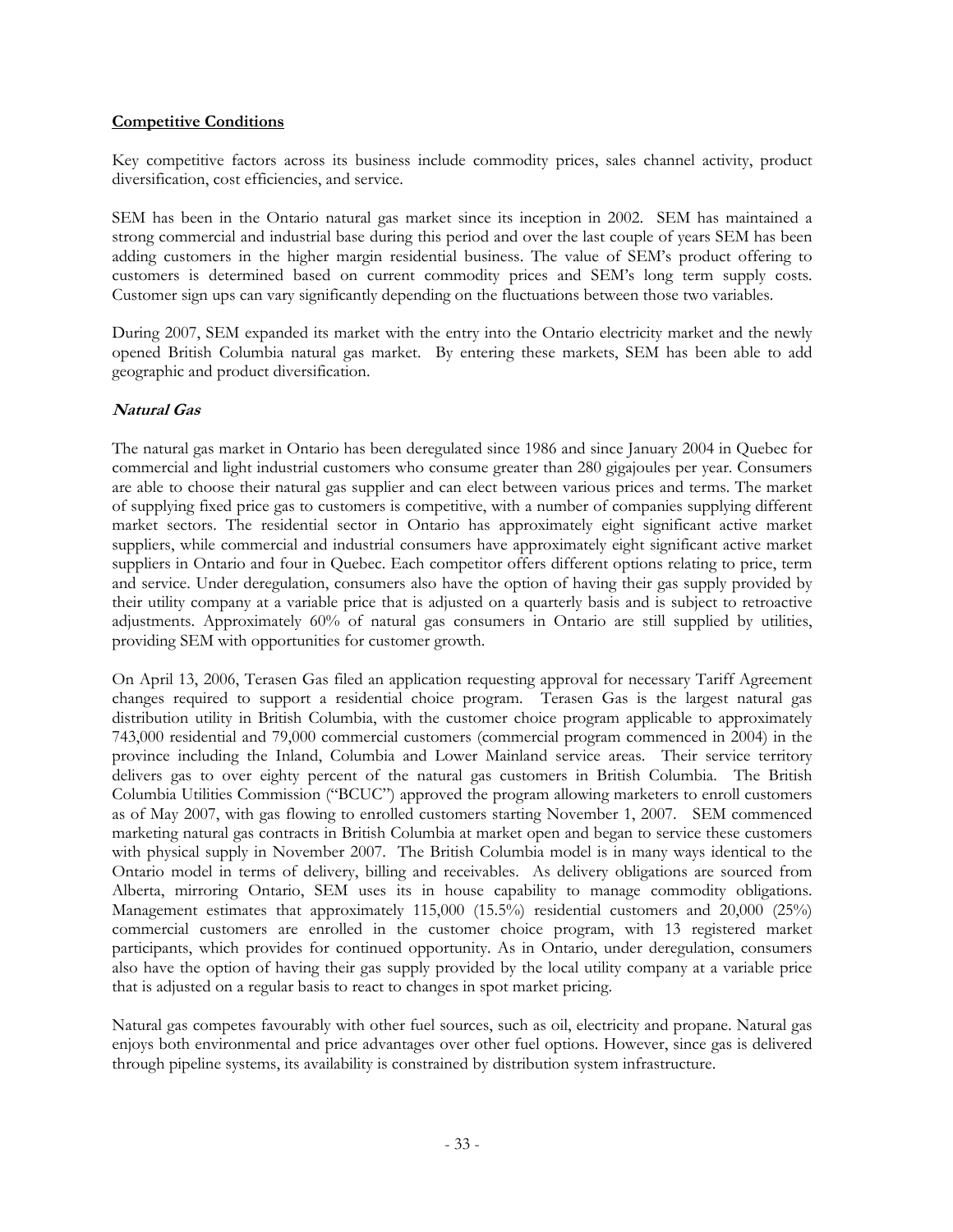## **Electricity**

Ontario opened its electricity markets in April of 2002, however, a government sponsored rate freeze was implemented in the fall of 2002 essentially suspending retail opportunities until 2005. This price freeze was lifted in 2005, once again exposing consumers to price volatility and price increases which afforded retailers the opportunity to promote fixed price products. The Ontario electricity market is estimated at 148 TWh annually with approximately one third of consumption from residential load. SEM finalized a strategic alliance with Bruce Power in July of 2007 and commenced marketing fixed-price electricity contracts in Ontario in August 2007. There are currently 8 marketers in the Ontario electricity market. There are approximately 4,500,000 meters available for choice in the Ontario market and management believes approximately 675,000 (15%) meters are enrolled in long-term electricity contracts with a retailer. SEM has expanded its electricity sales to the commercial sector through a variety of structured and full requirement offerings.

## **Business Operations**

SEM provides fixed-price natural gas solutions for contract terms up to five years. In order to capture a fixed selling margin for the term of the customer contract, a fixed-price natural gas supply matching the volume and term of the customer obligation is contracted with various producers and financial counterparties. The local distribution companies (the "LDC's") are required to provide SEM with transportation, storage and distribution services to SEM's customers as well as billing and collection services.

In 2007, SEM entered into a long-term natural gas supply agreement with Constellation. Under the terms of the agreement, Constellation will supply natural gas to support SEM's fixed-priced natural gas marketing business. The deal is structured with an initial term of five years and may renew annually thereafter. During the term of the agreement, SEM will purchase natural gas from Constellation for customer contracts of terms up to five years. SEM continues to maintain relationships with a variety of other counterparties to support the existing book of commercial business and for certain types of new customers as allowed in the Constellation Supply Agreement.

SEM entered the residential and small-mid size commercial electricity market in Ontario in August 2007. In June 2007, SEM entered into a long-term electricity supply agreement with Bruce Power. Bruce Power agreed to provide fixed-price electricity to SEM in order to fix prices for residential and small commercial customers for terms up to five years. During the term of the agreement, SEM will purchase supply from Bruce Power for customer contract terms of up to five years to which Bruce Power will continue to supply beyond the contract term to match the customer contracts.

#### **Sales and Marketing**

For the year-ended December 31, 2008, SEM supplied approximately 31.6 million Gigajoules of natural gas to approximately  $73,094$  (2007 – 81,300) residential and 6,228 (2007 – 6,400) commercial flowing customers under term, fixed-price contracts in Ontario and Quebec. In addition SEM also supplied 1.6 million Gigajoules of natural gas to 18,715 (2007 - 13,000) residential and 115 (2007 - 60) commercial customers in British Columbia. SEM markets its gas supply service to consumers throughout Ontario, Quebec and British Columbia through an internal sales force and through independent sales agencies, primarily on a door-to-door basis. Commercial sales channels are also through a combination of internal and external sales forces and association affiliations, SEM continues to leverage off its current strong commercial base as it strives to further develop commercial sales channels. Customer contracts are registered with and administered by the LDC. The gas supply contracts have terms typically ranging from one to five years and are at a fixed-price. At December 31, 2008, the average remaining customer contract life was 28 months.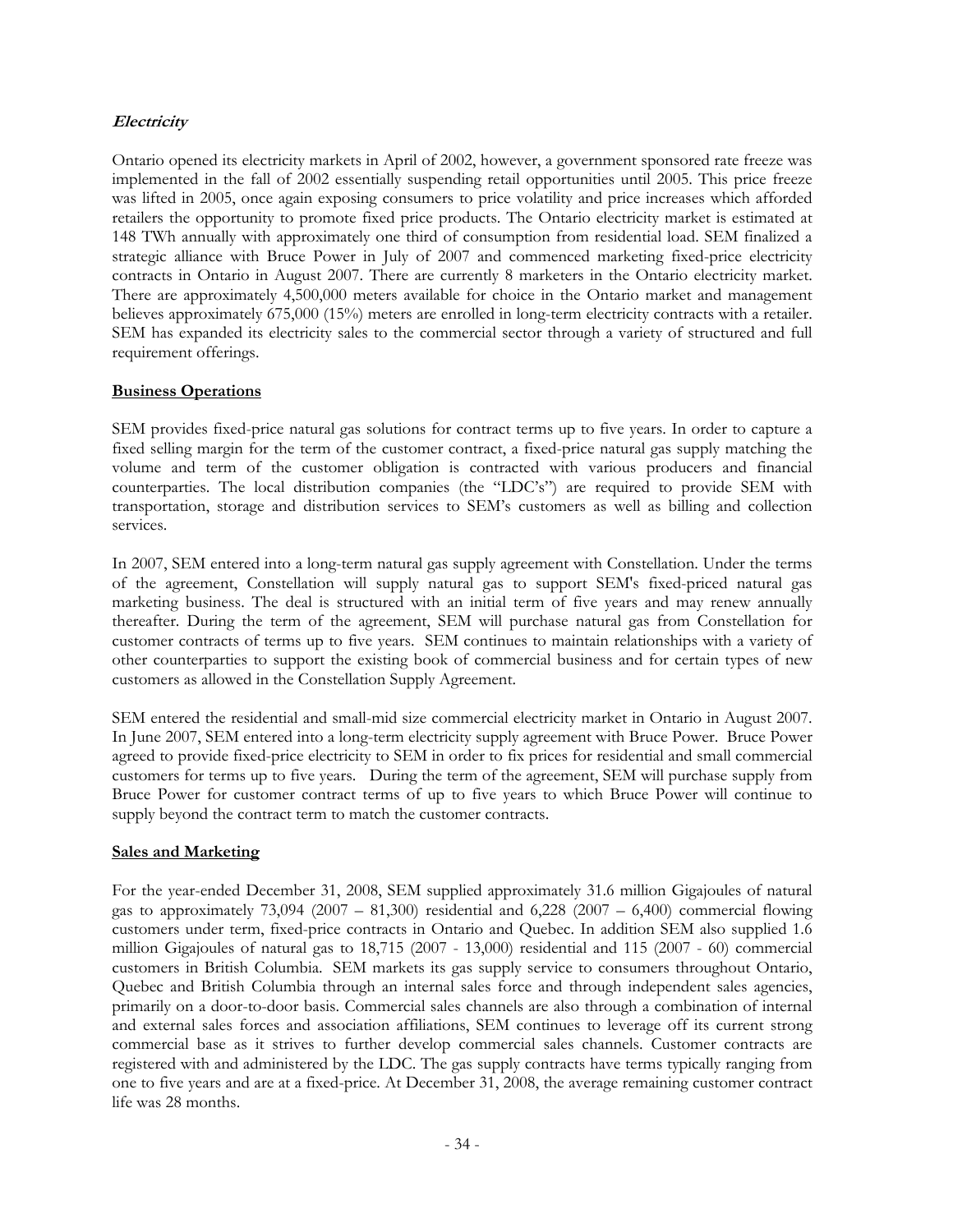In August 2007, SEM commenced selling electricity in Ontario and ended 2008 with 3,353 (2007 - 1,630) flowing residential electricity customers and 358 flowing commercial customers (2007 - nil).

In 2008, SEM differentiated its product features by introducing ECO Advantage and Extend & Blend. ECO Advantage appeals to environmentally conscience or "green" customers who wish to reduce their greenhouse gas impact through the use of carbon offset credits. The Extend & Blend feature on gas products allows customers, subject to certain conditions, to take advantage of lower prices during their contract period by blending prices and extending their contract.

A detailed analysis of sales volumes and gross profit is provided in the Management's Discussion and Analysis contained in Superior's 2008 Annual Report.

## **Supply and Transportation**

During 2008, SEM had nine financial and physical natural gas suppliers and contracts for natural gas for fixed term and price to match contractual customer supply requirements. SEM's largest supplier represented 27% of its supply commitments at December 31, 2008. SEM's supply commitments for the next five years as at December 31, 2008, are detailed in notes to Superior's 2008 Annual Consolidated Financial Statements. The financial condition of each counter party is evaluated and credit limits are established to reduce SEM's exposure to the credit risk of non-performance. At the end of 2007, SEM entered into a long-term supply agreement with Constellation. Under the terms of the agreement, Constellation will supply natural gas to all new natural gas customers in the Canadian markets which are billed through the utility, supporting SEM's fixed-priced natural gas marketing business. The deal with Constellation is structured with an initial term of five years and may renew annually thereafter. During the term of the agreement, SEM will purchase natural gas from Constellation for customer contracts of terms up to five years. The agreement with Constellation provides increased physical and financial capacity for SEM's energy marketing services business.

Although customers purchase their gas supply through SEM, LDC's such as Union Energy, Enbridge Gas, Terasen Gas and Gaz Metropolitan are required on a regulated basis to distribute the gas to SEM's customers. LDC's are also required to assign SEM pipeline transportation and storage capability sufficient to service its customers under contract.

## **Employee and Labour Relations**

As at December 31, 2008, SEM had 69 full time and 4 part time and 1 temporary employee. Approximately 15 independent contract sales agencies were engaged at December 31, 2008 in the doorto-door marketing and telemarketing of energy contracts.

## **Environmental, Safety and Regulatory**

SEM supplies natural gas to end-use customers. The natural gas is transported through pipeline systems by pipeline and utility companies. These pipeline and utility companies are regulated by the National Energy Board, the Ontario Energy Board, the British Columbia Utilities Commission and the Régie du L'Enegie and are required to maintain environmental and safety standards.

Effective June 2007, the Ontario Energy Board implemented customer portability rules in the Ontario natural gas market. The new regulation referred to as Gas Distribution Access Rules has allowed utilities to enroll customers with a natural gas marketer regardless if they are already on a contract with a different natural gas marketer. This can create customer enrollment issues, whereby customers have been enrolled with a new natural gas marketer without completing their contractual obligation with their original natural gas marketer, leaving the customer financially obligated to both retailers. In most cases, the customer is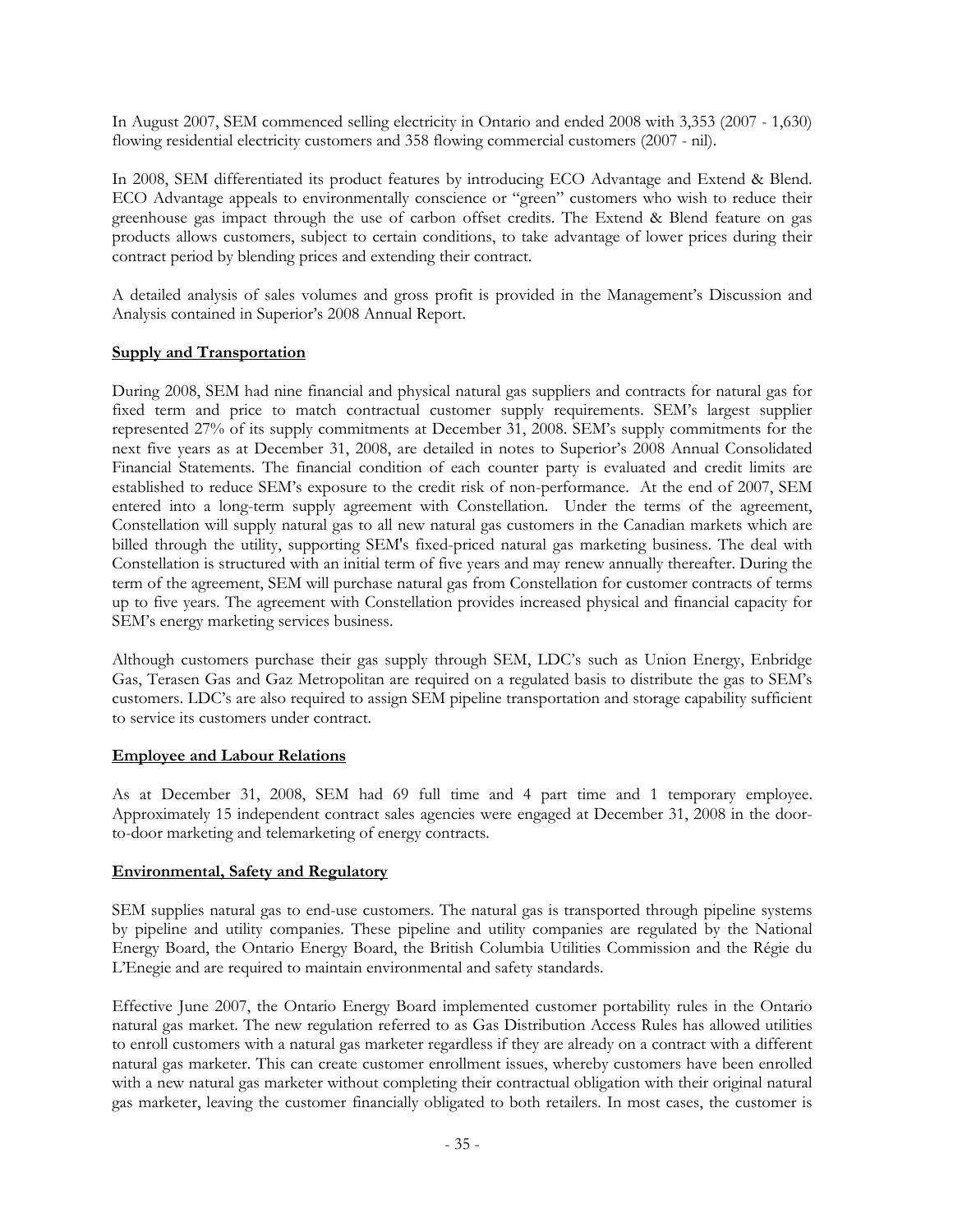faced with early cancellation fees by the natural gas marketer it wishes to leave. In addition, suppliers may be required to collect from unwilling customers who have switched retailers which could result in increased collection costs or customer defaults.

In November 2008, Ontario MPP David Ramsay's private members Bill 131 (the "Bill") was introduced and passed second reading. The bill was scheduled to go the Ontario Provincial Parliament's Standing Committee on Regulations and Private Bills in February 2009. If it were to pass through committee and pass third reading, it could receive Royal Assent. The bill contains several consumer protection measures, such as the requirement for a written re-affirmation with the customer. The bill, if passed, could negatively impact the acquisition of residential natural gas and power customers in Ontario.

#### **Trademarks, Trade Names and Service Marks**

SEM owns all the right, title and interest in the "Superior Energy Management" trade name and related design. SEM's trademarks are significant as they provide it with ownership of the names, designs and logos associated with its business which are recognizable to the public and useful in developing and maintaining brand loyalty. The duration of each of the trademarks is 15 years from the date they were first registered subject to renewals for further 15-year periods.

#### **Financial Information**

For selected historical financial information for the past five years, see "Selected Financial Information – Superior Energy Management".

#### **Risk Factors**

For the risk factors related to SEM's business see "Risk Factors – SEM".

## **SELECTED FINANCIAL INFORMATION**

#### **SUPERIOR PROPANE**

|                                                                      |         |         | Years Ended December 31 |       |       |
|----------------------------------------------------------------------|---------|---------|-------------------------|-------|-------|
| (millions of dollars except litres of propane and per litre amounts) | 2008    | 2007    | 2006                    | 2005  | 2004  |
| Litres of propane sold (millions)                                    | 1,377   | 1,429   | 1,386                   | 1,468 | 1,546 |
| Total sales margin (cents per litre)                                 | 22.1    | 20.6    | 19.7                    | 19.4  | 18.6  |
| Revenues                                                             | 1,167.6 | 1,075.7 | 985.4                   | 856.2 | 720.2 |
| Cost of products sold                                                | 863.3   | 781.5   | 712.5                   | 571.8 | 433.5 |
| Gross profit                                                         | 304.3   | 294.2   | 272.9                   | 284.4 | 286.7 |
| Cash operating, and administrative costs                             | 207.5   | 194.8   | 181.9                   | 186.6 | 173.9 |
| <b>EBITDA</b> from operations                                        | 96.8    | 99.4    | 91.0                    | 97.8  | 112.8 |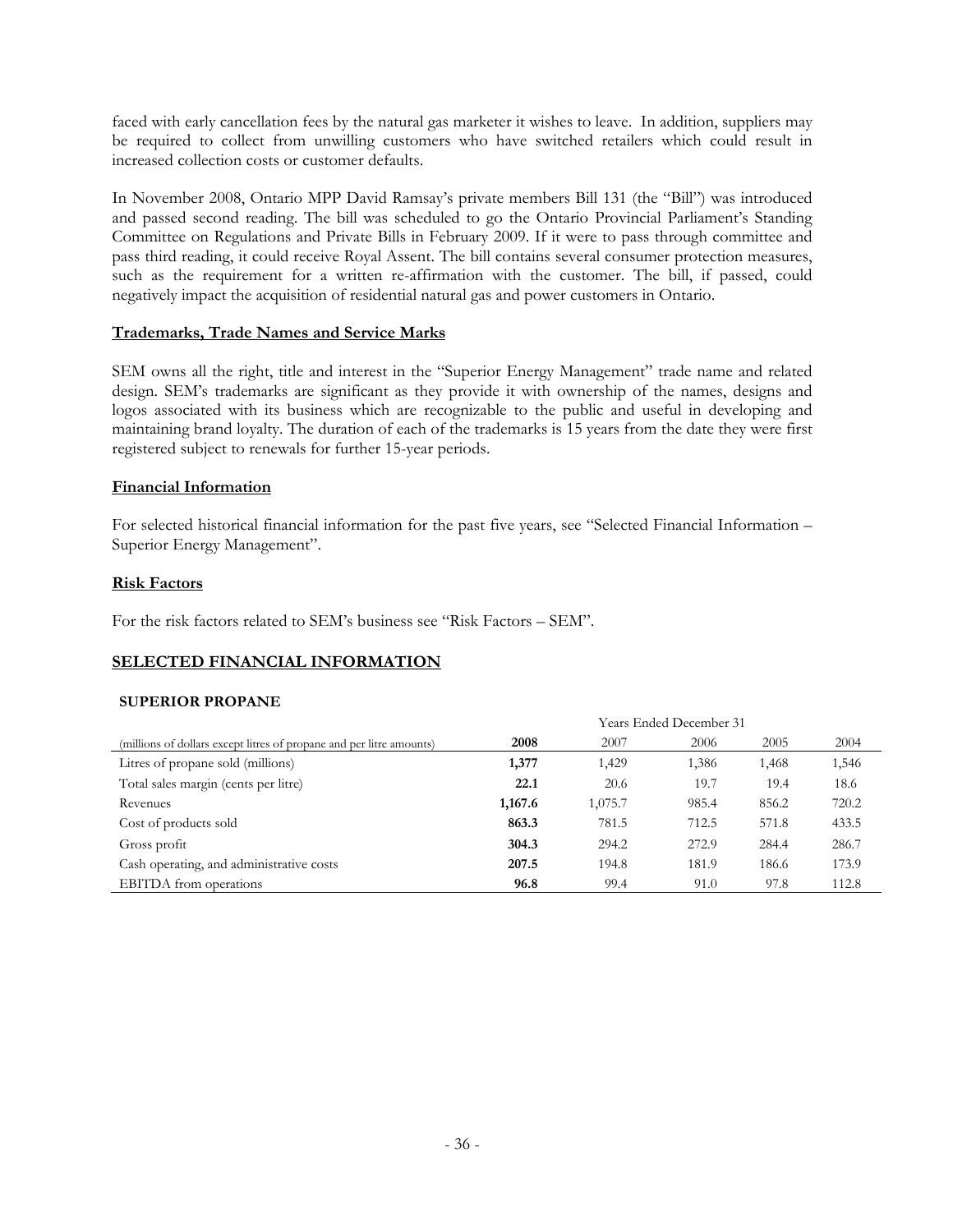#### **ERCO WORLDWIDE**

|                                                                                      |       |       | Years Ended December 31 |       |       |
|--------------------------------------------------------------------------------------|-------|-------|-------------------------|-------|-------|
| (millions of dollars except thousands of metric tonnes<br>("MT") and per MT amounts) | 2008  | 2007  | 2006                    | 2005  | 2004  |
| Total chemical sales (MT)                                                            | 727   | 768   | 756                     | 742   | 649   |
| Average chemical selling price (dollars per MT)                                      | 633   | 557   | 540                     | 550   | 571   |
| Revenues                                                                             | 479.6 | 453.2 | 437.2                   | 431.6 | 396.0 |
| Cost of products sold                                                                | 244.3 | 252.9 | 233.1                   | 224.7 | 202.8 |
| Gross profit                                                                         | 235.3 | 205.2 | 204.1                   | 206.9 | 193.2 |
| Cash operating, and administrative costs                                             | 118.8 | 113.4 | 117.1                   | 101.9 | 92.2  |
| <b>EBITDA</b> from operations                                                        | 116.5 | 91.8  | 87.0                    | 105.0 | 101.0 |

## **WINROC**

|                                          |       |       | <b>Years Ended December 31</b> |       |         |
|------------------------------------------|-------|-------|--------------------------------|-------|---------|
| (millions of dollars)                    | 2008  | 2007  | 2006                           | 2005  | 2004(1) |
| Revenues                                 | 523.6 | 512.3 | 518.7                          | 486.6 | 384.3   |
| Cost of products sold                    | 382.9 | 382.5 | 386.5                          | 368.8 | 300.0   |
| Gross profit                             | 140.7 | 129.8 | 132.2                          | 117.8 | 84.3    |
| Cash operating, and administrative costs | 103.3 | 93.1  | 87.1                           | 78.9  | 52.0    |
| <b>EBITDA</b> from operations            | 37.4  | 36.7  | 45.1                           | 38.9  | 32.3    |

 (1) Winroc was acquired effective June 11, 2004. Prior year results are unaudited and provided for comparison purposes.

## **SUPERIOR ENERGY MANAGEMENT**

|                                                                         |       |       | Years Ended December 31 |       |       |
|-------------------------------------------------------------------------|-------|-------|-------------------------|-------|-------|
| (millions of dollars except per gigajoule ("GJ")<br>and per GJ amounts) | 2008  | 2007  | 2006                    | 2005  | 2004  |
| Natural gas sold (millions of GJs)                                      | 33    | 37    | 40                      | 37    | 28    |
| Natural gas sales margin (cents per GI)                                 | 80.5  | 84.1  | 54.3                    | 39.2  | 47.7  |
| Revenues                                                                | 323.6 | 320.4 | 325.6                   | 288.4 | 211.3 |
| Cost of products sold                                                   | 296.0 | 289.3 | 303.9                   | 273.9 | 197.9 |
| Gross profit                                                            | 27.6  | 31.1  | 21.7                    | 14.5  | 13.4  |
| Cash operating, administrative and selling costs                        | 21.1  | 19.0  | 11.4                    | 9.2   | 5.7   |
| <b>EBITDA</b> from operations                                           | 6.5   | 12.1  | 10.3                    | 5.3   | 7.7   |

#### **CONSOLIDATED FINANCIALS**

|                                                                                                               | <b>Years Ended December 31</b> |         |                 |                        |         |  |
|---------------------------------------------------------------------------------------------------------------|--------------------------------|---------|-----------------|------------------------|---------|--|
| (millions of dollars except average number of shares/trust<br>units and per share/trust unit amounts)         | 2008                           | 2007    | 2006            | 2005                   | 2004    |  |
| Revenues                                                                                                      | 2,487.3                        | 2,355.4 | $2,264.3^{(1)}$ | 2,059.2 <sup>(1)</sup> | 1,552.8 |  |
| Gross profit                                                                                                  | 669.1                          | 661.8   | $630.9^{(1)}$   | $623.6^{(1)}$          | 542.8   |  |
| EBITDA from operations                                                                                        | 257.2                          | 240.0   | $233.4^{(1)}$   | $247.0^{(1)}$          | 239.6   |  |
| Adjusted operating cash flow                                                                                  | 192.3                          | 179.5   | 197.0           | $195.0^{(1)}$          | 200.3   |  |
| Per share/trust unit                                                                                          | \$2.18                         | \$2.08  | \$2.30          | \$2.45                 | \$2.76  |  |
| Average number of shares/trust units outstanding (millions)                                                   | 88.3                           | 86.5    | 85.5            | 79.7                   | 72.7    |  |
| Capital expenditures, net                                                                                     | 147.5                          | 22.2    | 66,8(1)         | $522.9^{(1)}$          | 142.1   |  |
| Total assets                                                                                                  | 2,026.9                        | 1,542.8 | 1,536.9         | 2,373.6                | 1,579.7 |  |
| Total revolving term bank credit and term loans <sup>(2)</sup><br>(1)<br>Adjusted for discontinued operations | 577.7                          | 441.0   | 441.7           | 744.7                  | 546.2   |  |

(2) Includes accounts receivable securitization program.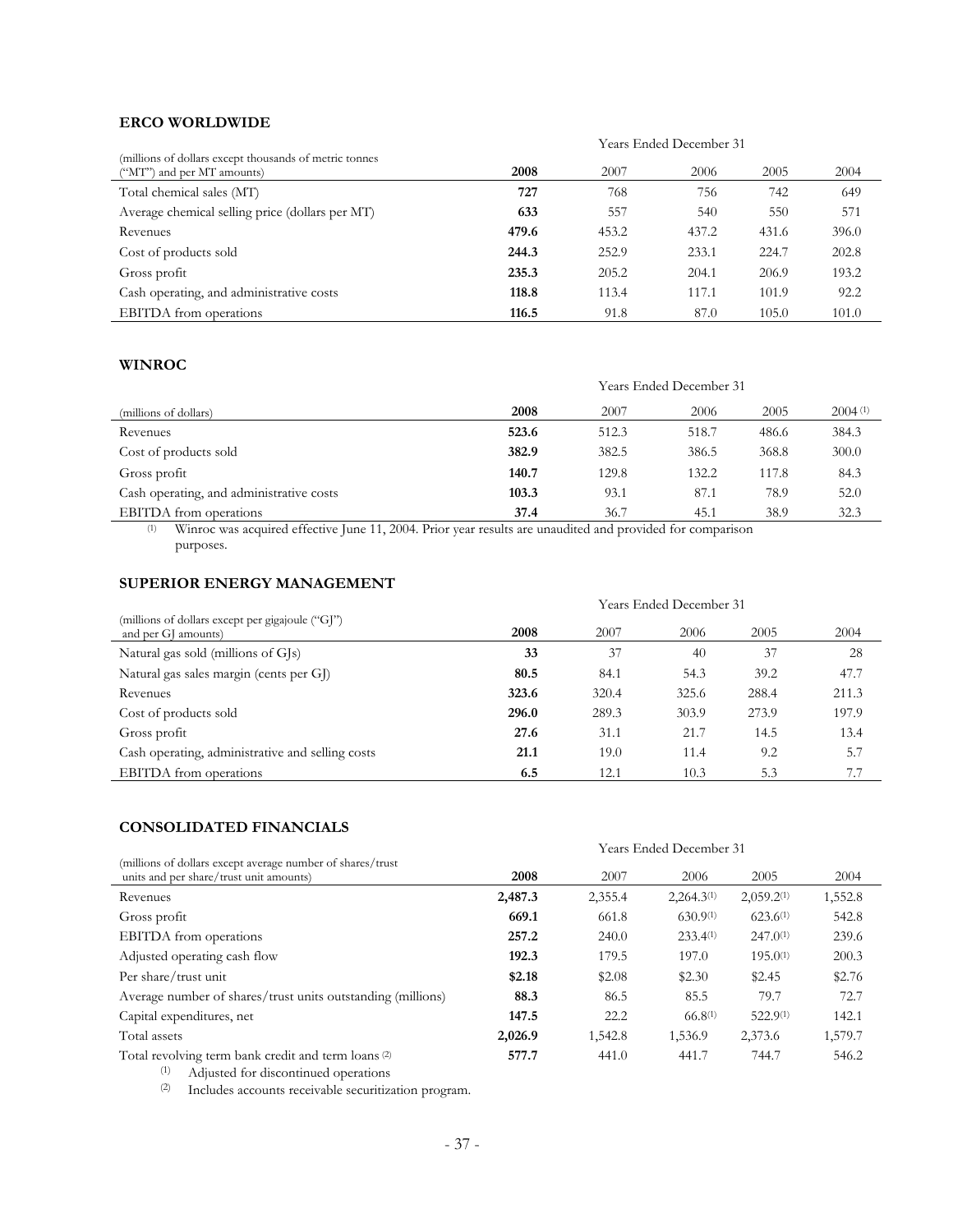## **CAPITAL STRUCTURE**

The following is a summary of the material attributes and characteristics of the securities of Superior, including the common shares and Debentures.

## **Share Capital**

Superior is authorized to issue an unlimited number of common shares and an unlimited number of preferred shares, issuable in series. The following is a summary of the rights, privileges, restrictions and conditions of the common shares and preferred shares. As at the date hereof, approximately 88.4 million common shares and no preferred shares are issued and outstanding.

#### **Common Shares**

The holders of common shares are entitled to: dividends if, as and when declared by the board of directors; to one vote per share at meetings of the holders of common shares; and upon liquidation, dissolution or winding up of Superior to receive pro rata the remaining property and assets of Superior, subject to the rights of shares having priority over the common shares.

#### **Preferred Shares**

The preferred shares are issuable in series and each class of preferred shares will have such rights, restrictions, conditions and limitations as the board of directors may from time to time determine. The holders of preferred shares will be entitled, in priority to holders of common shares, to be paid rateably with holders of each other series of preferred shares the amount of accumulated dividends, if any, specified to be payable preferentially to the holders of such series and upon liquidation, dissolution or winding up of Superior, to be paid rateably with holders of each other series of preferred shares the amount, if any, specified as being payable preferentially to holders of such series.

## **Debentures**

Superior has two separate series of Debentures issued pursuant to an amended and restated indenture (the "Indenture") between Superior and Computershare, as trustee (the "Debenture Trustee") dated December 31, 2008. The 5.75% Debentures and the 5.85% Debentures (collectively, the "Outstanding Debentures") are governed by the Indenture. Superior can issue additional Debentures under the Indenture from time to time.

#### **5.75% Debentures**

Currently there are approximately \$174.9 million aggregate principal amount of 5.75% Debentures issued and outstanding which mature on December 31, 2012. The 5.75% Debentures are issuable in denominations of \$1,000 principal amount and bear interest at a rate of 5.75% per annum, which is payable semi-annually in arrears on June 30 and December 31 of each year. The 5.75% Debentures are convertible at the holder's option into fully paid and non-assessable common shares of Superior at any time prior to the close of business on December 31, 2012 and the business day immediately prior to a date specified by Superior for redemption of the 5.75% Debentures at a conversion price of \$36.00 per common share.

The 5.75% Debentures are not redeemable by Superior before July 1, 2008. On or after July 1, 2008 and prior to July 1, 2010, the 5.75% Debentures are redeemable in whole or in part from time to time at the option of Superior on not more than 60 days and not less than 30 days notice at a price equal to the principal amount thereof plus accrued and unpaid interest provided the current market price on the day preceding the notice of redemption is at least 125% of the conversion price. On or after July 1, 2010, the 5.75% Debentures are redeemable prior to maturity in whole or in part from time to time at the option of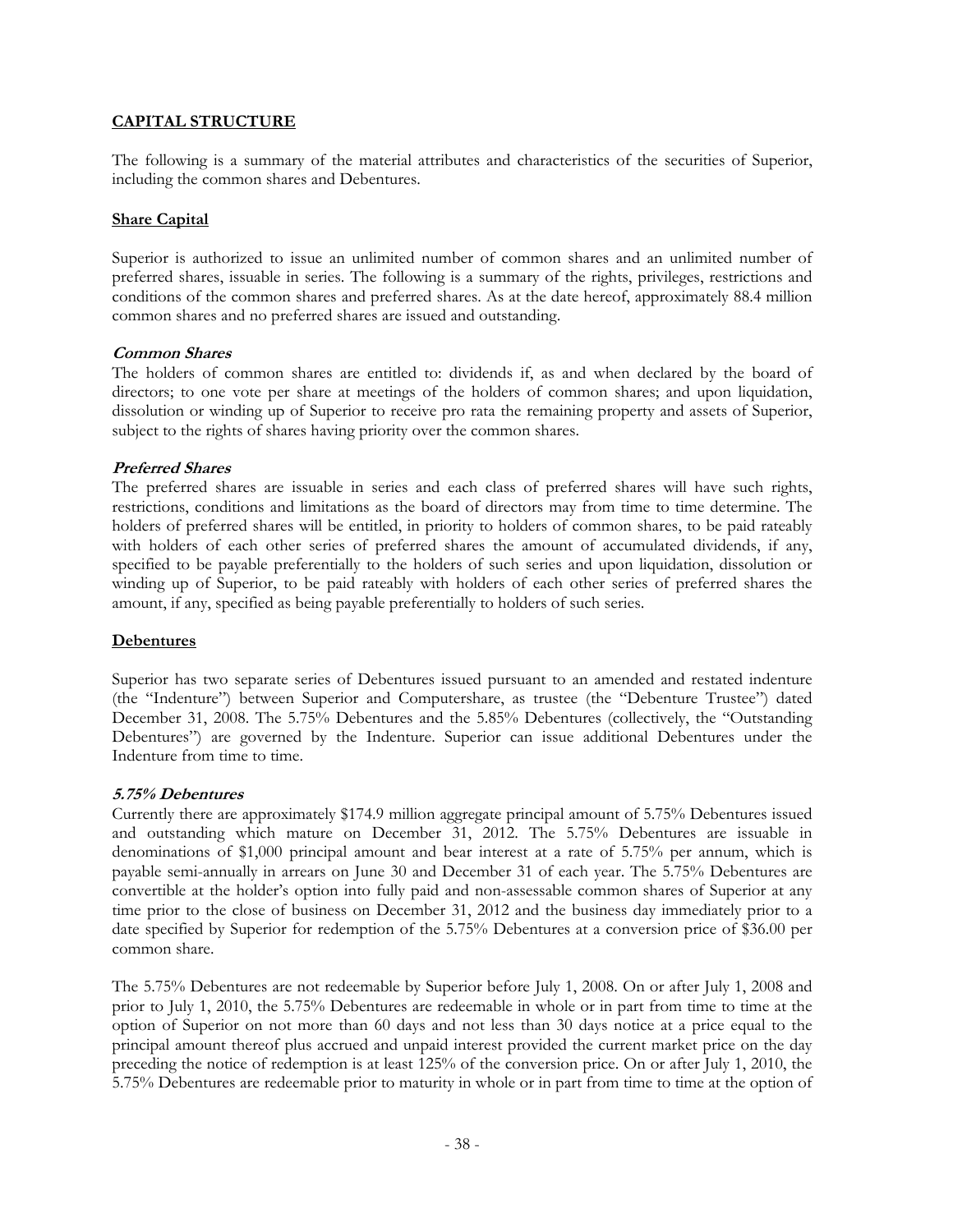Superior on not more than 60 days and not less than 30 days prior notice at a price equal to the principal amount thereof plus accrued and unpaid interest.

## **5.85% Debentures**

Currently there are approximately \$75.0 million aggregate principal amount of 5.85% Debentures issued and outstanding which mature on October 31, 2015. The 5.85% Debentures are issuable in denominations of \$1,000 principal amount and bear interest at a rate of 5.85% per annum, which is payable semi-annually in arrears on April 30 and October 31 of each year. The 5.85% Debentures are convertible at the holder's option into fully paid and non-assessable common shares of Superior at any time prior to the close of business on October 31, 2015 and the business day immediately prior to a date specified by Superior for redemption of the 5.85% Debentures at a conversion price of \$31.25 per common share.

The 5.85% Debentures are not redeemable by the Corporation on or before October 31, 2008. On or after November 1, 2008 and on or before October 31, 2010, the 5.85% Debentures are redeemable in whole or in part from time to time at the option of the Corporation on not more than 60 days and not less than 30 days notice at a price equal to the principal amount thereof plus accrued and unpaid interest provided the current market price on the day preceding the notice of redemption is at least 125% of the conversion price. On or after November 1, 2010, the 5.85% Debentures are redeemable prior to maturity in whole or in part from time to time at the option of the Corporation on not more than 60 days and not less than 30 days prior notice at a price equal to the principal amount thereof plus accrued and unpaid interest.

## **General Terms**

Each series of Outstanding Debentures have the following general terms:

Superior will, on redemption or maturity of the Debentures, repay the indebtedness represented by the Debentures by paying the Debenture Trustee an amount equal to the principal amount of the outstanding Debentures, together with accrued and unpaid interest thereon. Superior has the option, on not more than 60 days and not less than 30 days prior notice and subject to regulatory approval, to satisfy its obligation to repay the principal amount and/or accrued interest thereon of the Debentures which are to be redeemed or have matured, by issuing common shares to holders thereof. The number of common shares to be issued will be determined by dividing the aggregate principal amount to be redeemed or which have matured by 95% of the current market price of the particular series of Debentures on the date fixed for redemption or maturity, as the case may be.

The payment of the principal of, and interest on, the Debentures is subordinated in right of payment to the prior payment in full of all Senior Indebtedness and indebtedness to trade creditors of Superior. "Senior Indebtedness" in this context generally means the principal of and premium, if any, and interest on and other amounts in respect of all indebtedness of Superior, other than indebtedness evidenced by the Debentures and all other existing or future indebtedness or other instruments of Superior which, by the terms of the instrument creating or evidencing the indebtedness, is expressed to be *pari passu* with, or subordinate in right of payment to the Debentures.

The Indenture provides that an event of default ("Event of Default") in respect of Debentures issued under the Indenture, will occur if any one or more of the following described events has occurred and is continuing with respect to such Debentures: (i) failure for 15 days to pay interest on such Debentures when due; (ii) failure to pay principal or premium, if any, on such Debentures, whether at maturity, upon redemption, by declaration or otherwise; or (iii) certain events of bankruptcy, insolvency or reorganization of Superior under bankruptcy or insolvency laws. If an Event of Default has occurred and is continuing, the Debenture Trustee may, in its discretion, and shall, upon request of holders of not less than 25% in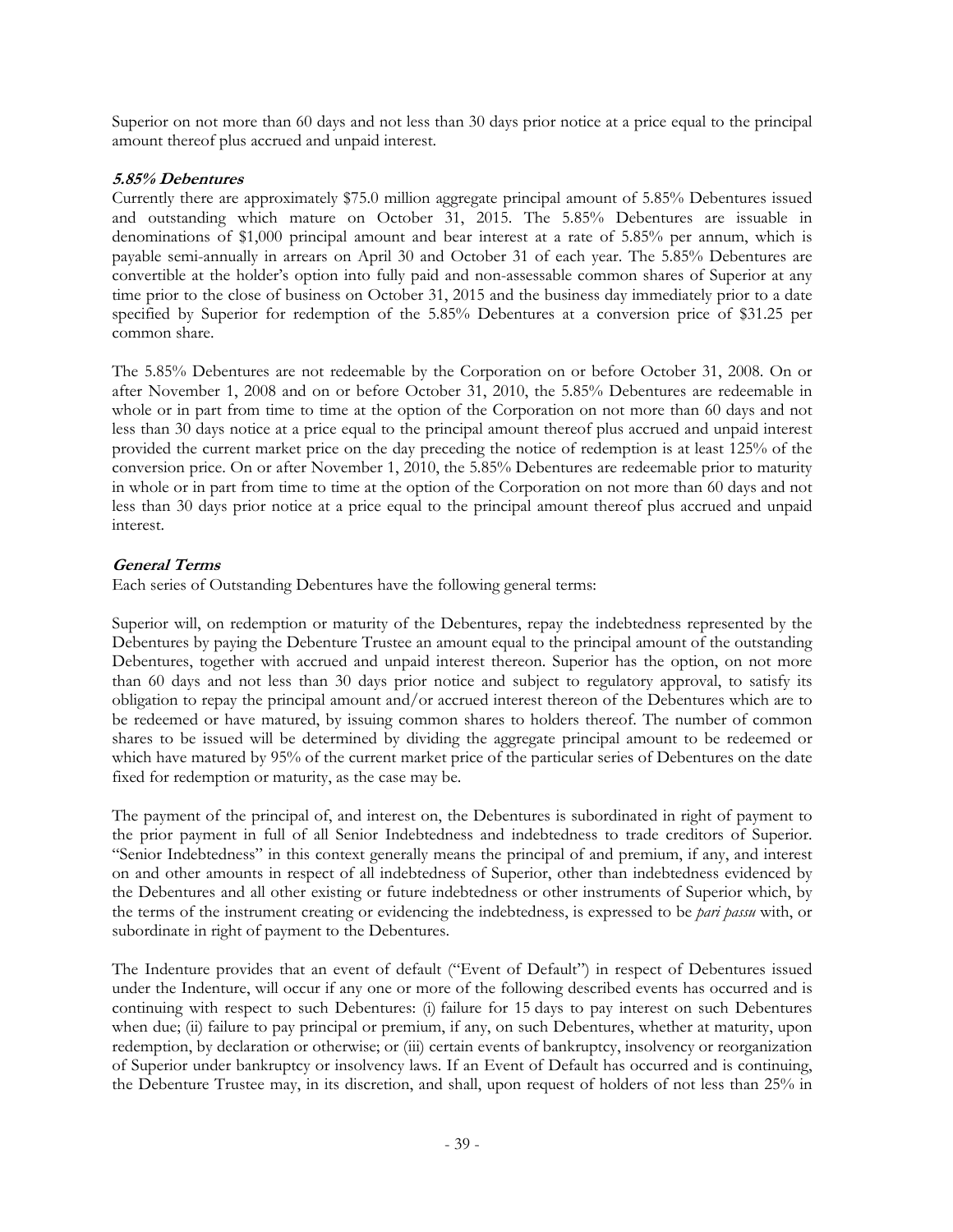principal amount of such Debentures, declare the principal of and interest on all outstanding Debentures issued under that Indenture, to be immediately due and payable.

Upon the occurrence of a change of control of Superior involving the acquisition of voting control or direction over 66 2/3% or more of the common shares of Superior (a "Change of Control"), each Debentureholder may require Superior to purchase, on the date which is 30 days following the giving of notice of the Change of Control (the "Put Date"), the whole or any part of such holder's Debentures at a price equal to 101% of the principal amount thereof (the "Put Price") plus accrued and unpaid interest to the Put Date. If 90% or more in aggregate principal amount of the Debentures issued and outstanding under a particular Indenture on the date of the giving of notice of the Change of Control have been tendered for purchase on the Put Date, Superior will have the right to redeem all the remaining Debentures issued under such Indenture on such date at the Put Price, together with accrued and unpaid interest to such date. Notice of such redemption must be given to the Debenture Trustee prior to the Put Date and as soon as possible thereafter, by the Debenture Trustee, to the holders of the Debentures not tendered for purchase.

The Indenture provides that if an offer is made for Debentures issued under the Indenture, which is a take-over bid for Debentures within the meaning of the *Securities Act* (Alberta) and not less than 90% of such Debentures (other than Debentures held at the date of the take-over bid by or on behalf of the offeror or associates or affiliates of the offeror) are taken up and paid for by the offeror, the offeror will be entitled to acquire such Debentures held by the holders of such Debentures who did not accept the offer on the terms offered by the offeror.

The rights of the holders of the Debentures as well as any other series of debentures that may be issued under the Indenture may be modified in accordance with the terms of the Indenture. For that purpose, among others, the Indenture contains certain provisions which make binding on all Debentureholders resolutions passed at meetings of holders of Debentures issued under the Indenture by the holders of not less than 66 2/3% of the principal amount of the Debentures issued under the Indenture which are voted at the meeting, or rendered by instruments in writing signed by the holders of not less than 66 2/3% of the principal amount of the Debentures issued under the Indenture. In certain cases, the modification will, instead or in addition, require assent by the holders of the required percentage of Debentures of each particularly affected series issued under the Indenture.

## **Ratings**

## **Credit Ratings**

Credit ratings are intended to provide banks and capital market participants with a framework for comparing the credit quality of securities and are not a recommendation to buy, sell or hold securities. Disruptions in the banking and capital markets not specifically related to Superior LP may affect its ability to access these funding sources or cause an increase in the return required by investors. Credit rating agencies consider quantitative and qualitative factors when assigning a rating to an individual company. Outlooks fall into one of four categories: positive, negative, stable, or developing and should not be seen as a precursor to a rating change or future action. Superior LP provides the Rating Agencies with confidential, in-depth information in support of the rating process. Credit ratings are not recommendations to buy, sell or hold securities and are subject to revision or withdrawal at any time by the assigning rating agency. Superior LP's credit ratings at the date hereof were as follows:

| Dominion Bond Rating           |                          |                           |  |  |  |
|--------------------------------|--------------------------|---------------------------|--|--|--|
|                                | Service Limited ("DBRS") | Standard & Poor's ("S&P") |  |  |  |
| Senior secured credit rating   | BBB (low)                | $BBB -$                   |  |  |  |
| Senior unsecured credit rating | N/A                      | $BR+$                     |  |  |  |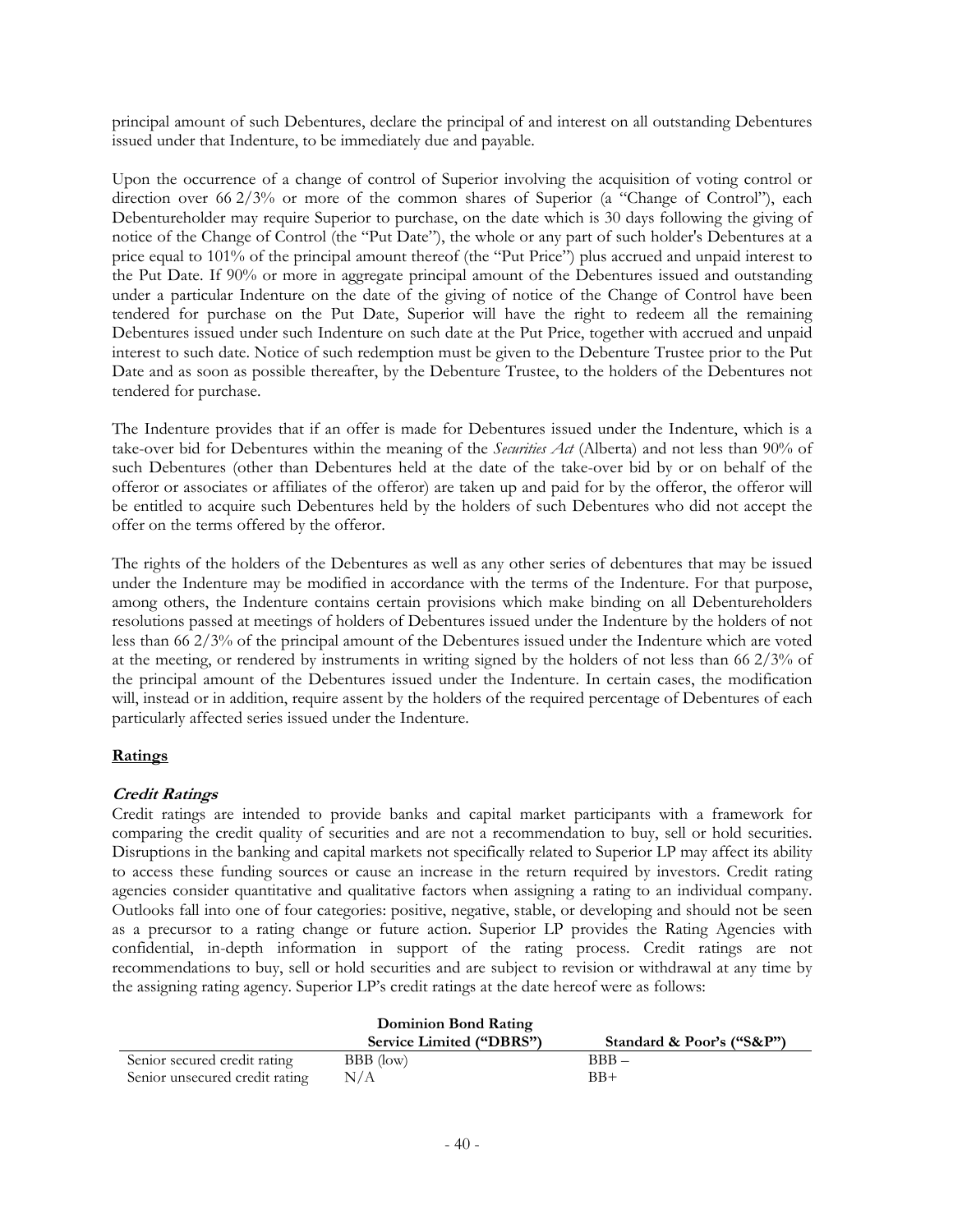## **DBRS Ratings**

DBRS' credit ratings for long-term debt instruments range from AAA to D. A rating of BB is defined to be speculative, where the degree of protection afforded interest and principal is uncertain, particularly during periods of economic recession. Entities in the BB area typically have limited access to capital markets and additional liquidity support. A rating of B is defined to be highly speculative, and there is a reasonably high level of uncertainty as to the ability of the entity to pay interest and principal on a continuing basis in the future, especially in periods of economic recession or industry adversity.

DBRS' uses the "high" and "low" grades to indicate the relative standing of a credit within a particular rating category. The lack of one of these designations indicates a rating that is essentially in the middle of the category.

## **S&P's Ratings**

S&P's credit ratings for long-term debt instruments range from AAA to D. A rating of BB is defined as less vulnerable to non-payment than other speculative issues. However, it faces major ongoing uncertainties or exposure to adverse business, financial, or economic conditions that could lead to the obligor's inadequate capacity to meet its financial commitment on the obligation. A rating of B is defined as more vulnerable to non-payment than obligations rated BB, but the obligor currently has the capacity to meet its financial commitment on the obligation. Adverse business, financial, or economic conditions will likely impair the obligor's capacity or willingness to meet its financial commitment on the obligation.

A plus (+) or minus (-) on an S&P credit rating is used to show the relative standing of an issue within the major rating categories.

#### **Debt Covenants**

Superior executed an Amended and Restated Credit Agreement on December 31, 2008 in conjunction with the Conversion. Superior's debt covenants have been amended to reflect Superior's corporate structure.

As at December 31, 2008, Superior's senior debt and total debt to bank compliance EBITDA are 2.3 and 3.4 times, respectively, (December 31, 2007, 1.9 and 3.0 times), after taking into account the impact of the off-balance sheet receivable sales program amounts and the impact of cash on hand. These ratios are well within the requirements contained in Superior's debt covenants which restrict its ability to pay distributions. In accordance with Superior's credit facilities, Superior must maintain a consolidated debt to bank compliance EBITDA ratio of not more than 5.0 to 1.0, a consolidated senior debt to bank compliance EBITDA of not more than 3.0 to 1.0 and distributions (including payments to debenture holders) cannot exceed Distributable Cash Flow (plus \$25.0 million) on a trailing twelve month rolling basis. At December 31, 2008, the senior debt ratio when calculated in accordance with Superior's senior banking agreements was 2.4 times to 1.0 (December 31, 2007 – 2.0 to 1.0) and the total debt ratio when calculated in accordance with Superior's senior bank agreements was 2.4 times to 1.0 (December 31, 2007 – 2.0 times to 1.0). Total debt to bank compliance EBITDA for purposes of senior credit agreements does not include the Debentures.

## **DIVIDENDS/CASH DISTRIBUTIONS**

## **Dividend/Distribution Policies**

The Conversion on December 31, 2008 resulted in the Unitholders of the Fund becoming Shareholders of Superior. As such, the board of directors of Superior has the discretion to determine if and when dividends are declared and the amount that is paid to Shareholders through any such dividends of Superior.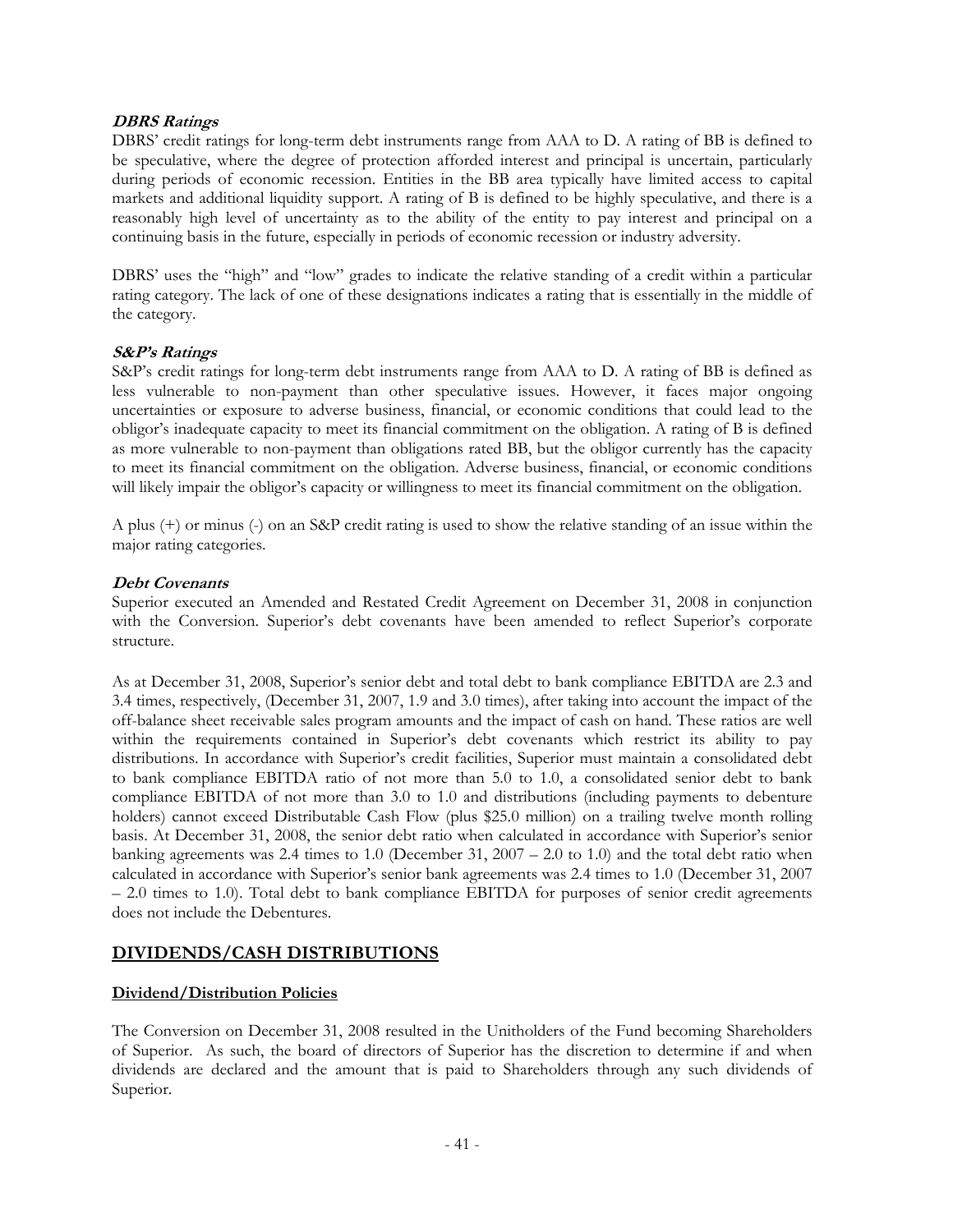Upon completion of the Conversion, the board of directors of Superior became responsible for determining the dividend policy of Superior from time to time. As a CBCA corporation, the dividend policy must comply with the requirements of the CBCA, including the satisfaction of the liquidity test contained therein.

The members of the board of directors adopted a dividend policy to provide sustainable dividends to Shareholders to the extent that it is appropriate considering cash flow from operations, financial condition, financial leverage, working capital requirements and investment opportunities. Dividends are expected to continue to be paid monthly to Shareholders of record on the last business day of each calendar month with actual payment to be made to such Shareholders on or about the 15th day of the following month, subject to any contractual restrictions on such dividends including any agreements entered into with lenders of Superior or its affiliates. The board of directors of Superior can modify the dividend policy from time to time in its discretion.

The directors of the General Partner of Superior Plus LP have the discretion, subject to the limits prescribed in the Partnership Agreement, to determine the amount and the frequency of Superior Plus LP's distributions to Superior. The directors of the General Partner intend to implement a distribution policy that enables Superior to maintain its dividend policy from time to time, subject to any contractual restrictions on such distributions including any agreements entered into with lenders of Superior Plus LP or its affiliates. However, the board of directors of the General Partner can modify the current distribution policy from time to time in its discretion.

Superior will designate all dividends to be "eligible dividends" for purposes of the Tax Act such that Superior Shareholders who are individuals will benefit from the enhanced gross-up and dividend tax credit mechanism under the Tax Act.

Previously under the terms of the Declaration of Trust governing the Fund, the Administrator of the Fund had the sole discretion, subject to limitations imposed by any agreements entered into with lenders to the Fund, Superior LP or any affiliate of the Fund, to determine the amount of the distribution payable to Unitholders of the Fund for the applicable distribution period. The proportionate share for each trust unit of the amount of such distribution was determined by dividing such amount by the number of issued and outstanding trust units on the applicable distribution record date. The Declaration of Trust also provided that, subject to any limitations imposed by any agreements entered into with lenders of the Fund or affiliates of the Fund and also subject to any decision to the contrary as evidenced by a resolution of the board of directors of the Administrator, the Fund would distribute an additional amount to Unitholders on December 31 of each year so that the Fund would not be liable for ordinary income taxes for such year.

#### **Cash Distributions**

| <b>Record Date</b> | Payment Date       | Distribution<br>Per Trust Unit<br>(\$) | Annual<br>Distribution Tax<br>Year |
|--------------------|--------------------|----------------------------------------|------------------------------------|
| December 31, 2008  | January 15, 2009   | 0.135                                  | 2008: \$1.61                       |
| November 30, 2008  | December 15, 2008  | 0.135                                  |                                    |
| October 31, 2008   | November 14, 2008  | 0.135                                  |                                    |
| September 30, 2008 | October 15, 2008   | 0.135                                  |                                    |
| August 31, 2008    | September 15, 2008 | 0.135                                  |                                    |

The following table sets forth the amount of cash distributions the Fund has paid on the trust units for the three most recently completed financial years.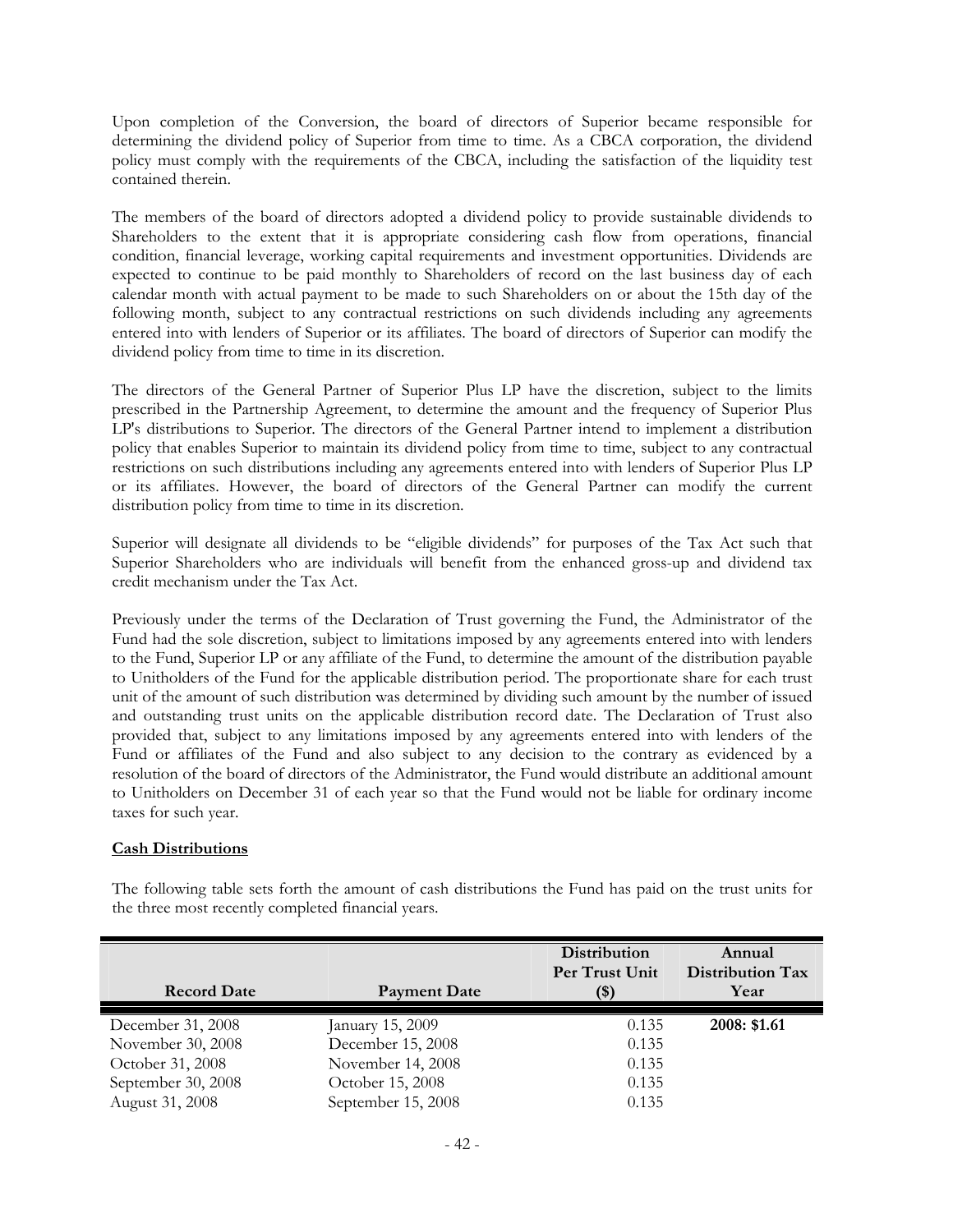|                                  |                                | Distribution            | Annual                   |
|----------------------------------|--------------------------------|-------------------------|--------------------------|
| <b>Record Date</b>               | <b>Payment Date</b>            | Per Trust Unit<br>$($)$ | Distribution Tax<br>Year |
|                                  |                                |                         |                          |
| July 31, 2008<br>June 30, 2008   | August 15, 2008                | 0.135<br>0.135          |                          |
|                                  | July 15, 2008                  | 0.135                   |                          |
| May 31, 2008                     | June 13, 2008                  | 0.135                   |                          |
| April 30, 2008<br>March 31, 2008 | May 15, 2008<br>April 15, 2008 | 0.135                   |                          |
|                                  |                                | 0.13                    |                          |
| February 29, 2008                | March 14, 2008                 |                         |                          |
| January 31, 2008                 | February 15, 2008              | 0.13                    |                          |
| December 31, 2007                | January 15, 2008               | 0.13                    | 2007: \$1.56             |
| November 30, 2007                | December 14, 2007              | 0.13                    |                          |
| October 31, 2007                 | November 15, 2007              | 0.13                    |                          |
| September 30, 2007               | October 15, 2007               | 0.13                    |                          |
| August 31, 2007                  | September 14, 2007             | 0.13                    |                          |
| July 31, 2007                    | August 15, 2007                | 0.13                    |                          |
| June 30, 2007                    | July 13, 2007                  | 0.13                    |                          |
| May 31, 2007                     | June 15, 2007                  | 0.13                    |                          |
| April 30, 2007                   | May 15, 2007                   | 0.13                    |                          |
| March 31, 2007                   | April 13, 2007                 | 0.13                    |                          |
| February 28, 2007                | March 15, 2007                 | 0.13                    |                          |
| January 31, 2007                 | February 15, 2007              | 0.13                    |                          |
| Dec 31, 2006                     | Jan 13, 2007                   | 0.13                    | 2006: \$1.82             |
| Nov 30, 2006                     | Dec 15, 2006                   | 0.13                    |                          |
| Oct 31, 2006                     | Nov 15, 2006                   | 0.13                    |                          |
| Sep 30, 2006                     | Oct 14, 2006                   | 0.13                    |                          |
| Aug 31, 2006                     | Sep 15, 2006                   | 0.13                    |                          |
| Jul 31, 2006                     | Aug 15, 2006                   | 0.13                    |                          |
| Jun 30, 2006                     | Jul 15, 2006                   | 0.13                    |                          |
| May 31, 2006                     | Jun 15, 2006                   | 0.13                    |                          |
| Apr 30, 2006                     | May 13, 2006                   | 0.185                   |                          |
| Mar 31, 2006                     | Apr 15, 2006                   | 0.185                   |                          |
| Feb 28, 2006                     | Mar 15, 2006                   | 0.205                   |                          |
| Jan 31, 2006                     | Feb 15, 2006                   | 0.205                   |                          |

## **Market For Securities**

Superior's common shares and Debentures trade on the Toronto Stock Exchange (the "TSX") under the following symbols:

| <b>Trading Symbol</b> | Security         |
|-----------------------|------------------|
| <b>SPB</b>            | Common Shares    |
| SPB.db.b              | 5.75% Debentures |
| SPB.db.c              | 5.85% Debentures |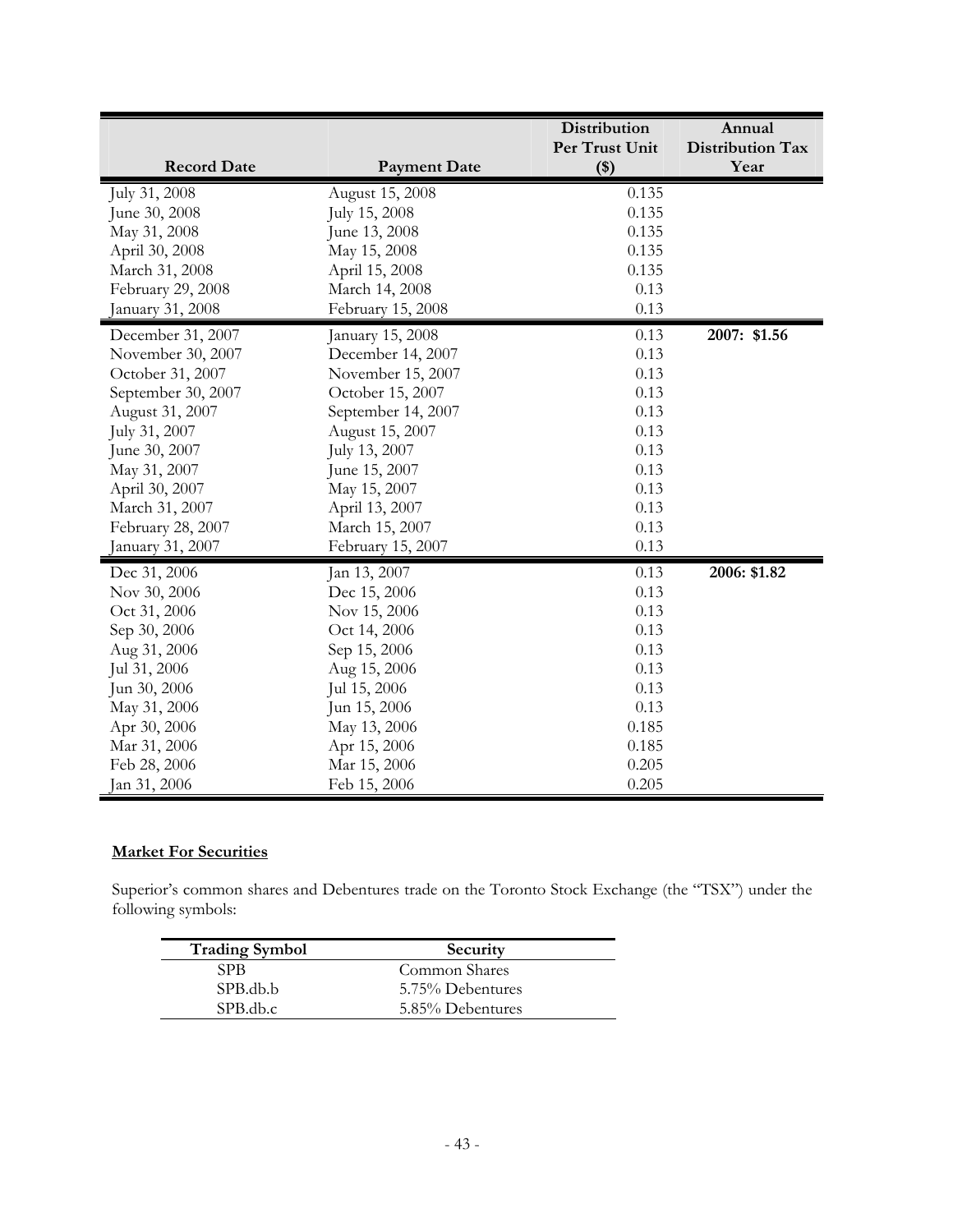Prior to the Conversion, the Fund's trust units and Debentures traded on the TSX under the following symbols:

| <b>Trading Symbol</b> | Security         |
|-----------------------|------------------|
| <b>SPEIIN</b>         | Trust Units      |
| SPF.db.b              | 5.75% Debentures |
| SPE.db.c              | 5.85% Debentures |

The following table summarizes the trading activity of the Fund's securities on the TSX for the year ended December 31, 2008:

| Trust units: SPF.un | High  | Low   | Volume    |
|---------------------|-------|-------|-----------|
| January             | 12.00 | 10.49 | 3,081,609 |
| February            | 12.78 | 11.06 | 3,491,164 |
| March               | 14.32 | 12.61 | 5,166,811 |
| April               | 14.08 | 13.40 | 3,771,528 |
| May                 | 13.98 | 12.00 | 4,983,685 |
| June                | 12.80 | 11.38 | 6,360,291 |
| July                | 11.99 | 11.05 | 2,123,041 |
| August              | 13.55 | 11.10 | 2,899,619 |
| September           | 13.85 | 11.36 | 2,807,246 |
| October             | 12.03 | 8.51  | 4,204,084 |
| November            | 13.31 | 9.13  | 5,331,700 |
| December            | 10.94 | 8.56  | 3,736,000 |

| 5.75% Debentures:<br>SPF.db.b | High  | Low   | Volume |
|-------------------------------|-------|-------|--------|
| January                       | 94.30 | 90.50 | 19,200 |
| February                      | 95.00 | 92.01 | 11,720 |
| March                         | 97.50 | 94.00 | 18,570 |
| April                         | 98.99 | 94.00 | 21,930 |
| May                           | 99.79 | 94.00 | 13,970 |
| June                          | 98.99 | 97.26 | 13,130 |
| July                          | 99.00 | 96.31 | 17,670 |
| August                        | 98.49 | 95.75 | 16,094 |
| September                     | 98.88 | 89.05 | 19,080 |
| October                       | 94.00 | 76.00 | 16,500 |
| November                      | 93.84 | 73.01 | 13,090 |
| December                      | 89.99 | 75.00 | 14,520 |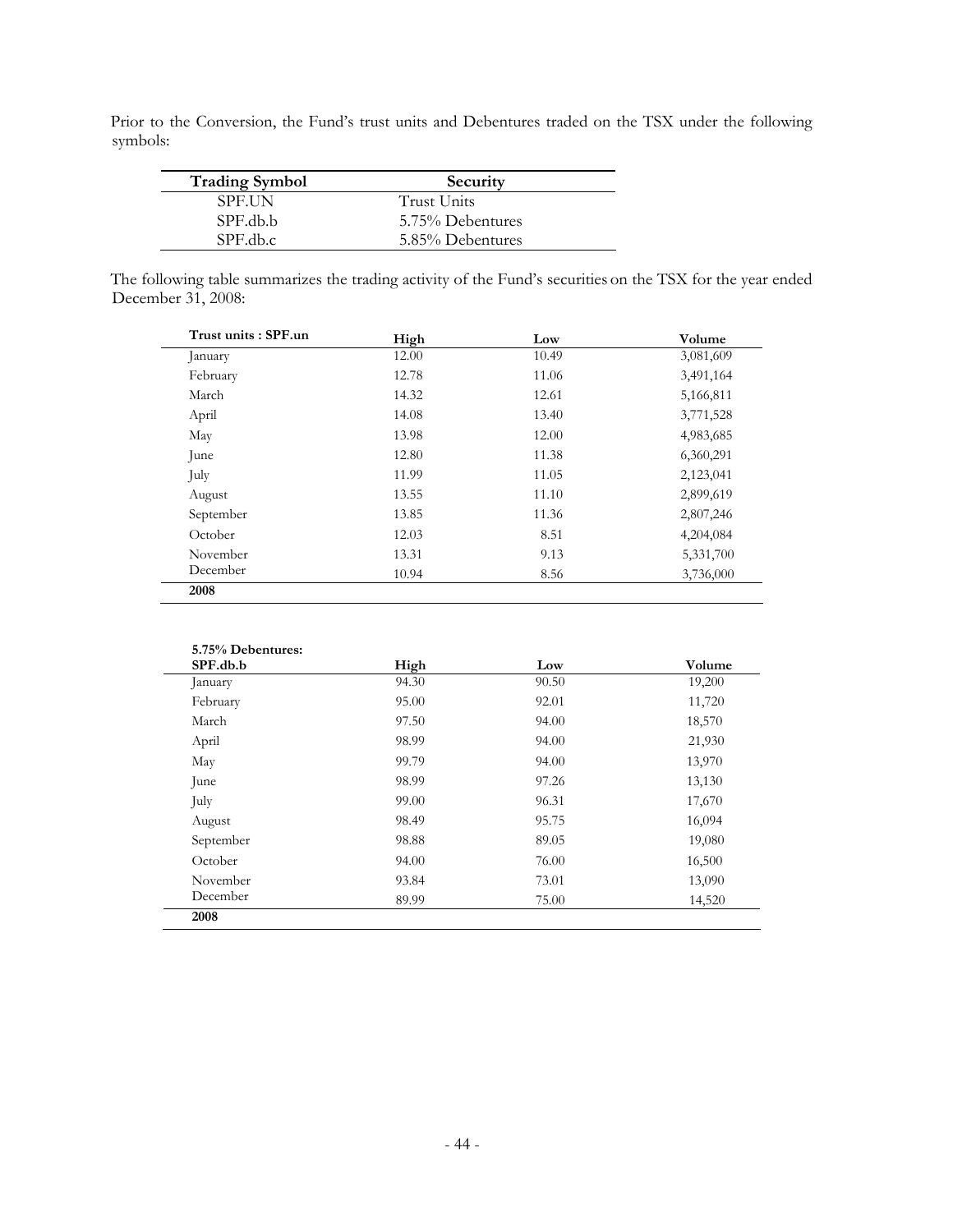| SPF.db.c  | High  | Low   | Volume |
|-----------|-------|-------|--------|
| January   | 93.34 | 87.01 | 8,220  |
| February  | 93.98 | 91.00 | 7,390  |
| March     | 95.00 | 93.00 | 6,380  |
| April     | 94.59 | 91.01 | 7,700  |
| May       | 93.99 | 91.01 | 7,600  |
| June      | 94.50 | 91.55 | 4,020  |
| July      | 94.50 | 90.05 | 6,700  |
| August    | 94.99 | 90.56 | 5,500  |
| September | 94.50 | 85.00 | 10,570 |
| October   | 85.00 | 65.05 | 6,100  |
| November  | 87.25 | 66.00 | 6,020  |
| December  | 82.50 | 67.00 | 7,970  |

## **DIRECTORS AND OFFICERS OF SUPERIOR PLUS CORP.**

The names, municipalities of residence, and principal occupations for the five most recently completed financial years and committee membership of the directors of Superior as of the date hereof are set out below. Each current director was appointed to serve until the next annual meeting or until a successor is elected or appointed.

As at March 10, 2009, the directors as a group owned, directly or indirectly 2,051,430 common shares of Superior, representing approximately 2.3% of Superior's outstanding common shares. The number of common shares of the Corporation that each director beneficially owns, directly or indirectly, or exercises control or direction over, as at March 10, 2009, is included in the following table. The information as to the ownership or control or direction of common shares, not being within the knowledge of the Corporation, has been furnished by the directors individually.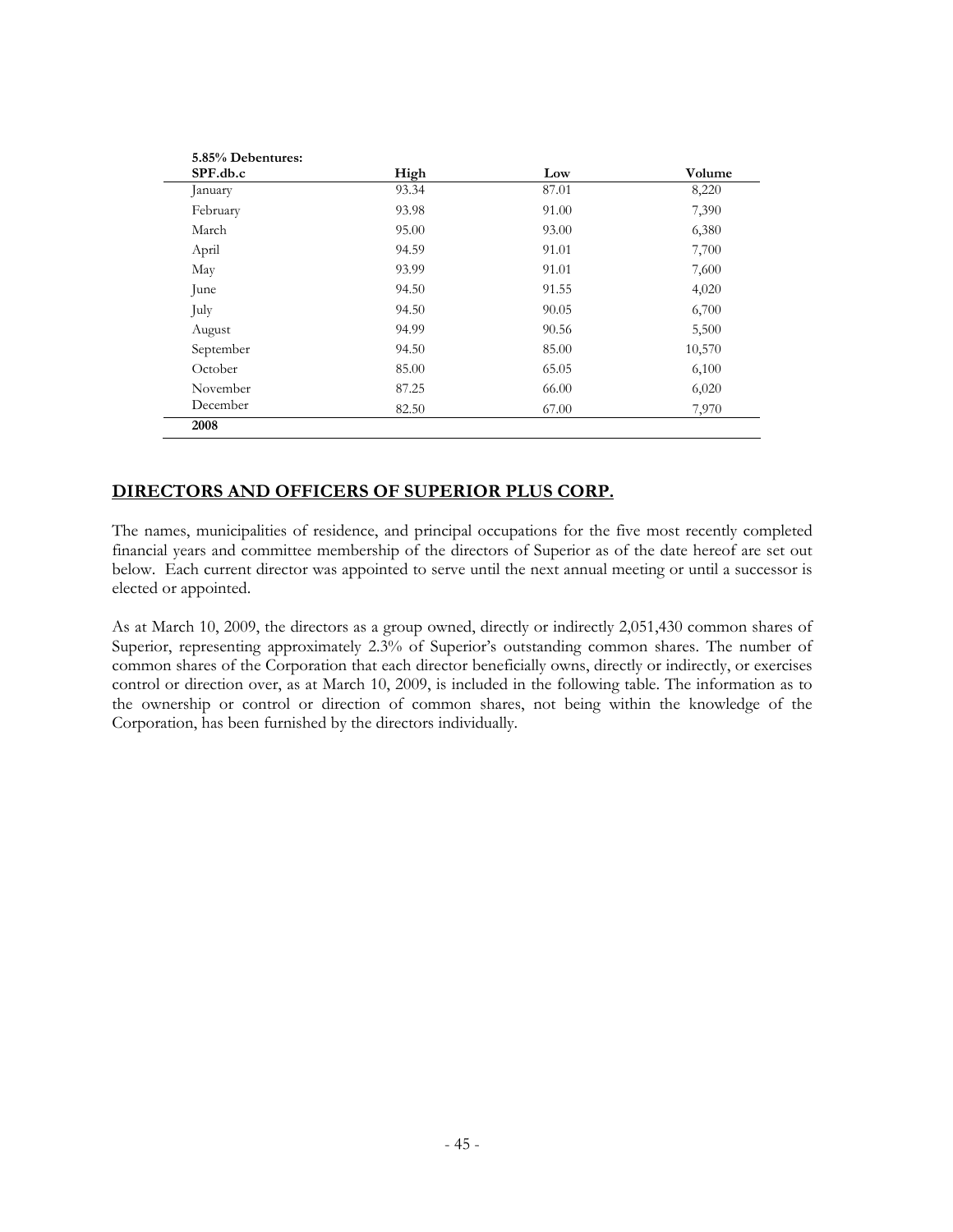| Name, Province and<br><b>Country of Residence</b> | <b>Director</b><br>Since                       | Number of<br><b>Common Shares</b> | <b>Principal Occupation</b>                                                                                                                     |
|---------------------------------------------------|------------------------------------------------|-----------------------------------|-------------------------------------------------------------------------------------------------------------------------------------------------|
| Catherine M. (Kay) Best (1)<br>Alberta, Canada    | 2007                                           | Nil                               | Executive Vice-President, Risk Management<br>and Chief Financial Officer of the Calgary<br>Health Region.                                       |
| Grant D. Billing (4)<br>Alberta, Canada           | 1994                                           | 1,811,511                         | Chairman and Chief Executive Officer of<br>Superior.                                                                                            |
| Robert J. Engbloom, Q.C. (2)<br>Alberta, Canada   | 1996                                           | 17,010                            | Partner, Macleod Dixon LLP (law firm).                                                                                                          |
| Randall J. Findlay (2)<br>Alberta, Canada         | 2007                                           | 10,000                            | Corporate Director. From 2001 until 2006,<br>Mr. Findlay was President of Provident Energy<br>Ltd. (a diversified energy business).             |
| Norman R. Gish(3) (4) (5) (6)<br>Alberta, Canada  | 2003                                           | 30,910                            | Corporate Director and independent<br>businessman.                                                                                              |
| Peter A.W. Green (1) (2) (7)<br>Ontario, Canada   | 1996                                           | 10,466                            | Chairman of The Frog Hollow Group Inc.<br>(international business advisors) and Chairman<br>of Patheon Inc. (global pharmaceutical<br>company). |
| James S.A. MacDonald (3) (8)<br>Ontario, Canada   | 2000 (8) (also, May<br>$28/98$ - Dec $11/98$ ) | 137,437                           | Chairman and Managing Partner of Enterprise<br>Capital Management Inc. ("ECMI")<br>(investment management company).                             |
| Walentin (Val) Mirosh (3)<br>Alberta, Canada      | 2007                                           | 1,000                             | Vice President and Special Advisor to the<br>President and Chief Operating Officer of<br>NOVA Chemicals Corp.                                   |
| David P. Smith (1)<br>Ontario, Canada             | 1998                                           | 31,048                            | Managing Partner of ECMI.                                                                                                                       |
| Peter Valentine <sup>(1)</sup><br>Alberta, Canada | 2004                                           | 2,048                             | Corporate director and consultant.                                                                                                              |

Notes:

1) Member of Audit Committee.

2) Member of Governance and Nominating Committee.

3) Member of Compensation Committee.<br>4) Messrs. Billing and Gish also own \$1

4) Messrs. Billing and Gish also own \$1,030,000 and \$60,000 principal amount of convertible Debentures of Superior, respectively.

5) Mr. Gish served as a trustee of the Fund from September 2000 to October 2003 and as Chairman of ICG Propane Inc. ("ICG") from December 1998 to September 2000.

6) Mr. Gish is a director of Railpower Technologies Corp. ("Railpower"). Railpower was granted an initial order on February 4, 2009 by the Commercial Division of the Superior Court of Quebec for protection under the *Companies Creditors' Arrangement Act* (Canada).

7) Mr. Green was appointed Lead Director of Superior on August 11, 2003. Mr. Green has been appointed as a director and officer of companies that have financial difficulties to assist such companies with financial restructuring, proposals or compromise arrangements. In this capacity, Mr. Green was appointed a director of Phillip Services Corp. which made a proposal under chapter 11 of the U.S. Bankruptcy Code and the *Companies Creditors' Arrangement Act* (Canada) in 1999 and briefly became the Chairman and C.E.O. of Norigen Inc. which went into receivership in August, 2001.

8) Mr. MacDonald was the Director of ICG for the duration of the Hold-Separate Order of the Competition Bureau which required Superior to keep ICG's operations separate from its own. ICG was amalgamated with Superior effective September 30, 2000.

9) The Corporation does not have an Executive Committee.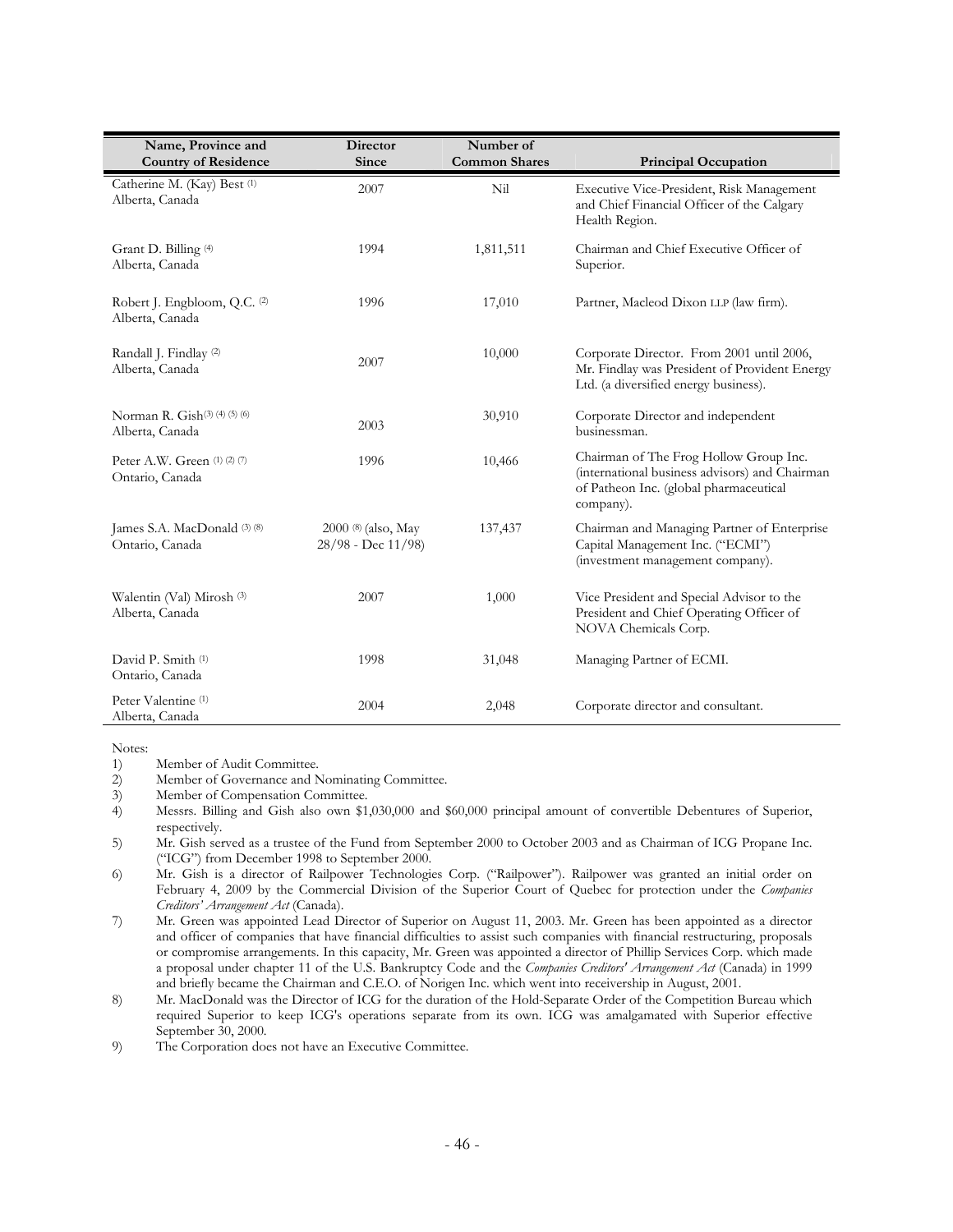#### **Officers of Superior Plus Corp. who are not Directors**

| Name and Municipality               |                                                                                                                                                                                                                                                                                                                                                                                                                                                                   |  |  |
|-------------------------------------|-------------------------------------------------------------------------------------------------------------------------------------------------------------------------------------------------------------------------------------------------------------------------------------------------------------------------------------------------------------------------------------------------------------------------------------------------------------------|--|--|
| of Residence                        | <b>Principal Occupation</b>                                                                                                                                                                                                                                                                                                                                                                                                                                       |  |  |
| Wayne M. Bingham<br>Calgary, Canada | Executive Vice-President and Chief Financial Officer of Superior since December 31,<br>2008 and the Fund from November 1, 2006 to December 31, 2008. Also Executive Vice-<br>President and Chief Financial Officer of Finning International Inc., (a heavy equipment<br>distribution business) from May 1, 2003 to January 31, 2006 and, Executive Vice-<br>President and Chief Financial Officer of Ontario Power Generation from April, 1999 to<br>April, 2003. |  |  |
| Jay Bachman<br>Calgary, Canada      | Corporate Controller of Superior since December 31, 2008 and the Fund from March<br>2007 to December 31, 2008 and Manager, Corporate Reporting since August 2004. Prior<br>thereto, Manager at KPMG Chartered Accountants.                                                                                                                                                                                                                                        |  |  |
| A. Scott Daniel<br>Calgary, Canada  | Vice-President, Treasurer and Investor Relations of Superior since December 31, 2008<br>and the Fund from March 2007 to December 31, 2008. From February 2005 to March<br>2007, Manager of Treasury and Investor Relations at Daylight Resources Trust (an oil and<br>gas trust). From 1994 to February 2005, various senior corporate finance positions within<br>CIBC, a major Canadian Bank.                                                                   |  |  |
| Craig S. Flint<br>Calgary, Canada   | Vice-President, Business Process and Compliance of Superior since December 31, 2008<br>and the Fund from September 2006 to December 31, 2008. Prior thereto, various senior<br>financial positions with Superior and the businesses. From April 1991 to October 1998,<br>Manager at PricewaterhouseCoopers.                                                                                                                                                       |  |  |
| Eric McFadden<br>Canmore, Canada    | Executive Vice-President, Business Development of Superior since December 31, 2008<br>and the Fund from October 2008 to December 31, 2008. Prior thereto, Mr. McFadden<br>managed a windpower business from 2004 to 2007. From 1990 to 2004, he held various<br>roles at Scotia Capital where his last position was Managing Director and Co-Head<br>Investment Banking in Calgary.                                                                               |  |  |

## **AUDIT COMMITTEE**

## **Independence of Boards and Committee Members**

Director independence is determined by the Board based on the definition of independence in National Instrument 52-110 - "Audit Committees", as amended effective March 17, 2008 (the "Audit Committee Rule"), which is incorporated by reference in National Instrument 58-101 – "Disclosure of Corporate Governance Practices" and National Policy 58-201 - "Corporate Governance Guidelines".

## **Composition and Qualifications**

The Audit Committee of the board of directors of Superior consists of four directors, Mr. Smith (Chair), Ms. Best, and Messrs. Green and Valentine all of whom are "financially literate", and "independent" within the meaning of the Audit Committee Rule. In considering criteria for the determination of financial literacy, the board of directors looks at the ability to read and understand a balance sheet, an income statement and a statement of cash flow of a public entity. Mr. Smith is a chartered financial analyst with over 25 years experience in the investment banking, investment research and management industry. His experience includes investment research, mergers and acquisitions, project finance, privatization and corporate finance. Mr. Smith currently is a managing director and founding partner of Enterprise Capital Management Inc. Ms. Best is a chartered accountant with over 25 years experience. Currently, Ms. Best serves as Executive Vice-President, Risk Management and Chief Financial Officer for the Calgary Health Region where she is responsible for all finance functions, including financial operations, budgeting, forecasting and planning, business support for operating and corporate portfolios,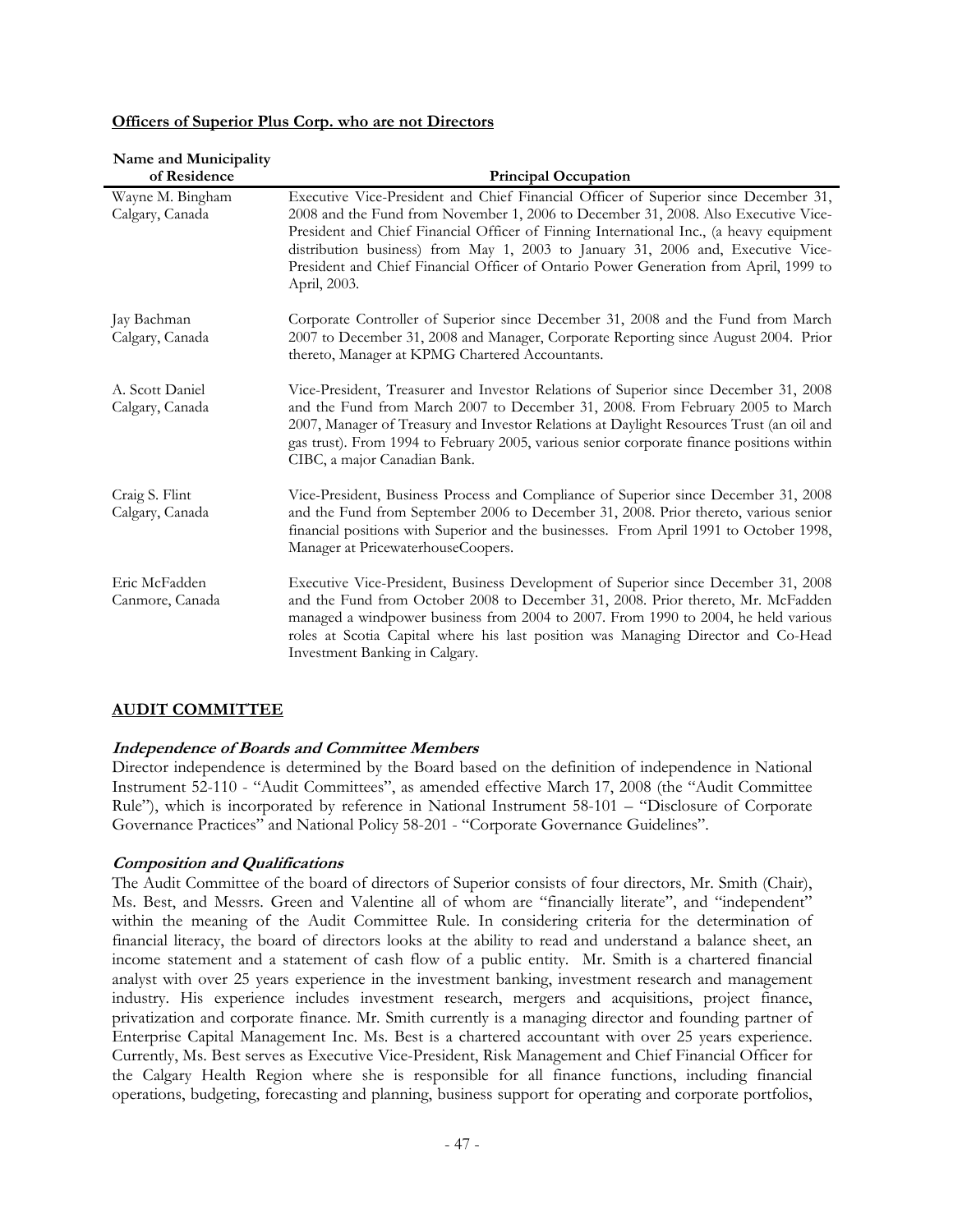performance reporting, business planning and treasury management. Ms. Best was a chartered accountant at Ernst & Young for nineteen years, the last ten years as Corporate Audit Partner. Mr. Green is a chartered accountant and international business advisor with over 30 years of experience in senior executive roles, including 25 years as Chief Executive Officer or Chief Operating Officer of international companies. Currently, Mr. Green serves as Chairman of Patheon Inc., a global pharmaceutical company. Mr. Valentine is a consultant and corporate director. Mr. Valentine is a chartered accountant, served as Auditor General of Alberta from 1995 to 2002 and held various senior accounting, audit and advisory positions with KPMG over a 38-year period. He served as a member of the Accounting Standards Committee and the Public Sector Accounting Standards Board of the Canadian Institute of Chartered Accountants. Mr. Valentine also served as senior advisor to the CEO, Calgary Health Region and senior advisor to the Dean of Medicine, University of Calgary until 2007.

## **Responsibilities and Terms of Reference**

The Audit Committee reviews with management and the external auditors, and recommends to the board of directors for approval, the annual and interim financial statements of Superior, the reports of the external auditors thereon and related financial reporting, including management's discussion and analysis and financial press releases. The Audit Committee reviews and oversees, in conjunction with the external auditors and management, audit plans and procedures and meets with the auditors independent of management at each quarterly meeting. The Audit Committee is responsible for reviewing auditor independence, approving all non-audit services, reviewing and making recommendations to the board of directors on internal control procedures and management information systems. In addition, the committee is responsible for assessing and reporting to the board of directors on financial risk management positions and monitoring the processes and compliance with respect to National Instrument 52-109 "Certification of Disclosure in Issuer's Annual and Interim Filings" requirements. The mandate of the Audit Committee is posted on Superior's website at *www.superiorplus.com*.

#### **Audit Fees**

Fees payable to Deloitte & Touche for the years ended December 31, 2007 and December 31, 2008 are detailed in the following table:

|                    | Year Ended December 31, 2007 | Year Ended December 31, 2008 |
|--------------------|------------------------------|------------------------------|
| Audit fees         | \$663,450                    | \$807,636                    |
| Audit-related fees | \$224,522                    | \$218,941                    |
| Tax Fees           |                              |                              |
| All other fees     | \$10,600                     | \$583,613                    |
|                    | \$898,572                    | \$1,610,190                  |

Audit fees were paid for professional services rendered by the auditors for the audit of Superior's and Superior LP's annual financial statements or services provided in connection with statutory and regulatory filings. Audit-related fees were paid for review of quarterly financial statements of Superior and Superior LP, attendance at quarterly audit meetings, pension plan audits, regulatory reviews, and for services provided in connection with financings, accounts receivable securitization program requirements, including French translation services provided in connection therewith.

All permissible categories of non-audit services require approval from the Audit Committee. "All other fees" reported in the above table in respect of 2007 consists of fees paid to Deloitte and Touche LLP in connection with internal management training relating to International Financial Reporting Standards ("IFRS Training"). "All other fees" reported in the above table in respect of 2008 consists of fees paid to Deloitte and Touche LLP in connection with IFRS Training and due diligence relating to the Conversion.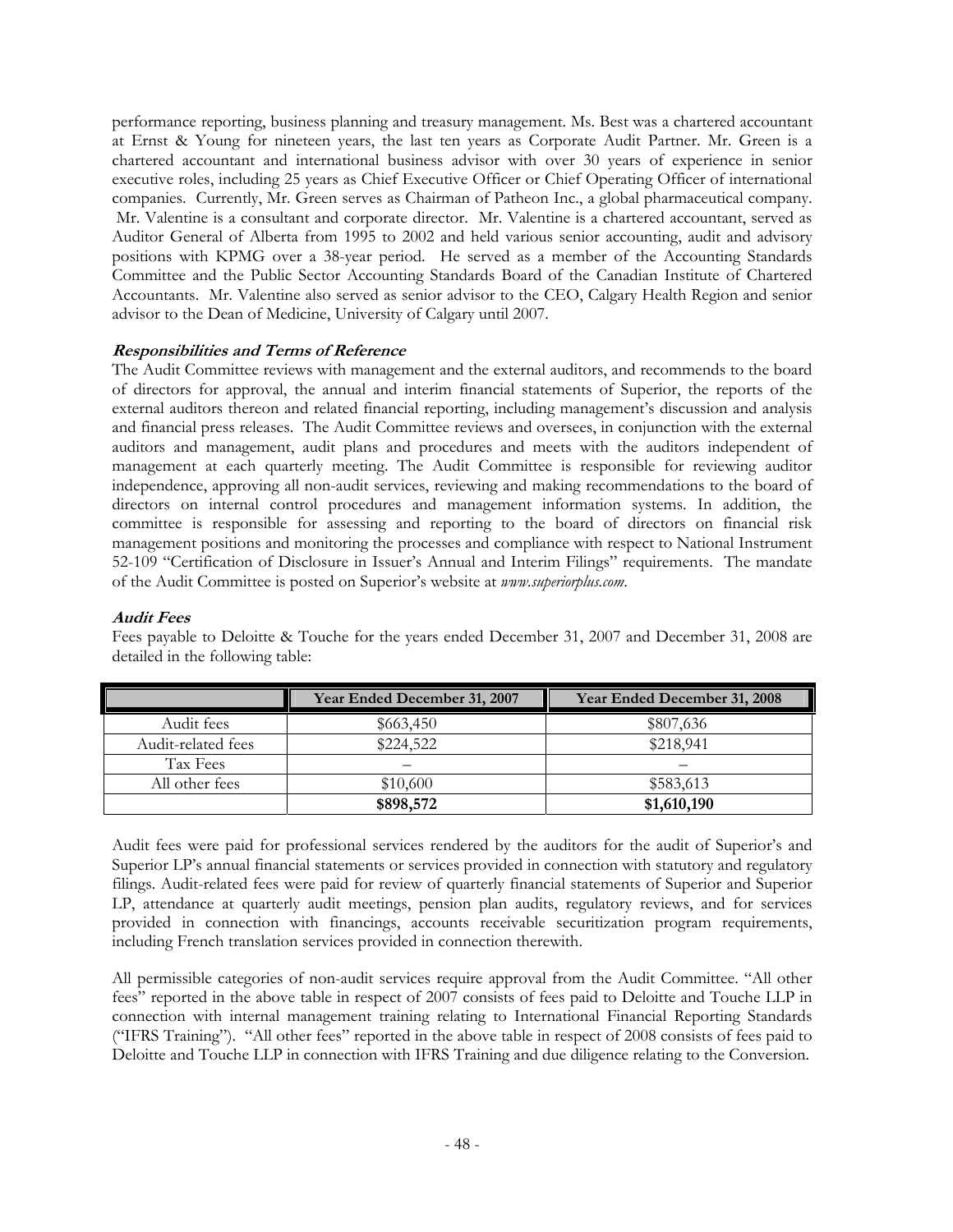#### **RISK FACTORS**

#### **Cash Dividends to Shareholders are Dependent on the Performance of Superior LP**

The Corporation is entirely dependent upon the operations and assets of Superior LP. The Corporation's ability to make dividend payments to Shareholders is dependent upon the ability of Superior LP to make distributions on its outstanding limited partnership units as well as the operations and business of Superior LP.

There is no assurance regarding the amounts of cash to be distributed by Superior LP or generated by Superior LP, and therefore, funds available for dividends to Shareholders. The actual amount distributed in respect of the limited partnership units will depend on a variety of factors, including without limitation, the performance of Superior LP's operating businesses, the effect of acquisitions or dispositions on Superior LP, and other factors that may be beyond the control of Superior LP or the Corporation. In the event significant sustaining capital expenditures are required by Superior LP or the profitability of Superior LP declines, there would be a decrease in the amount of cash available for dividends to Shareholders and such decrease could be material.

Superior's dividend policy and the distribution policy of Superior LP is subject to change at the discretion of the board of directors of Superior or the board of directors of the General Partner, as applicable. Superior's dividend policy and the distribution policy of Superior LP are also limited by contractual agreements including agreements with lenders to the Fund and its affiliates. See "Dividends/Cash Distributions".

#### **Access to Capital**

The credit facilities of Superior LP contain covenants that require Superior LP to meet certain financial tests and that restrict, among other things, the ability of Superior LP to incur additional debt, dispose of assets or pay dividends/distributions in certain circumstances. These restrictions may preclude Superior LP from returning capital or making distributions on the limited partnership units. Please refer to page 41 for a description of the requirements contained in Superior's debt covenants.

The payout by Superior LP of substantially all of its available cash flow means that capital expenditures to fund growth opportunities can only be made in the event that other sources of financing are available. Lack of access to such additional financing could limit the future growth of the business of Superior LP and, over time, have a material adverse effect on the amount of cash available for dividends to Shareholders.

To the extent that external sources of capital, including public and private markets, become limited or unavailable, Superior's and Superior LP's ability to make the necessary capital investments to maintain or expand its current business and to make necessary principal payments, uncertainties and assumptions under its term credit facilities may be impaired.

#### **Forward-Looking Information May Prove Inaccurate**

Numerous statements containing forward-looking information are found in this Annual Information Form, documents incorporated by reference herein and other documents forming part of Superior's public disclosure record. Such statements and information are subject to risks and uncertainties and involve certain assumptions, some, but not all, of which are discussed elsewhere in this document. The occurrence or non-occurrence, as the case may be, of any of the events described in such risks could cause actual results to differ materially from those expressed in the forward-looking information.

#### **Interest Rates**

Superior maintains a substantial floating interest rate exposure through a combination of floating interest rate borrowings and the use of derivative instruments. Demand levels for approximately half of Superior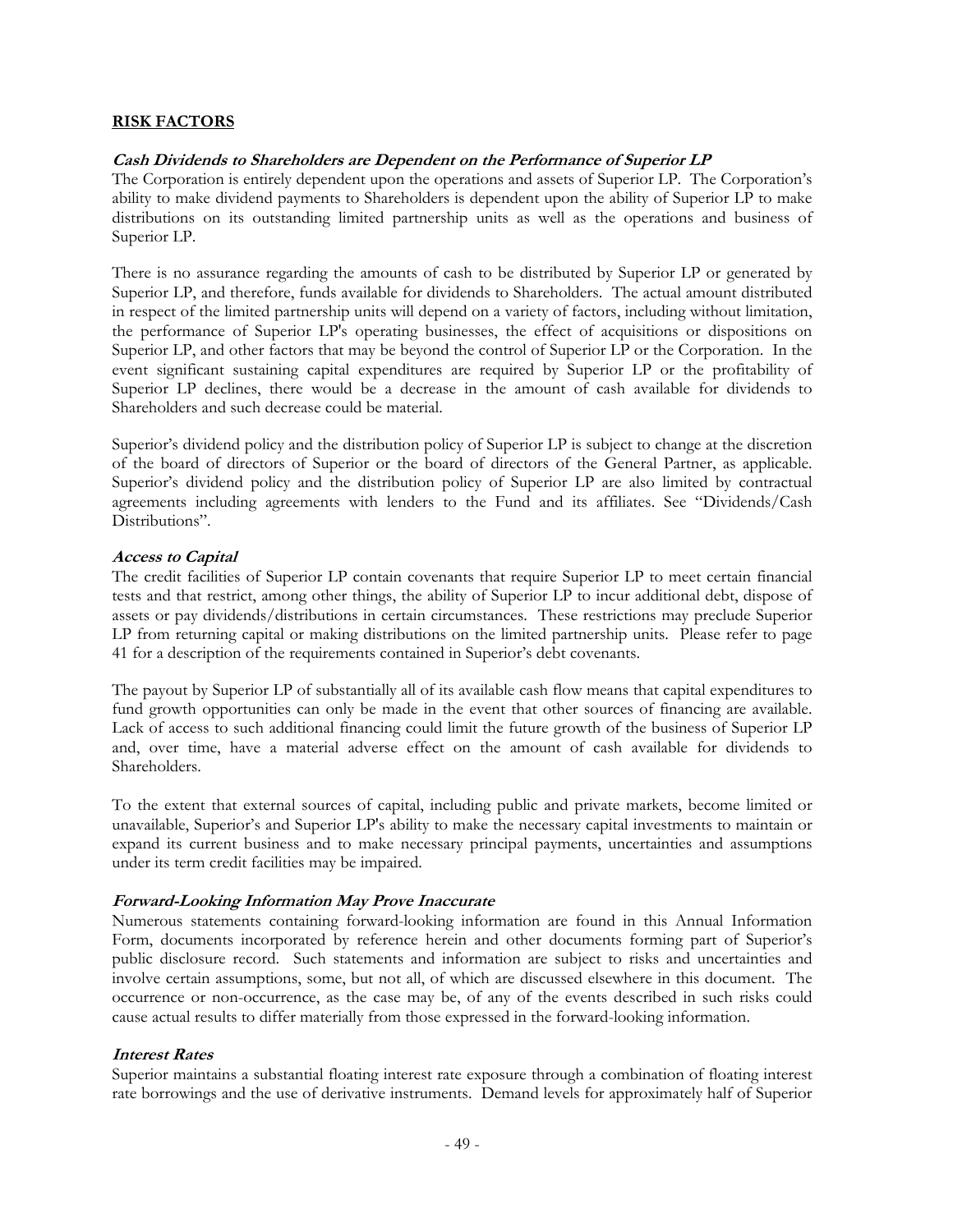Propane's sales and substantially all of ERCO Worldwide's and Winroc's sales are affected by general economic trends. Generally speaking, when the economy is strong, interest rates increase as does sales demand from Superior's customers, thereby increasing Superior's ability to pay higher interest costs and vice versa. In this way, a common relationship between economic activity levels, interest rates and Superior's ability to pay higher or lower rates are generally aligned.

## **Foreign Exchange Risk**

A portion of Superior's net cash flows are denominated in US dollars. Accordingly, fluctuations in the Canadian/United States dollar exchange rate can impact profitability. Superior mitigates this risk by hedging.

#### **Capital Investment**

The timing and amount of capital expenditures incurred by Superior LP or by its subsidiaries will directly affect the amount of cash available to Superior for distribution to Shareholders. Dividends may be reduced, or even eliminated, at times when significant capital expenditures are incurred or other unusual expenditures are made.

## **Limited Liability**

Superior holds a 99.9% limited partnership interest in Superior LP. As a limited partner of a limited partnership existing under the laws of the Province of Ontario, Superior's liability for indebtedness, claims and other liabilities of Superior LP is limited to its investment in such partnership. However, there are certain circumstances in which Superior could lose its limited liability in connection with its investment in Superior LP. For example, if Superior were to directly assume active management of Superior LP, its limited liability would be jeopardized.

#### **Additional Shares**

If the board of directors of the Corporation decides to issue additional common shares, preferred shares or securities convertible into common shares, existing Shareholders may suffer significant dilution.

## **Operating Risks and Insurance Coverage**

Superior LP's operations are subject to the risks associated with the operations of each of its businesses some of which are outlined below. Superior LP is and will continue to be involved in various legal proceedings and litigation that arises in the normal course of its business. Superior LP maintains insurance policies with insurers in such amounts and with such coverages and deductibles as it believes are reasonable and prudent. However, there can be no assurance that such insurance will be adequate to protect Superior LP from all material expenses related to potential future claims related to the operations of its businesses or that such levels of insurance will be available in the future at economical prices. Also there can be no assurance that Superior's insurance providers will have the ability to satisfy all future claims in accordance with our policies.

## **Superior LP May Not Be Successful in Making Acquisitions**

Superior LP and its predecessors have historically expanded their business through organic growth and acquisitions. Superior LP intends to consider and evaluate opportunities for growth acquisitions. There can be no assurance that Superior LP will find attractive acquisition candidates in the future, or that Superior LP will be able to acquire such candidates on economically acceptable terms.

#### **Collections from Customers**

Superior's operating divisions are dependent in part on the viability of its customers for collections of trade accounts receivable and notes receivable. Superior cannot assure that its customers will not experience financial difficulties in the future and may not collect all of its trade accounts receivable or notes receivable.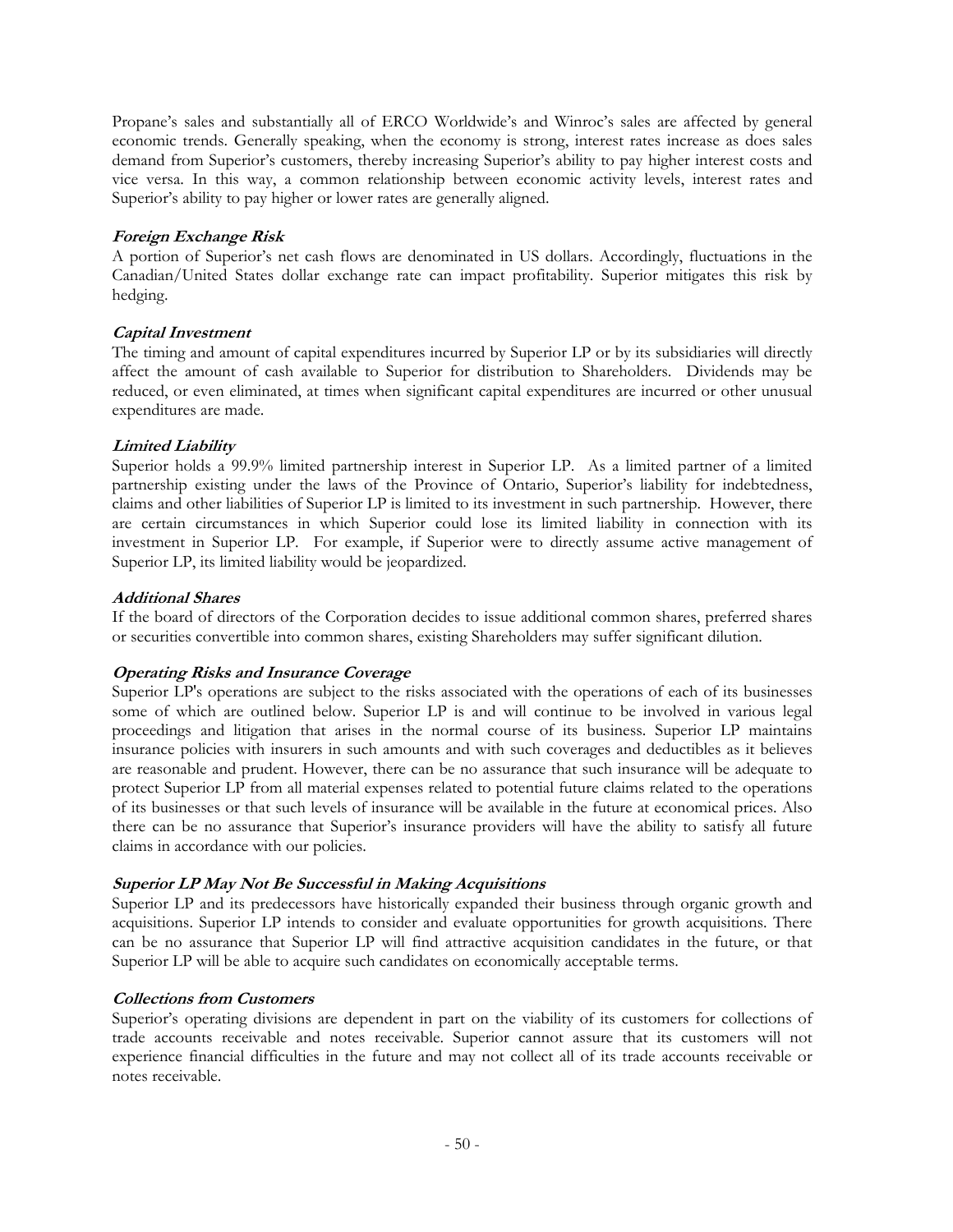## **Third Party Credit Risk Relating to Completion of the Conversion**

Superior is or may be exposed to third party credit risk relating to any obligations of Ballard that are not transferred, or if transferred, from which obligations Superior has not been released. Superior has, through the contractual provisions in the Arrangement Agreement and the indemnity agreement (the "Indemnity Agreement") and divestiture agreement ("Divestiture Agreement") contemplated thereby, and through securing certain insurance coverage, attempted to ensure that the liabilities and obligations relating to the business of Ballard are transferred to and assumed by New Ballard, that Superior is released from any such obligations and, even where such transfer or release is not effective or is not obtained, Superior is indemnified by New Ballard for all such obligations. However, in the event New Ballard fails or is unable to meet such contractual obligations to Superior and to the extent any applicable insurance coverage is not available, Superior may be liable for such obligations which could have a material adverse effect on the business, financial condition and results of operations of Superior.

#### **Due Diligence**

Although the Fund conducted investigations of, and engaged legal counsel to review, the corporate, legal, financial and business records of Ballard and attempted to ensure, through the contractual provisions in the Arrangement Agreement, Indemnity Agreement and Divestiture Agreement, and through securing certain insurance coverage, that the liabilities and obligations relating to the business of Ballard are transferred to and assumed by New Ballard, there may be liabilities or risks that the Fund may not have uncovered in its due diligence investigations, or that may have an unanticipated material adverse effect on Superior. These liabilities and risks could have, individually or in the aggregate, a material adverse effect on the business, financial condition and results of operations of Superior.

#### **Tax Related Risks Associated with the Conversion**

The steps under the Arrangement Agreement were structured to be tax deferred to the Fund and Fund Unitholders based on the SIFT Reorganization Amendments proposed by the Department of Finance on July 14, 2008. On March 5, 2009 the Budget Implementation Act, 2009 (Bill C-10 (2009)), which includes the SIFT Reorganization Amendments, received second reading in the Senate and has been referred to the Senate Standing Committee on National Finance. If the SIFT Reorganization Amendments are not passed in their current form or other legislation or amendments to existing legislation are proposed or announced, there is a risk that the tax consequences contemplated by the Fund or the tax consequences of the Conversion to the Fund and the Unitholders may be materially different than the tax consequences described in the Arrangement Agreement. While Superior is confident in its position, there is a possibility that the Canada Revenue Agency could successfully challenge the tax consequences of the Conversion or prior transactions of Ballard or legislation could be enacted or amended, resulting in different tax consequences than those contemplated in the Arrangement Agreement for Superior. Such a challenge or legislation could potentially affect the availability or quantum of the tax basis or other tax accounts of Superior.

## **Ballard Operational Risks**

The Fund has, through the contractual provisions in the Arrangement Agreement, the Indemnity Agreement and the Divestiture Agreement, and through securing certain insurance coverage, attempted to ensure that the liabilities and obligations relating to the business of Ballard are transferred to and assumed by New Ballard, that Superior is released from any such obligations and, even where such transfer or release is not effective or is not obtained, Superior is indemnified by New Ballard for all such obligations. However, in the event New Ballard fails or is unable to meet such contractual obligations to Superior, Superior could be exposed to liabilities and risks associated with the operations of Ballard which include, without limitation, risks relating to claims with respect to intellectual property matters, product liability or environmental damages.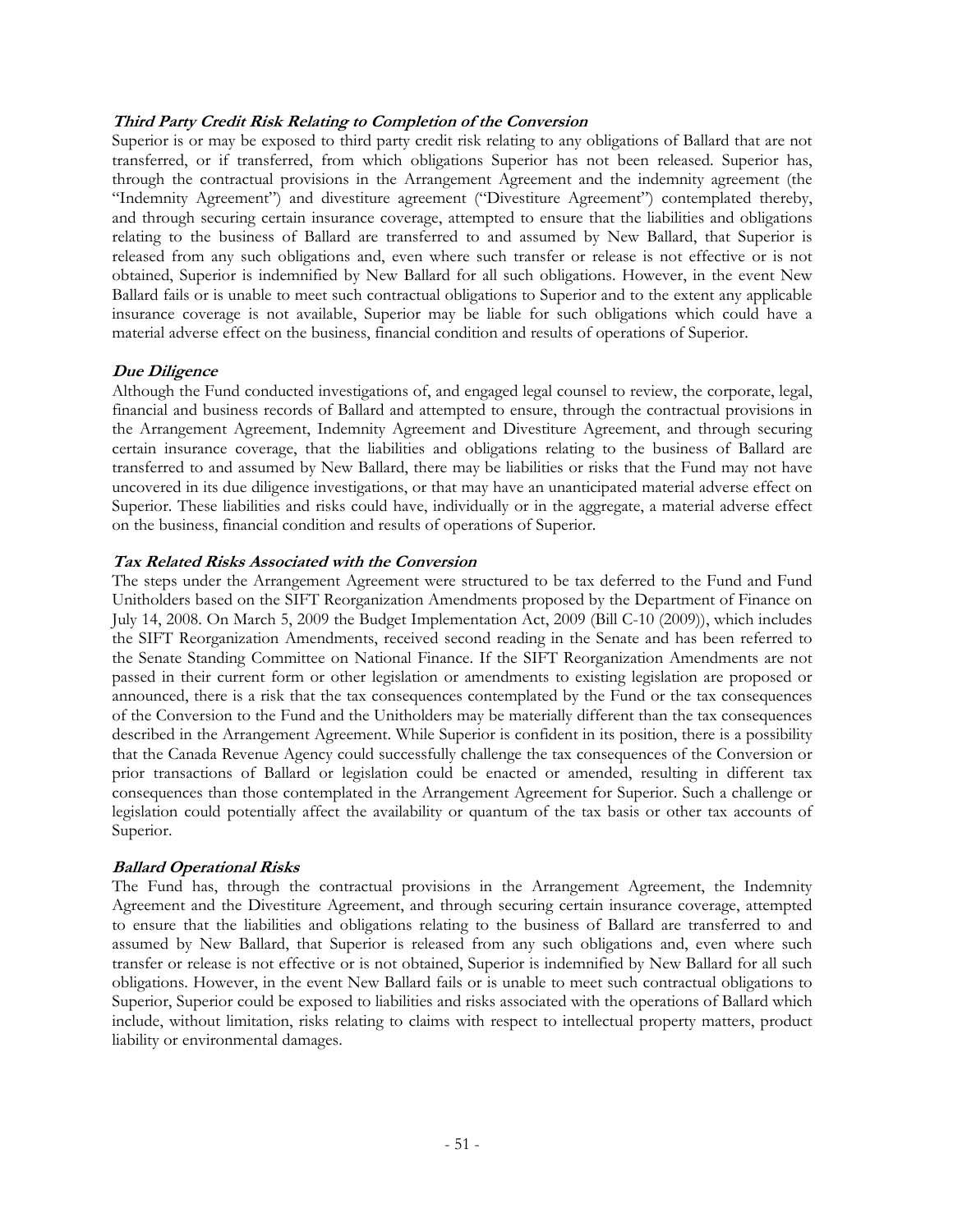#### **Superior Propane**

#### **Competition**

Propane is sold in competition with other energy sources such as fuel oil, electricity and natural gas, some of which are less costly on an energy equivalent basis. While propane is usually more cost effective than electricity, electricity is a major competitor in most areas. Fuel oil is also used as a residential, commercial and industrial source of heat and, in general, is less costly on an equivalent energy basis, although operating efficiencies, environmental and air quality factors help make propane competitive with fuel oil. Except for certain industrial and commercial applications, propane is generally not competitive with natural gas in areas where natural gas already exists. Other alternative energy sources such as compressed natural gas, methanol and ethanol are available or could be further developed and could have an impact on the propane industry and Superior Propane in the future. The trend towards increased conservation measures and technological advances in energy efficiency may have a detrimental effect on propane demand and Superior Propane's sales. Demand for automotive uses is presently declining at a rate of approximately 10% to 15% per year due to the development of more fuel efficient and complicated engines which increase the cost of converting engines to propane and reduce the savings per kilometre driven. Propane commodity prices are affected by crude oil and natural gas commodity prices. Crude oil and natural gas commodity prices have recently been volatile and at historically high levels. In turn, propane commodity prices have followed similar trends. As a result, the competitiveness of propane relative to certain other energy sources may have been reduced.

In addition to competition from other energy sources, Superior Propane competes with approximately 200 other retail marketers. Propane retailing is a local, relationship-based business, in which propane competes for market share based on price and level of service. The industry is mature, with limited growth potential and barriers to entry are relatively low. Superior Propane's ability to remain an industry leader depends on its ability to provide reliable service at competitive selling prices.

#### **Volume Variability Due to Weather Conditions and Economic Demand**

Historically, overall propane demand from non-automotive end-use applications has been stable. However, weather and general economic conditions affect propane market volumes. Weather influences the demand for propane primarily for space heating uses and also for agricultural applications, such as crop drying. Approximately 80% of Superior Propane's annual cash flow is typically generated in the October to March winter heating season. Superior Propane accumulates propane inventory during the summer months for delivery to its fixed-price customers during the winter heating season.

#### **Propane Demand, Supply and Pricing**

Propane represents less than 2% of the overall Canadian energy market and is used in a wide range of applications, including residential, commercial, industrial, agricultural and automotive uses. Demand for traditional propane end-use applications is increasing marginally with general economic growth. However, increases in the cost of propane encourage customers to reduce fuel consumption and to invest in more energy efficient equipment, reducing demand. Automotive propane demand is presently declining at a rate of approximately 10% to 15% per year due to the development of more fuel-efficient and complicated engines which increase the cost of converting engines to propane and reduce the savings per kilometre driven. Reversal of this market trend will require increased support of governments and original equipment vehicle manufacturers. Based on the most recently available industry data, it is estimated that on an annual basis, approximately 11 billion litres of propane are produced in Canada of which approximately four billion litres are consumed domestically. The remainder is exported to the United States. Superior Propane's supply is currently purchased from 20 propane producers in Canada. Superior Propane leases underground propane storage capacity in Marysville, Michigan; Mt. Belvieu, Texas; Conway, Kansas; Regina, Saskatchewan and Fort Saskatchewan, Alberta and accumulates propane storage positions during the summer months to provide it with further supply security and distribution capacity in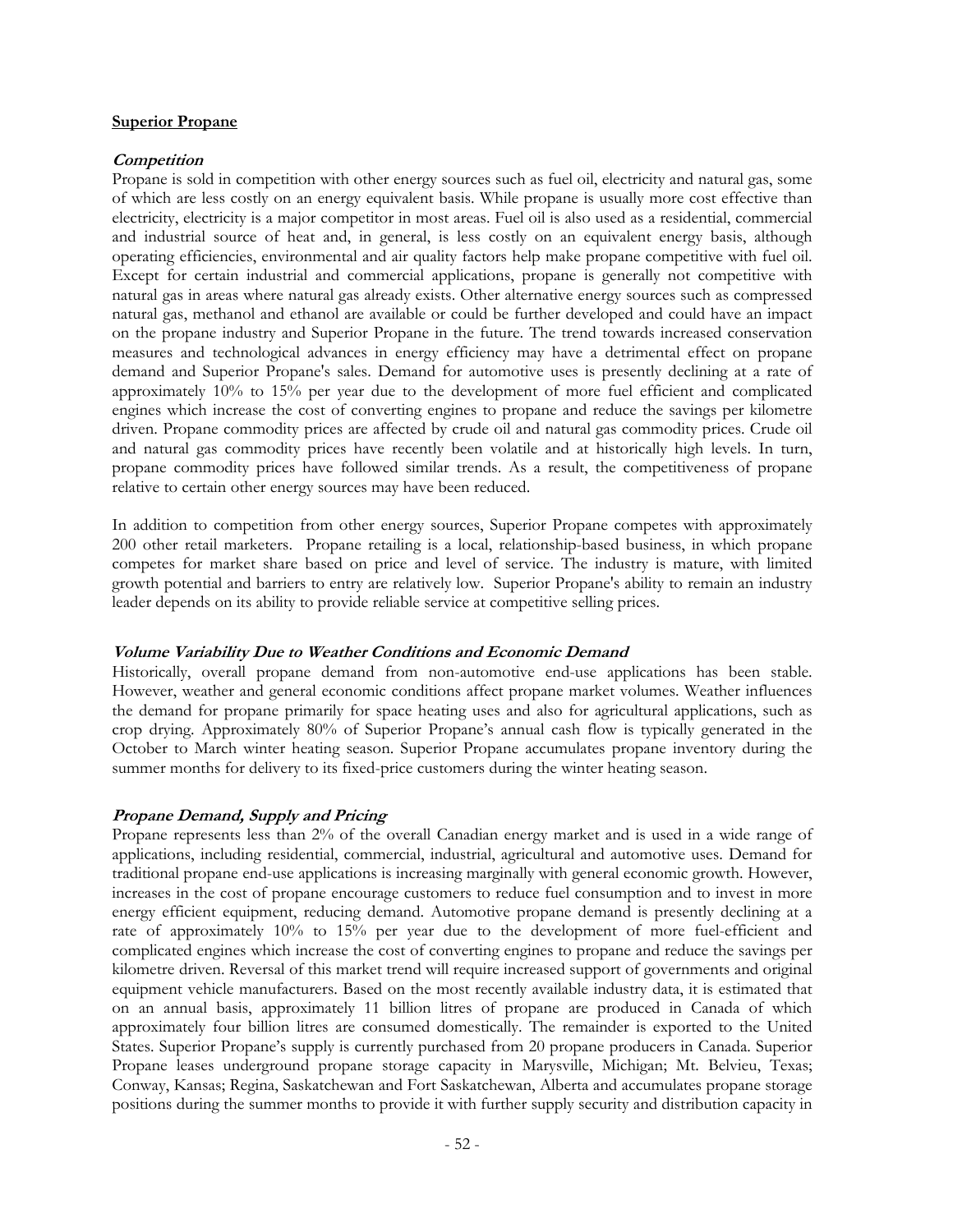periods of supply disruption and high demand in the winter season. Propane is mainly purchased under annual contracts, with pricing arrangements based principally on industry posted prices at the time of delivery. The retail propane business is a "margin-based" business where the level of profitability is largely dependent on the difference between retail sales prices and wholesale product costs. Changes in propane supply costs are normally passed through to customers, but timing lags may result in positive or negative gross margin fluctuations.

## **Health, Safety and Environment**

Slight quantities of propane may be released during transfer operations. The storage and transfer of propane has limited impact on soil or water given that a release of propane will disperse into the atmosphere. To mitigate risks, Superior Propane has established a comprehensive program directed at environmental, health and safety protection. This program consists of an environmental policy, codes of practice, periodic self-audits, employee training, quarterly and annual reporting and emergency prevention and response.

Superior Propane's operations are subject to the risks associated with handling, storing and transporting propane in bulk. The potential exists for accidents to occur or equipment to fail which could result in the release of propane and any such release could result in a fire or explosion causing damage to facilities, death or injury and liabilities to third parties.

## **Employee and Labour Relations**

As of December 31, 2008, Superior Propane had 1,435 full-time and 156 part-time employees. Approximately 348 or 22% of its employees are unionized through three provincial or regional certifications in British Columbia, Yukon and Quebec with expiry dates ranging from December 31, 2010 to April 30, 2011. Collective bargaining agreements are renegotiated in the normal course of business.

## **Fixed-Price Offerings**

Superior Propane offers its customers various fixed-price propane programs. In order to mitigate the price risk from offering these services, Superior Propane uses its physical inventory position, supplemented by forward commodity transactions with various third parties having terms and volumes substantially the same as its customers' contracts. In periods of high propane price volatility the fixed price programs create exposure to over or under supply positions as the demand from customers may significantly exceed or fall short of supply procured. In addition, if propane prices decline significantly subsequent to customers signing up for a fixed price program there is a risk that customers will default on their commitments. See Note 16(ii) to the Consolidated Financial Statements for fixed-price propane purchase and sale commitment amounts. To the extent that Superior Propane has an exposure related to US dollars, the exposure is mitigated through foreign currency hedge contracts. See "Foreign Currency Hedging" and Note 10 to the Consolidated Financial Statements.

## **ERCO Worldwide**

#### **Competition**

ERCO Worldwide, one of four global sodium chlorate companies, competes with Eka, Kemira and Canexus on a worldwide basis. The business also competes with a number of smaller regional producers. Key competitive factors include price, product quality, logistics capability, reliability of supply, and technical capability and service. Of the global producers, Kemira and Canexus do not provide chlorine dioxide generators or related technology. The business also competes with chloralkali producers, such as Dow Chemicals, Occidental Chemicals, Olin Corporation, Ashta Chemicals and PPG Industries as well as Canexus in North Vancouver.

In addition, the end-use markets for ERCO Worldwide's products are correlated to the general economic environment and the competitiveness of its customers which is outside of its control. North American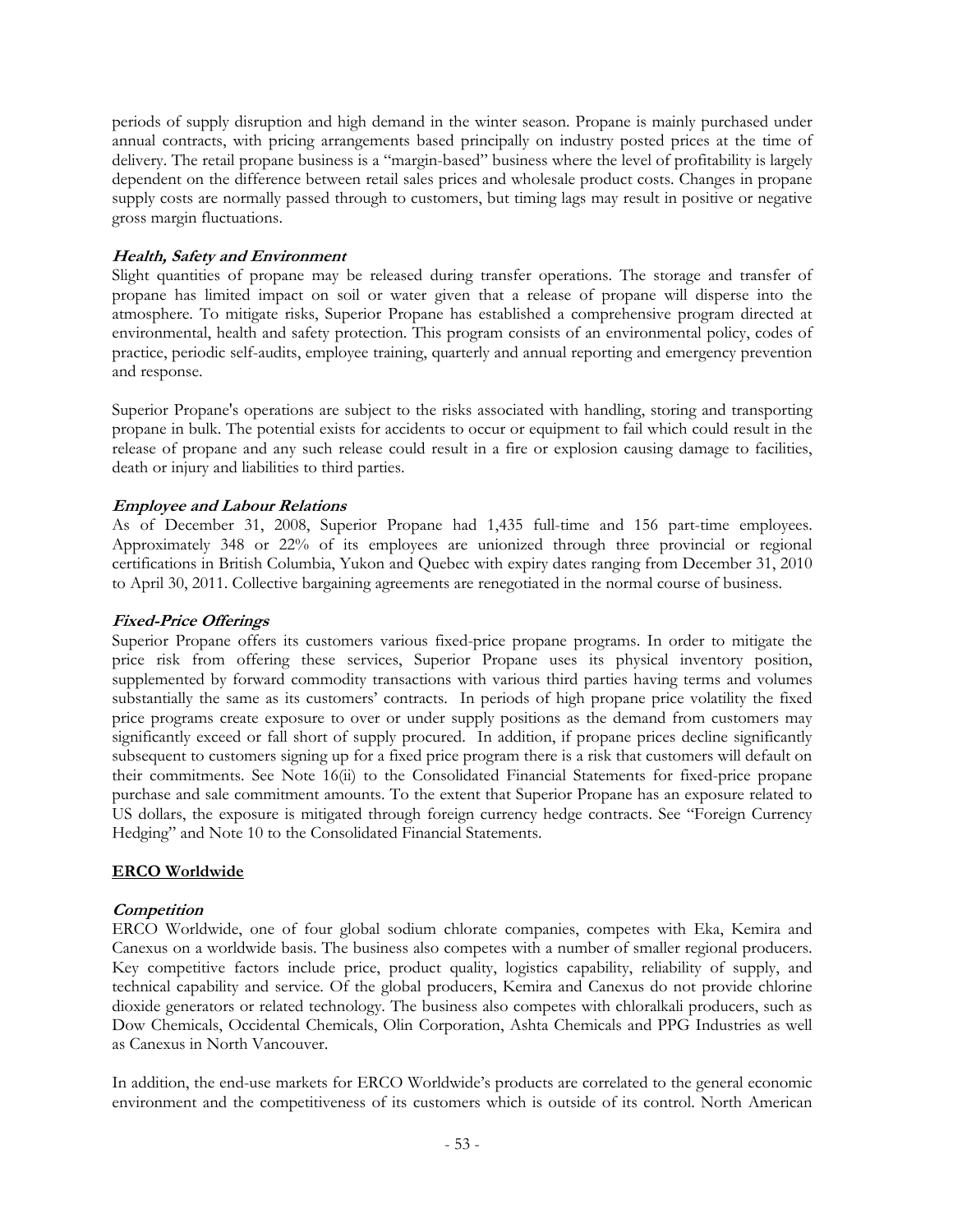bleached pulp producers are experiencing global competitive pressure as a result of increased fibre and energy costs and the impact of exchange rates which may result in reduced demand for sodium chlorate in North America. In addition, North American demand for chlorine and chlorine related products may be impacted by the general economic environment, which can directly impact the pricing for chloralkali products. During recessionary times pricing for alkali products (NaOH) is elevated as the slowdown usually increases demand for Cl<sub>2</sub> causing a tight alkali market.

## **Supply Arrangements**

ERCO Worldwide uses four primary raw materials to produce its chemical products: electricity, salt, potash and water. Electricity comprises 70% to 85% of variable production costs for sodium chlorate. The business has long-term contracts or contracts that renew automatically with power producers in each of the jurisdictions in which its plants are located. These contracts generally provide ERCO Worldwide with some portion of firm power supply and a portion that may be interrupted by the producer based on the terms of the various agreements. The business can reduce its power consumption quickly and at minimal cost, which allows it, in some jurisdictions, to reduce its overall power costs by selling ancillary services back to the power producer or to the power grid. In jurisdictions where electrical costs are deregulated, fixed-price term supply contracts are entered into in order to manage production costs. Approximately 10% of ERCO Worldwide's annual power requirements are located in deregulated electricity jurisdictions, of which 100% has been sourced through fixed-price electrical contracts, for remaining terms up to nine years. Electricity for ERCO Worldwide's Chilean facility is supplied from CMPC and is supplied as part of ERCO's long-term sodium chlorate supply agreement with CMPC. See Note 16(iii) to the Consolidated Financial Statements for a summary of ERCO's fixed-price electricity commitments.

ERCO Worldwide purchases salt from third-party suppliers at each of its plants with the exception of the Hargrave and Saskatoon facilities, which are self-supplied through long-term salt reserves that are solution-mined on site. Salt purchase contracts are typically fixed-price contracts with terms of one year or greater, often with automatic renewals. Salt costs typically comprise about 10% of variable production costs of sodium chlorate.

Potassium Chloride (KCl) is a major raw material used in the production of KOH at ERCO Worldwide's Port Edwards Wisconsin facility. Substantially all of ERCO Worldwide's KCl is received from PCS. PCS operates two KCl mines that are able to provide the product specifications required by ERCO. ERCO Worldwide currently has a limited ability to source KCl from additional suppliers. In the event of a KCl supply interruption, ERCO's Port Edwards facility is able to switch production to the sodium molecule from the potassium molecule. The ability to switch between sodium and potassium significantly reduces the risks associated with a single point of supply for KCl.

The cost of electricity is far greater than all other costs of production combined for ERCO Worldwide. Therefore, supply of electricity at reasonable prices and on acceptable terms is critical. If ERCO Worldwide is unable to obtain electricity at reasonable prices and on acceptable terms, it will have a negative impact on its results of operations. The electricity that ERCO Worldwide uses is supplied by others and may be subject to wide price fluctuations for a variety of reasons beyond ERCO Worldwide's control. The current trend towards deregulation of electric power makes short-term future costs for electric power uncertain in certain jurisdictions in which this business operates. There is no assurance that ERCO Worldwide will continue to be able to secure adequate supplies of electricity at reasonable prices or on acceptable terms.

## **Foreign Currency Exchange**

ERCO Worldwide's exposure to fluctuations in the United States dollar and Canadian dollar foreign currency exchange rates is expected to be approximately \$115 million to \$125 million in 2009, and consists of US denominated net revenue from Canadian operations and the net cash flow generated from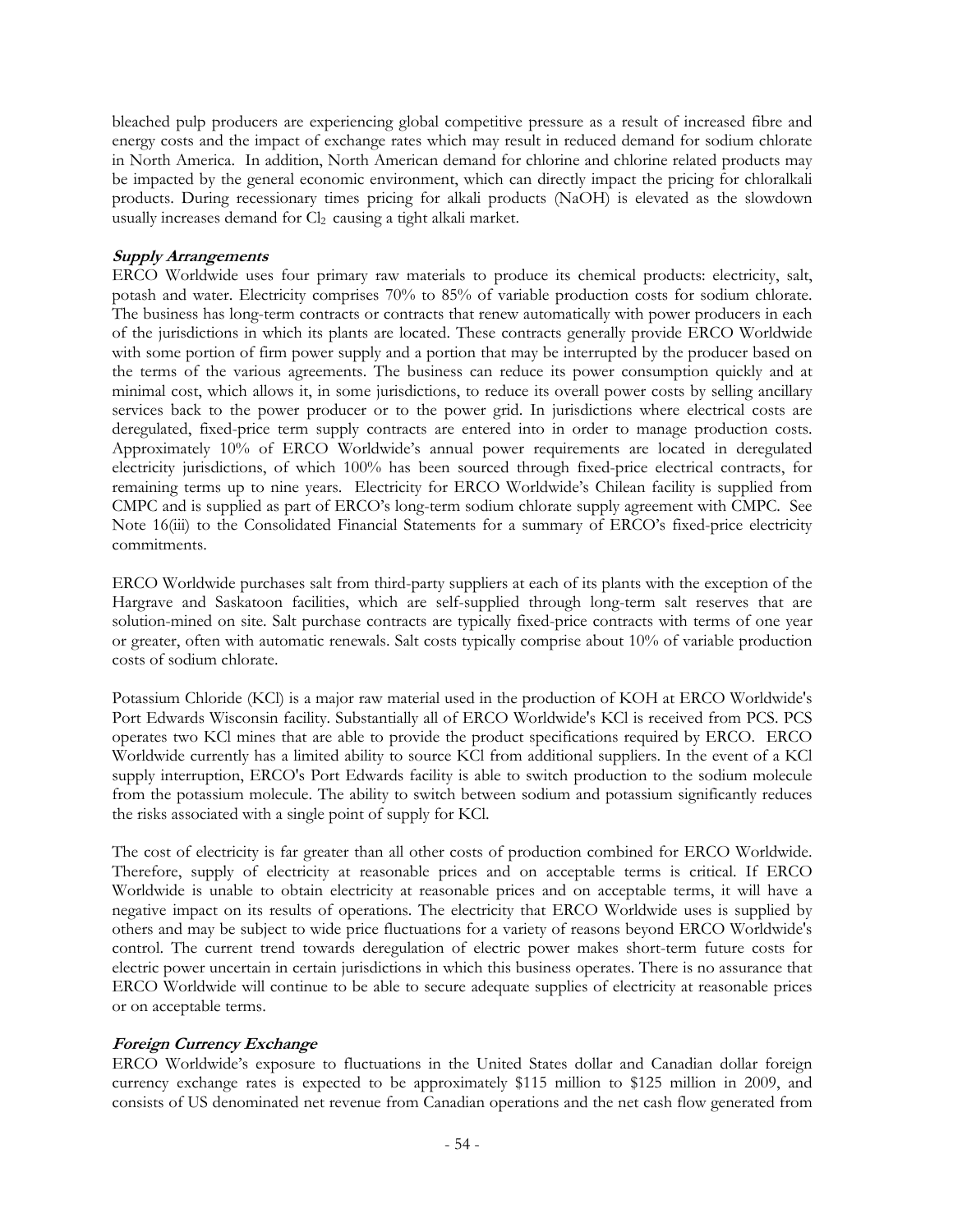operations in the United States and Chile. ERCO Worldwide manages its exposure to fluctuations between the United States and Canadian dollar by entering into hedge contracts with external third parties and internally with other Superior Plus businesses. Approximately 75% and 53% of ERCO Worldwide's estimated United States dollar exposure for 2009 and 2010 have been hedged.

## **Health, Safety and Environment**

ERCO Worldwide's operations involve the handling, production, transportation, treatment and disposal of materials that are classified as hazardous and are regulated by environmental and health and safety laws, regulations and requirements. ERCO Worldwide is a founding member of Responsible Care®, an initiative of the Canadian Chemical Producers Association, an association that promotes the safe and environmentally sound management of chemicals. ERCO Worldwide manages its environmental and safety risk in a manner consistent with Responsible Care® protocols and strives to achieve an environmental and safety record that compares favourably with other businesses in the chemical industry. ERCO Worldwide applies this ethic worldwide through the Global Charter. The business has not had a material environmental or safety incident for over 15 years and has steadily reduced the number of safety incidents at all of its facilities.

## **Regulatory**

ERCO Worldwide's operations and activities in various jurisdictions require regulatory approvals for the handling, production, transportation and disposal of chemical products and waste substances. The failure to obtain or comply fully with such applicable regulatory approvals may materially adversely affect ERCO Worldwide.

## **Operational Matters**

The operations of ERCO Worldwide are subject to the risks normally incident to the handling, production, transportation and disposal of chemical products. ERCO Worldwide's facilities produce large volumes of chemicals, using equipment with fine tolerances. The potential exists for the release of highly toxic and lethal substances, including chlorine. Equipment failure could result in damage to facilities, death or injury and liabilities to third parties. If at any time the appropriate regulatory authorities deem any of the facilities unsafe, they may order that such facilities be shut down.

## **Employee and Labour Relations**

As at December 31, 2008, ERCO Worldwide had 450 fulltime employees of which approximately 125 (28%) are unionized. The plants in Vancouver and Saskatoon are subject to collective bargaining agreements, which expire November 2009 and September 2010 respectively. During 2008, the Buckingham facility renewed one of its two collective agreements until 2011 and the other agreement will be renegotiated in 2009. Collective bargaining agreements are renegotiated in the normal course of business.

## **Winroc**

## **Competition**

The North American walls and ceilings construction product business is estimated to generate annual sales revenues of more than \$20 billion. Specialty distributors such as Winroc service the builder/contractor market, traditionally representing 50% to 60% of total industry revenues. The remainder of industry revenues is earned through big-box home centres and independent lumber yards, which service the "do-it-yourself" market, as well as direct sales to modular home manufacturers.

The specialty distribution sector is highly fragmented with the top six competitors representing an estimated 32% of overall North American industry revenues. The specialty walls and ceilings distribution business is a local, relationship-based business in which distributors compete on the basis of price and service. Barriers to entry are relatively low, but Winroc's multi-location distribution network, strong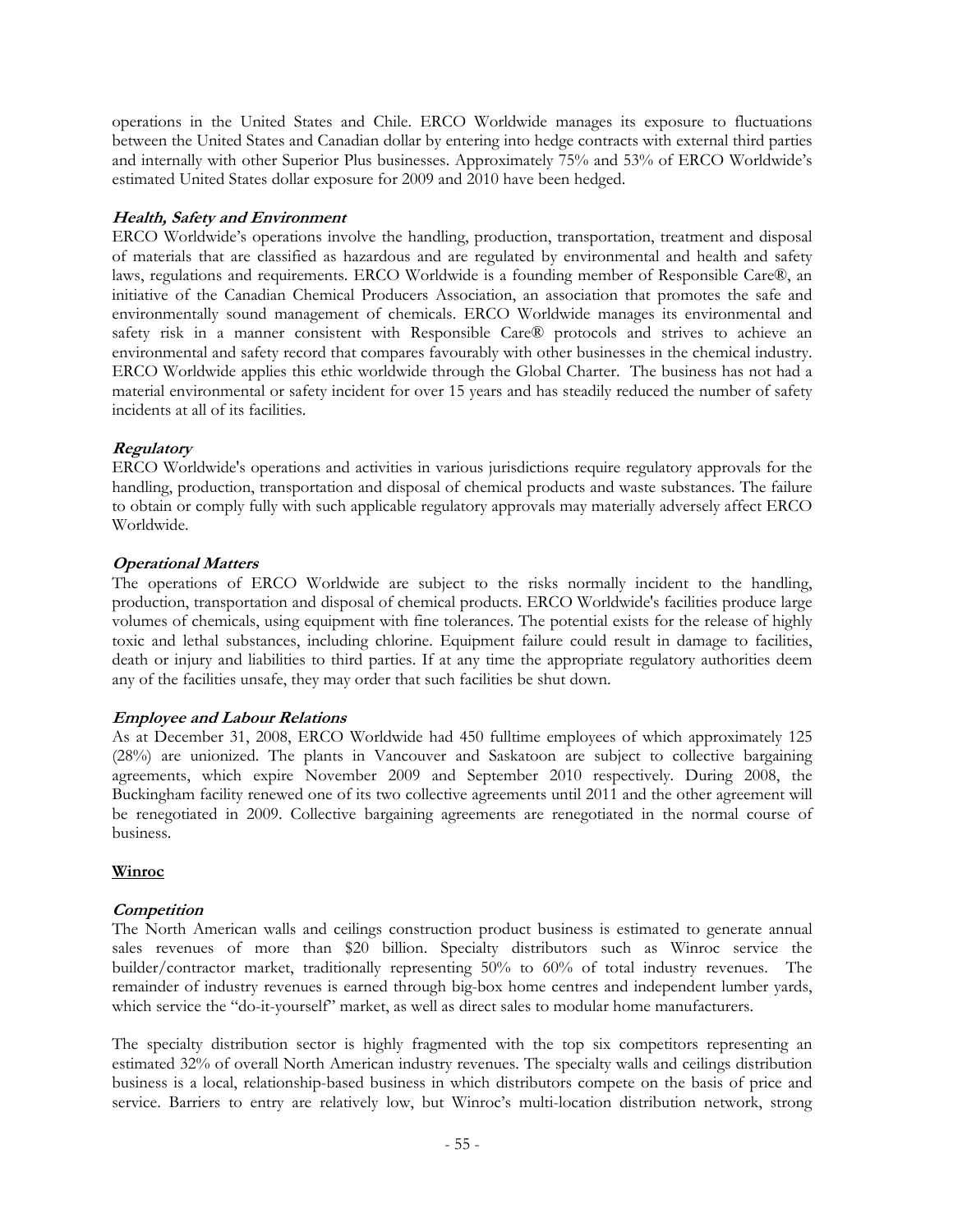market position, purchasing scale, product line breadth and product and customer knowledge, all provide it with a competitive advantage over smaller competitors.

## **Demand, Supply and Pricing**

Demand for walls and ceilings building materials is affected by changes in general and local economic factors including demographic trends, employment levels, interest rates, consumer confidence and overall economic growth. These factors in turn impact the level of existing housing sales, new home construction, new non-residential construction, and office/commercial space turnover.

Housing starts reflect the level of new residential construction activity. The level of new commercial construction activity has historically lagged new residential activity as commercial infrastructure is put in place to service residential development. Renovation activity trends have historically followed existing home resales and turnover of occupants in commercial building space. Winroc's sales are moderately seasonal, consistent with new construction and renovation market activity, with approximately 53% of annual revenues generated during the second and third quarters.

Winroc carries a comprehensive product line comprised of approximately 40,000 stock-keeping units. Its six principal product lines, are sourced from over 100 suppliers. Winroc is not reliant on any one supplier to source product within its principal product lines. Winroc leverages its purchasing capability through its Allroc purchasing division, which also provides third-party purchasing services to ten independent distributors and retailers. Winroc purchases its products pursuant to various purchasing programs and does not enter into long-term purchase contracts.

The walls and ceilings specialty distribution business is a "margin-based" business where the level of profitability is dependent on the difference earned between selling prices and wholesale product cost, as well as management of operating expenses and working capital. Changes in product costs are normally passed through to customers, but timing lags may result in both positive and negative fluctuations of gross margins.

During periods of reduced overall demand for Winroc's products and services, market prices can become depressed as manufacturing suppliers seek to increase capacity utilization, and specialty distribution competitors seek to protect business levels and cash flow through price reductions.

## **Health, Safety and Environment**

The distribution of walls and ceilings construction products involves risks, including the failure or substandard performance of equipment, natural disasters, suspension of operations and new governmental statutes, regulations, guidelines and policies. Winroc's operations are also subject to various hazards incidental to the handling, processing, storage and transportation of certain hazardous materials, including industrial chemicals. These hazards can cause fatal personal injury, severe damage to and destruction of property and equipment and environmental damage. There can be no assurance that as a result of past or future operations, there will not be claims of injury by employees or members of the public due to exposure, or alleged exposure, to these materials. There can be no assurance as to the actual amount of these liabilities or the timing of them. Winroc maintains safe working practices through proper procedures and direction and utilization of equipment such as forklift trucks, cranes and carts. Winroc handles and stores a variety of construction materials and maintains appropriate materials handling compliance programs.

#### **Employee and Labour Relations**

As at December 31, 2008, Winroc had 885 employees of which approximately 71 (8%) were unionized at seven locations. Collective bargaining agreements expire from 2009 to 2011, and are renegotiated in the normal course of business.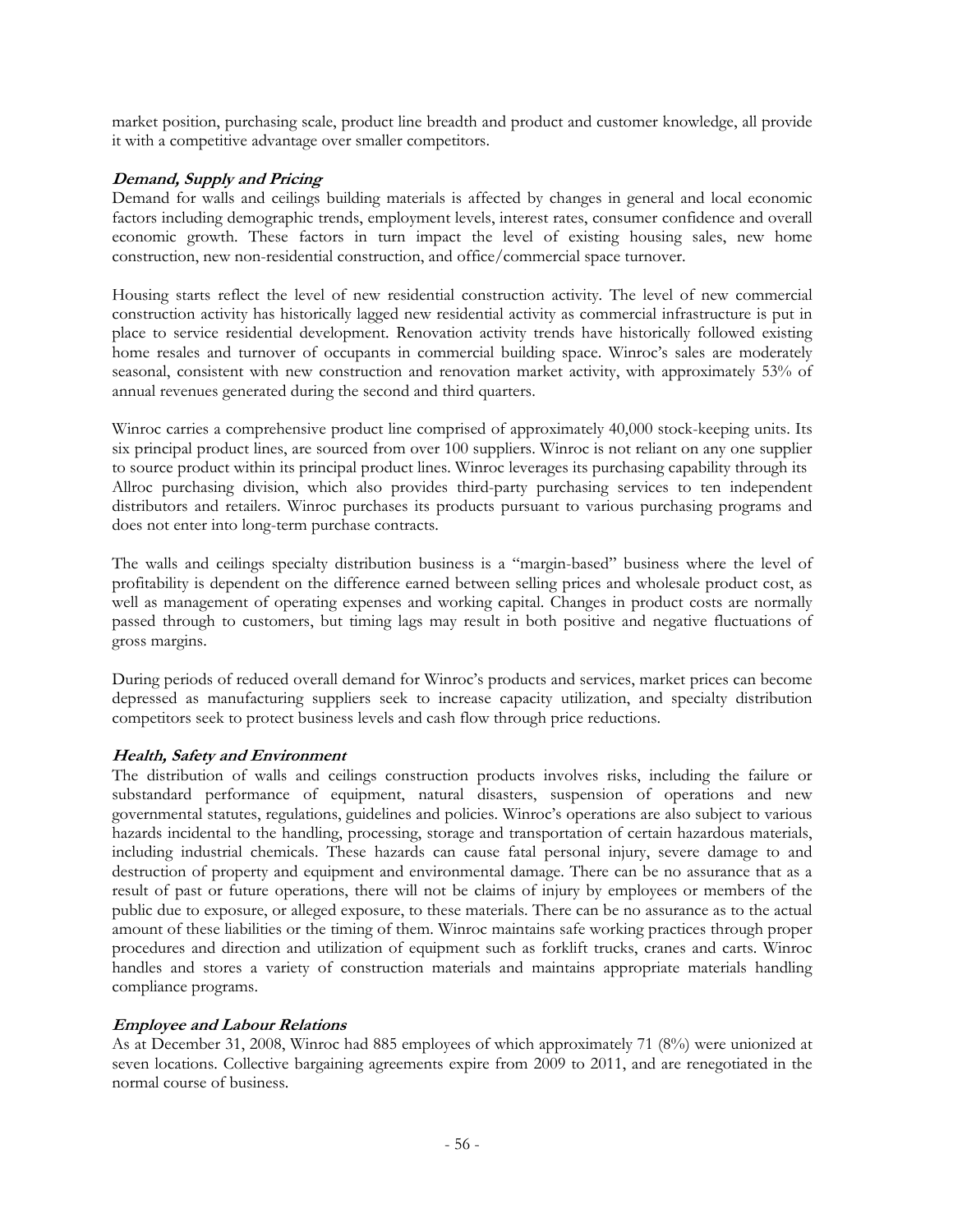#### **Superior Energy Management**

## **Competition**

The energy retailing business is competitive and many of SEM's competitors have greater financial and other resources than SEM. It is possible that new entrants may enter the market and compete directly for the customer base that SEM targets, slowing or reducing its market share. Such competition may have an adverse effect on the results of this business.

Effective June 2007, the Ontario Energy Board implemented customer portability rules in the Ontario natural gas market. The new regulation referred to as Gas Distribution Access Rules has allowed utilities to enroll customers with a natural gas marketer regardless if they are already on a contract with a different natural gas marketer. This can create customer enrollment issues, whereby customers have been enrolled with a new natural gas marketer without completing their contractual obligation with their original natural gas marketer, leaving the customer financially obligated to both retailers. In most cases, the customer is faced with early cancellation fees by the natural gas marketer it wishes to leave. In addition, suppliers may be required to collect from unwilling customers who have switched retailers which could result in increase collection costs or customer defaults.

## **Fixed-Price Offering**

*Gas Fixed-Price Offerings.* SEM purchases natural gas to meet its estimated commitments to its customers based upon the historical consumption of gas of its customers. Depending on a number of factors, including weather, customer attrition and poor economic conditions affecting commercial customers' production levels, customer natural gas consumption may vary from the volume purchased. This variance must be reconciled and settled at least annually and may require SEM to purchase or sell natural gas at market prices which may have an adverse impact on the results of this business. To mitigate potential balancing risk, SEM closely monitors its balancing position and takes measures such as adjusting gas deliveries and transferring gas between pools of customers, so that imbalances are minimized. In addition, SEM maintains a reserve for potential balancing costs. The reserve is reviewed on a monthly basis to ensure that it is sufficient to absorb any losses that might arise from balancing.

*Power Fixed-Price Offerings.* SEM matches its customers estimated electricity requirements by entering into electricity swaps in advance of acquiring customers. Depending on several factors, including weather, customer's energy consumption may vary from the volumes purchased by SEM. SEM is able to invoice existing commercial electricity customers for balancing charges when the amount of energy used is greater than or less than 10% of the amount of energy that SEM estimated. In certain circumstances, there can be balancing issues for which SEM is responsible when customer aggregation forecasts are not realized.

## **Supply and Third Party Credit**

Superior Energy Management resources its fixed-price term natural gas sales commitments by entering into various physical natural gas and US dollar foreign exchange purchase contracts for similar terms and volumes to create an effective Canadian dollar fixed-price cost of supply. Superior Energy Management transacts with nine financial and physical natural gas counterparties. There can be no assurance that any of these counterparties will not default on any of its obligations to Superior Energy Management. However, the financial condition of each counterparty is evaluated and credit limits are established to minimize Superior Energy Management's exposure to this risk. There is also a risk that supply commitments and foreign exchange positions may become unmatched, however, this is monitored daily in compliance with Superior Energy Management's risk management policy.

Starting with 2008, the supply for new natural gas business in Canada billed through the utility will be transacted with Constellation, accordingly, failure by Constellation meet its obligations may have a material adverse effect on the results of SEM, however SEM monitors this credit risk on a regular basis.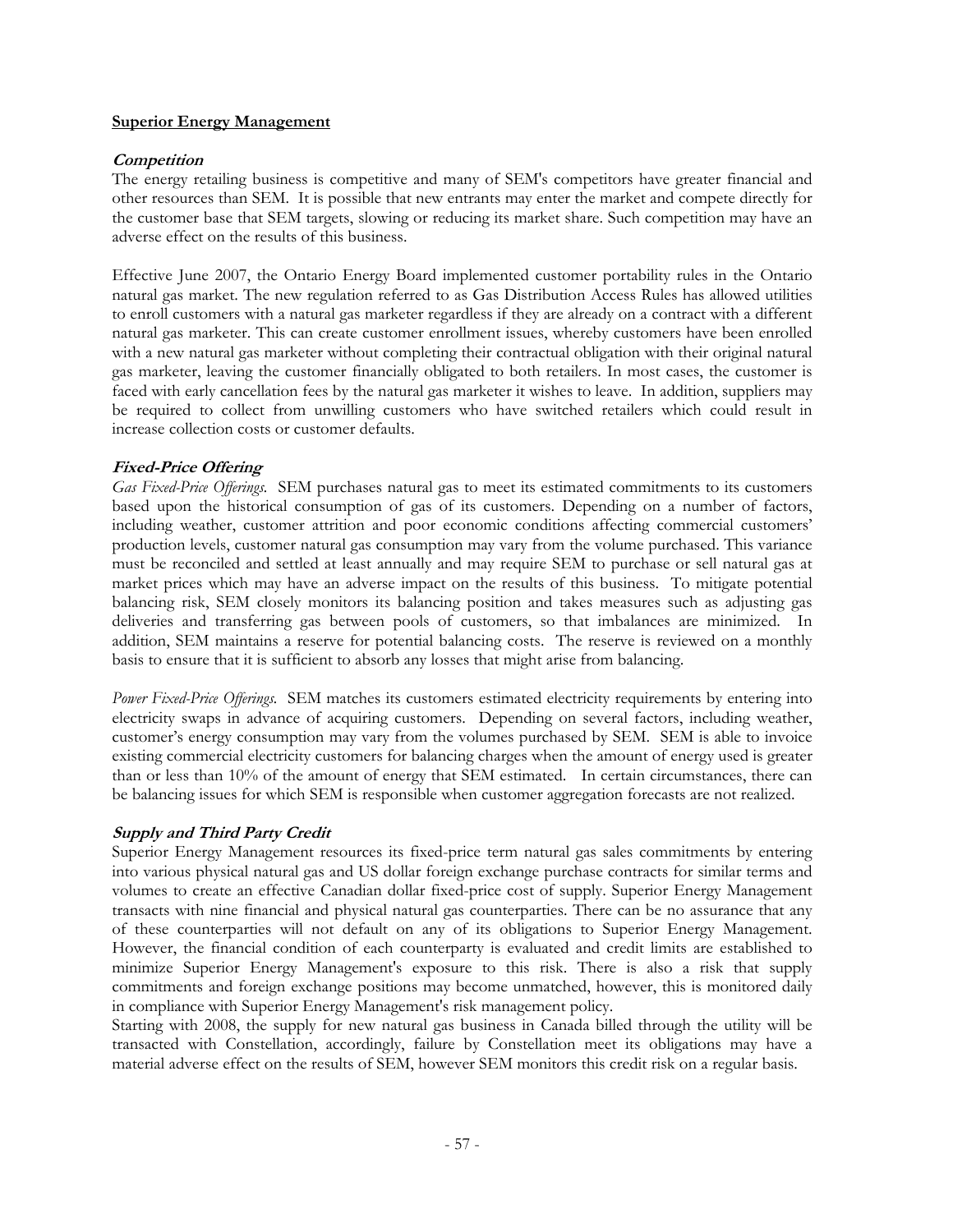For the electricity business, SEM has entered into a long-term electricity supply agreement with Bruce Power, Ontario's largest independent electricity generator. Under the terms of the agreement, Bruce Power has agreed to supply electricity to SEM in order to fix prices for residential and small commercial customers for terms up to five years. While SEM has the ability to select alternative suppliers under certain circumstances, failure by Bruce Power to meet its obligations would have a material adverse effect on the results of SEM, however SEM monitors this credit risk on a regular basis.

## **Dependence on Sales Agents**

SEM must retain qualified sales agents in order to properly execute its business strategy. The continued growth of SEM is reliant on the services of agents to sign up new customers. There can be no assurance that competitive conditions will allow these agents to achieve these customer additions. Lack of success in the marketing programs of SEM would limit future growth of the cash flow.

## **Regulatory**

SEM operates in the highly regulated energy industry in the provinces of Ontario, British Columbia and Quebec. Changes to existing legislation could impact this business's operations. As part of the current regulatory framework, local delivery companies are mandated to perform certain services on behalf of SEM, including invoicing, collection, assuming specific bad debt risks and storage and distribution of natural gas. Any elimination or change to these rules could have a significant adverse effect on the results of this business.

In November 2008, Ontario MPP David Ramsay's private members Bill 131 was introduced and passed second reading. The bill was scheduled to go the Ontario Provincial Parliament's Standing Committee on Regulations and Private Bills in February 2009. If it were to pass through committee and pass third reading, it could receive Royal Assent. The bill contains several consumer protection measures, such as the requirement for a written re-affirmation with the customer. The bill, if passed, could negatively impact the acquisition of residential natural gas and power customers in Ontario.

## **TRANSFER AGENT AND REGISTRAR**

Superior's transfer agent and registrar for all its publicly traded securities is Computershare Trust Company of Canada with offices in Calgary and Toronto.

## **EXPERTS**

Deloitte & Touche LLP is the auditor of Superior and Superior LP. Deloitte and Touche LLP is independent of Superior and Superior LP within the meaning of the Rules of Professional Conduct of the Institute of Chartered Accountants of Alberta.

## **MATERIAL CONTRACTS**

Superior did not enter into any material contracts during the most recently completed financial year or prior thereto, which are still material and in effect, other than contracts entered into in the ordinary course of business other than the following:

- Amended and Restated Limited Partnership Agreement dated December 31, 2008 between Superior Plus Corp. and Superior Plus Inc;
- Amended and Restated Trust Indenture dated as of December 31, 2008 between Superior Plus Corp. and Computershare Trust Company of Canada;
- Arrangement Agreement dated October 30, 2008 between the Fund and Ballard; and
- Amended and Restated Credit Agreement dated as of December 31, 2008.